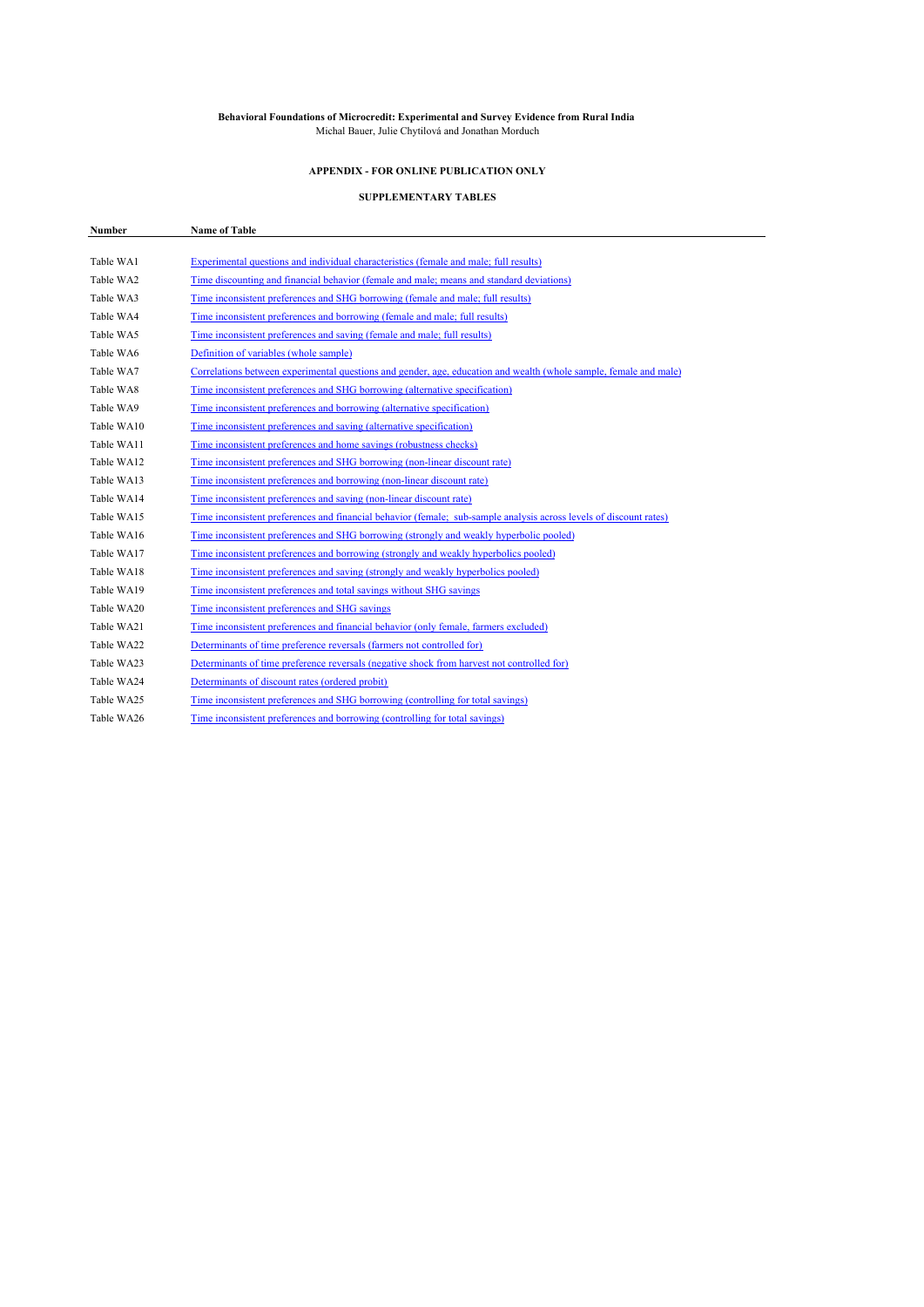|                             |                       |              | Level of discounting |               | Time preference reversals |            |              |                       |                                         |             |
|-----------------------------|-----------------------|--------------|----------------------|---------------|---------------------------|------------|--------------|-----------------------|-----------------------------------------|-------------|
| Dependent variable:         | Current discount rate |              | Future discount rate |               | Strongly present-biased   |            |              | Weakly present-biased | Patient now, impatient<br>in the future |             |
|                             | (1)                   | (2)          | (3)                  | (4)           | (5)                       | (6)        | (7)          | (8)                   | (9)                                     | (10)        |
|                             | female                | male         | female               | male          | female                    | male       | female       | male                  | female                                  | male        |
| Gamble 2                    | $-0.035$              | 0.047        | $-0.019$             | $-0.057$      | 0.034                     | 0.283      | $-0.038$     | $-0.014$              | $-0.030$                                | $-0.029$    |
|                             | (0.058)               | (0.066)      | (0.057)              | (0.067)       | (0.121)                   | (0.222)    | (0.041)      | (0.114)               | (0.090)                                 | (0.075)     |
| Gamble 3                    | $-0.054$              | 0.041        | $-0.017$             | $-0.026$      | $-0.078$                  | 0.200      | $-0.090$     | 0.111                 | 0.032                                   | 0.054       |
|                             | (0.050)               | (0.058)      | (0.049)              | (0.059)       | (0.085)                   | (0.185)    | $(0.036)$ ** | (0.138)               | (0.111)                                 | (0.095)     |
| Gamble 4                    | $-0.159$              | 0.029        | $-0.085$             | $-0.039$      | $-0.082$                  | 0.137      | $-0.046$     | 0.228                 | 0.135                                   | $-0.004$    |
|                             | $(0.054)$ ***         | (0.063)      | (0.052)              | (0.064)       | (0.083)                   | (0.189)    | (0.039)      | (0.189)               | (0.151)                                 | (0.081)     |
| Gamble 5                    | $-0.084$              | 0.021        | $-0.047$             | $-0.020$      | $-0.079$                  | 0.258      | $-0.067$     | 0.095                 | 0.025                                   | 0.079       |
|                             | (0.054)               | (0.059)      | (0.053)              | (0.060)       | (0.084)                   | (0.200)    | (0.032)      | (0.134)               | (0.115)                                 | (0.106)     |
| Gamble 6                    | $-0.097$              | 0.029        | $-0.060$             | $-0.042$      | $-0.126$                  | 0.214      | 0.006        | 0.121                 | $-0.109$                                | 0.048       |
|                             | $(0.056)*$            | (0.058)      | (0.054)              | (0.059)       | (0.072)                   | (0.190)    | (0.066)      | (0.140)               | (0.060)                                 | (0.092)     |
| Education                   | $-0.003$              | $-0.012$     | $-0.005$             | $-0.020$      | $-0.005$                  | 0.003      | 0.000        | 0.003                 | $-0.009$                                | $-0.009$    |
|                             | (0.004)               | $(0.005)$ ** | (0.004)              | $(0.005)$ *** | (0.009)                   | (0.009)    | (0.005)      | (0.008)               | (0.010)                                 | (0.007)     |
| Age                         | 0.003                 | $-0.008$     | 0.002                | $-0.016$      | $-0.017$                  | 0.006      | 0.003        | 0.015                 | $-0.011$                                | 0.005       |
|                             | (0.008)               | (0.010)      | (0.008)              | (0.010)       | (0.016)                   | (0.018)    | (0.011)      | (0.016)               | (0.019)                                 | (0.015)     |
| $(Age)^2$                   | $-0.000$              | 0.000        | $-0.000$             | 0.000         | 0.000                     | $-0.000$   | $-0.000$     | $-0.000$              | 0.000                                   | $-0.000$    |
|                             | (0.000)               | (0.000)      | (0.000)              | (0.000)       | (0.000)                   | (0.000)    | (0.000)      | (0.000)               | (0.000)                                 | (0.000)     |
| Married                     | 0.026                 | $-0.003$     | 0.013                | 0.079         | 0.099                     | $-0.137$   | $-0.043$     | $-0.053$              |                                         | $-0.103$    |
|                             | (0.044)               | (0.060)      | (0.043)              | (0.061)       | (0.072)                   | (0.139)    | (0.073)      | (0.112)               |                                         | (0.115)     |
| Household head              | $-0.015$              | $-0.019$     | $-0.036$             | $-0.024$      | 0.229                     | 0.045      | $-0.002$     | $-0.061$              |                                         | 0.070       |
|                             | (0.056)               | (0.045)      | (0.055)              | (0.046)       | (0.167)                   | (0.082)    | (0.072)      | (0.081)               |                                         | (0.050)     |
| Wealth                      | 0.011                 | 0.004        | 0.008                | 0.006         | $-0.006$                  | $-0.013$   | $-0.005$     | 0.022                 | $-0.036$                                | 0.001       |
|                             | (0.008)               | (0.009)      | (0.008)              | (0.010)       | (0.017)                   | (0.018)    | (0.011)      | (0.014)               | (0.023)                                 | (0.014)     |
| Relative income             | 0.009                 | $-0.034$     | $-0.009$             | $-0.054$      | 0.015                     | $-0.037$   | 0.035        | 0.067                 | $-0.025$                                | $-0.075$    |
|                             | (0.027)               | (0.030)      | (0.026)              | $(0.031)^*$   | (0.054)                   | (0.055)    | (0.038)      | (0.049)               | (0.054)                                 | $(0.041)^*$ |
| Farmer                      | 0.028                 | $-0.021$     | $-0.010$             | $-0.037$      | 0.097                     | 0.119      | $-0.082$     | $-0.105$              | $-0.176$                                | 0.022       |
|                             | (0.031)               | (0.039)      | (0.030)              | (0.040)       | (0.056)                   | $(0.059)*$ | (0.055)      | (0.080)               | $(0.098)*$                              | (0.045)     |
| Negative shock from harvest | $-0.036$              | $-0.005$     | 0.010                | 0.010         | $-0.090$                  | $-0.090$   | 0.046        | 0.094                 | $-0.022$                                | 0.029       |
|                             | (0.029)               | (0.035)      | (0.029)              | (0.036)       | (0.056)                   | (0.067)    | (0.047)      | $(0.056)*$            | (0.061)                                 | (0.050)     |
| Observations                | 266                   | 272          | 266                  | 272           | 266                       | 243        | 211          | 216                   | 151                                     | 244         |
| (Pseudo) R-squared          | 0.29                  | 0.24         | 0.20                 | 0.22          | 0.16                      | 0.12       | 0.22         | 0.16                  | 0.19                                    | 0.13        |

*Notes:* All specifications include village fixed effects. OLS in columns 1-4. Probit, marginal effects reported in columns 5-10. In columns 1-2 the dependent variable is the "Current discount rate" calculated from the binary choices between amount next day and amount after three months. It has six values calculated as arithmetic means of inferred ranges of discount rate. In columns 3-4 the dependent variable is the "Future discount rate" calculated from the binary choices between amount after one year or amount after one year and three months. In column 5,6 the dependent variable "Strongly present-biased preferences" equals to one if the respondent chose the more delayed reward two or more binary choices later in the current time frame than in the future time frame.

In columns 7,8 the dependent variable "Weakly present-biased preferences" equals to one if the respondent chose the more delayed reward one binary choice later in the current time frame than in the future time frame. In columns 9,10 the dependent variable "Patient now, impatient in the future" equals to one if the respondent chose more delayed reward earlier in the current time frame than in the future time frame. Omitted dummy variable for risk aversion is "Gamble 1" (the most risk averse choice). In Column 9 the variables "Married" and "Household head" dropped due to lack of variation.

\* significant at 10%

\*\* significant at 5%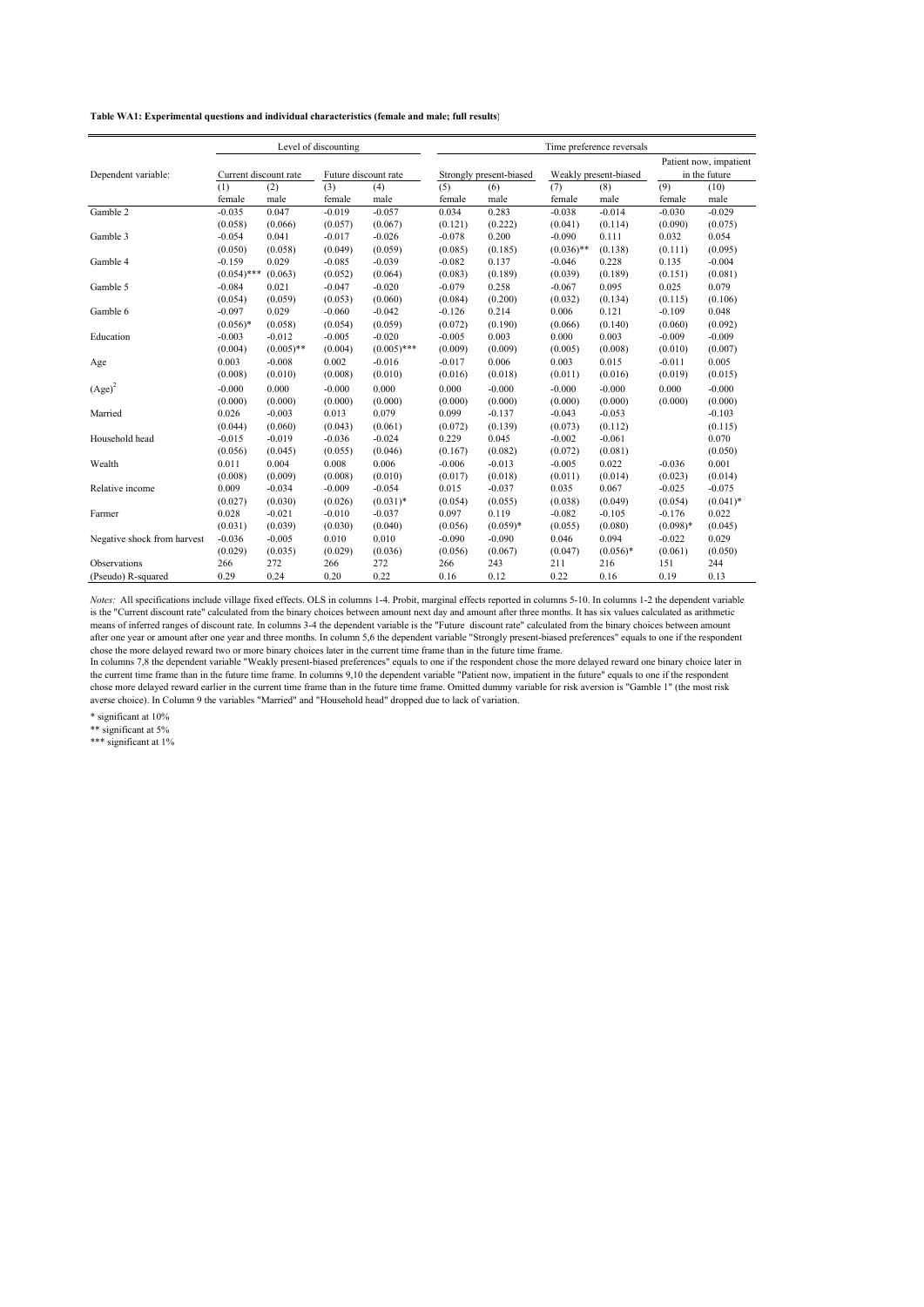**Table WA2: Time discounting and financial behavior (female and male; means and standard deviations)**

|                                    | A11     | Future discount rate |         |            |            | Time consistency |              |
|------------------------------------|---------|----------------------|---------|------------|------------|------------------|--------------|
|                                    |         |                      |         |            |            |                  | Patient now, |
|                                    |         |                      |         | Strongly   | Weakly     | Time             | impatient in |
|                                    |         | Low                  | High    | hyperbolic | hyperbolic | consistent       | future       |
| Female                             |         |                      |         |            |            |                  |              |
| <b>Borrowing</b>                   |         |                      |         |            |            |                  |              |
| SHG loan                           | 0.426   | 0.457                | 0.371   | 0.607      | 0.447      | 0.359            | 0.391        |
|                                    | (0.495) | (0.500)              | (0.486) | (0.493)    | (0.504)    | (0.481)          | (0.499)      |
| Non-SHG loan                       | 0.281   | 0.318                | 0.217   | 0.321      | 0.263      | 0.294            | 0.130        |
|                                    | (0.451) | (0.467)              | (0.414) | (0.471)    | (0.466)    | (0.457)          | (0.344)      |
| SHG loan <sup>a</sup>              | 0.665   | 0.664                | 0.667   | 0.791      | 0.708      | 0.579            | 0.818        |
|                                    | (0.473) | (0.474)              | (0.476) | (0.412)    | (0.464)    | (0.496)          | (0.405)      |
| <b>Saving</b>                      |         |                      |         |            |            |                  |              |
| Any savings                        | 0.863   | 0.884                | 0.825   | 0.857      | 0.842      | 0.876            | 0.826        |
|                                    | (0.345) | (0.321)              | (0.382) | (0.353)    | (0.370)    | (0.331)          | (0.388)      |
| Total savings (Rs. th.)            | 2.016   | 2.198                | 1.691   | 1.636      | 2.069      | 2.305            | 0.936        |
|                                    | (2.736) | (2.646)              | (2.875) | (1.788)    | (3.808)    | (2.849)          | (0.952)      |
| Share of home savings <sup>b</sup> | 0.191   | 0.182                | 0.208   | 0.164      | 0.148      | 0.194            | 0.306        |
|                                    | (0.303) | (0.291)              | (0.326) | (0.278)    | (0.260)    | (0.307)          | (0.388)      |
| Male                               |         |                      |         |            |            |                  |              |
| <b>Borrowing</b>                   |         |                      |         |            |            |                  |              |
| SHG loan                           | 0.139   | 0.163                | 0.110   | 0.173      | 0.059      | 0.157            | 0.069        |
|                                    | (0.346) | (0.371)              | (0.314) | (0.382)    | (0.239)    | (0.365)          | (0.258)      |
| Non-SHG loan                       | 0.369   | 0.367                | 0.371   | 0.404      | 0.412      | 0.352            | 0.345        |
|                                    | (0.483) | (0.484)              | (0.485) | (0.495)    | (0.500)    | (0.479)          | (0.484)      |
| Saving                             |         |                      |         |            |            |                  |              |
| Any savings                        | 0.836   | 0.884                | 0.780   | 0.827      | 0.794      | 0.855            | 0.793        |
|                                    | (0.371) | (0.321)              | (0.416) | (0.382)    | (0.410)    | (0.353)          | (0.412)      |
| Total savings (Rs. th.)            | 3.113   | 3.350                | 2.839   | 3.221      | 3.206      | 3.267            | 1.967        |
|                                    | (7.154) | (6.375)              | (7.979) | (5.148)    | (5.093)    | (8.539)          | (2.682)      |
| Share of home savings <sup>b</sup> | 0.479   | 0.442                | 0.527   | 0.440      | 0.375      | 0.500            | 0.546        |
|                                    | (0.407) | (0.399)              | (0.415) | (0.432)    | (0.353)    | (0.414)          | (0.376)      |

*Note:* The variable "SHG loan" equals to one, if an individual has an outstanding loan from SHG. The variable "Non-SHG loan" equals to one, if an individual has an outstanding loan from a bank, NGO or a moneylender. The variable "Any savings" equals to if a respondent reports any financial savings. "Total savings (in thousands of Rs.)" are calculated as a sum of savings on a bank account, in a post office, contributions to SHGs and financial savings held at home. "Share of home savings" is equal to financial home savings divided by "Total savings".

<sup>a</sup> The sample is restricted to only those who have any outstanding loan ("Loan"=1).

<sup>b</sup> The sample is restricted to only those who report having financial savings ("Any savings"=1).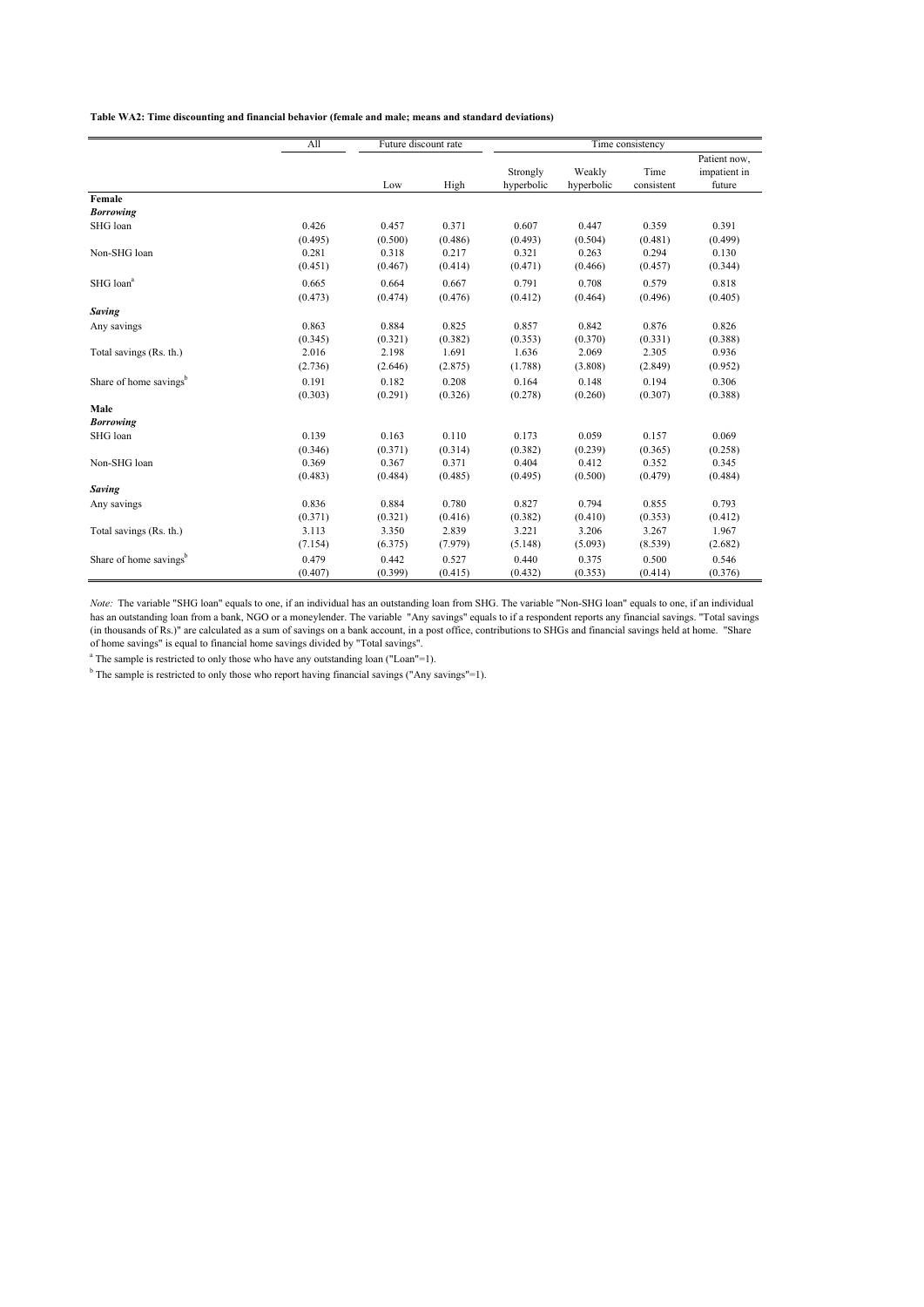**Table WA3: Time inconsistent preferences and SHG borrowing (female and male; full results)**

| Estimator                            |               | Probit                |               |                      |               |                       | Probit        |                      |                   | Probit                |                      |                      |
|--------------------------------------|---------------|-----------------------|---------------|----------------------|---------------|-----------------------|---------------|----------------------|-------------------|-----------------------|----------------------|----------------------|
| Dependent variable:                  |               | SHG participation     |               |                      |               |                       | SHG borrowing |                      | Non-SHG borrowing |                       |                      |                      |
| Conditioned by:                      |               | Current discount rate |               | Future discount rate |               | Current discount rate |               | Future discount rate |                   | Current discount rate |                      | Future discount rate |
|                                      | (1)           | (2)                   | (3)           | (4)                  | (5)           | (6)                   | (7)           | (8)                  | (9)               | (10)                  | (11)                 | (12)                 |
|                                      | female        | male                  | female        | male                 | female        | male                  | female        | male                 | female            | male                  | female               | male                 |
| Strongly present-biased              | $0.277***$    | 0.0758                | $-0.00916$    | 0.0616               | $0.401***$    | 0.0517                | $0.216**$     | 0.0235               | 0.0522            | 0.0671                | 0.000855             | 0.164                |
|                                      | (0.0732)      | (0.0800)              | (0.109)       | (0.0825)             | (0.0981)      | (0.0499)              | (0.107)       | (0.0444)             | (0.0846)          | (0.0947)              | (0.0783)             | (0.105)              |
| Weakly present-biased                | $-0.0461$     | $-0.0581$             | $-0.136$      | $-0.0485$            | 0.0500        | $-0.0610***$          | $-0.00918$    | $-0.0619***$         | $-0.0790$         | 0.130                 | $-0.0916$            | 0.166                |
|                                      | (0.125)       | (0.0671)              | (0.133)       | (0.0719)             | (0.130)       | (0.0222)              | (0.128)       | (0.0226)             | (0.0859)          | (0.112)               | (0.0821)             | (0.116)              |
| Patient now, impatient in the future | $-0.0748$     | $-0.0879$             | 0.132         | $-0.0749$            | 0.0512        | $-0.0533**$           | 0.180         | $-0.0453$            | $-0.172***$       | 0.0698                | $-0.160***$          | $-0.00546$           |
|                                      | (0.140)       | (0.0647)              | (0.109)       | (0.0695)             | (0.152)       | (0.0246)              | (0.155)       | (0.0305)             | (0.0566)          | (0.123)               | (0.0620)             | (0.116)              |
| Current discount rate                | $-0.911***$   | $-0.113$              |               |                      | $-0.514**$    | $-0.0828$             |               |                      | $-0.191$          | 0.181                 |                      |                      |
|                                      | (0.239)       | (0.122)               |               |                      | (0.252)       | (0.0633)              |               |                      | (0.169)           | (0.168)               |                      |                      |
| Future discount rate                 |               |                       | $-1.110***$   | 0.0135               |               |                       | $-0.738***$   | $-0.0395$            |                   |                       | $-0.101$             | $0.305*$             |
|                                      |               |                       | (0.253)       | (0.128)              |               |                       | (0.272)       | (0.0679)             |                   |                       | (0.175)              | (0.176)              |
| Gamble 2                             | $-0.220$      | 0.145                 | $-0.205$      | 0.136                | $-0.292**$    | 0.0598                | $-0.301**$    | 0.0548               | 0.159             | 0.155                 | 0.158                | 0.171                |
|                                      | (0.203)       | (0.162)               | (0.206)       | (0.160)              | (0.137)       | (0.101)               | (0.135)       | (0.0991)             | (0.173)           | (0.166)               | (0.173)              | (0.167)              |
| Gamble 3                             | $-0.0119$     | 0.104                 | $-0.0311$     | 0.0964               | $-0.0289$     | 0.0276                | $-0.0622$     | 0.0227               | 0.00559           | 0.158                 | 0.00145              | 0.168                |
|                                      | (0.152)       | (0.129)               | (0.156)       | (0.128)              | (0.168)       | (0.0730)              | (0.169)       | (0.0720)             | (0.127)           | (0.144)               | (0.126)              | (0.144)              |
| Gamble 4                             | $-0.453***$   | 0.00897               | $-0.463***$   | 0.00602              | $-0.181$      | $-0.0135$             | $-0.204$      | $-0.0150$            | $-0.00583$        | 0.174                 | 0.00580              | 0.187                |
|                                      | (0.168)       | (0.123)               | (0.166)       | (0.122)              | (0.163)       | (0.0598)              | (0.160)       | (0.0602)             | (0.134)           | (0.158)               | (0.135)              | (0.159)              |
| Gamble 5                             | $-0.257$      | 0.0756                | $-0.289$      | 0.0713               | $-0.179$      | 0.00105               | $-0.204$      | $-0.000573$          | 0.0684            | $-0.00855$            | 0.0695               | $-0.00524$           |
|                                      | (0.180)       | (0.131)               | (0.181)       | (0.130)              | (0.160)       | (0.0679)              | (0.157)       | (0.0681)             | (0.145)           | (0.142)               | (0.145)              | (0.143)              |
| Gamble 6                             | $-0.0616$     | 0.0317                | $-0.0932$     | 0.0275               | 0.0400        | 0.0359                | 0.0101        | 0.0334               | 0.00939           | $-0.149$              | 0.0119               | $-0.142$             |
|                                      | (0.180)       | (0.117)               | (0.186)       | (0.117)              | (0.191)       | (0.0796)              | (0.191)       | (0.0798)             | (0.137)           | (0.124)               | (0.137)              | (0.126)              |
| Education                            | $-0.0192$     | $0.0281***$           | $-0.0214$     | $0.0295***$          | $-0.0179$     | 0.00955*              | $-0.0192$     | $0.0101*$            | $-0.00159$        | 0.00519               | $-0.00131$           | 0.00804              |
|                                      | (0.0134)      | (0.00889)             | (0.0135)      | (0.00891)            | (0.0140)      | (0.00545)             | (0.0141)      | (0.00561)            | (0.0103)          | (0.0117)              | (0.0103)             | (0.0119)             |
| Age                                  | $0.0924***$   | $-0.00229$            | $0.0884***$   | $-0.000874$          | $0.0975***$   | 0.00501               | $0.0960***$   | 0.00544              | $0.0351*$         | 0.0118                | $0.0343*$            | 0.0145               |
|                                      | (0.0262)      | (0.0179)              | (0.0264)      | (0.0180)             | (0.0272)      | (0.00973)             | (0.0274)      | (0.00999)            | (0.0204)          | (0.0231)              | (0.0204)             | (0.0232)             |
| $(Age)^2$                            | $-0.00114***$ | $-2.32e-0.5$          | $-0.00112***$ | $-4.02e-05$          | $-0.00118***$ | $-7.11e-05$           | $-0.00117***$ | $-7.64e-05$          | $-0.000454*$      | $-0.000132$           | $-0.000447*$         | $-0.000161$          |
|                                      | (0.000325)    | (0.000206)            | (0.000327)    | (0.000207)           | (0.000335)    | (0.000113)            | (0.000337)    | (0.000116)           | (0.000254)        | (0.000252)            | (0.000254)           | (0.000253)           |
| Married                              | 0.201         | $0.196***$            | 0.223         | $0.196***$           | $0.278*$      | 0.0328                | $0.294**$     | 0.0363               | $0.253***$        | $0.267***$            | $0.250***$           | $0.256**$            |
|                                      | (0.177)       | (0.0533)              | (0.180)       | (0.0533)             | (0.145)       | (0.0394)              | (0.143)       | (0.0388)             | (0.0630)          | (0.101)               | (0.0635)             | (0.103)              |
| Household head                       | $-0.0481$     | $-0.0628$             | $-0.0193$     | $-0.0628$            | 0.103         | $-0.0269$             | 0.135         | $-0.0293$            | 0.104             | $-0.138$              | 0.111                | $-0.133$             |
|                                      | (0.185)       | (0.0831)              | (0.185)       | (0.0825)             | (0.198)       | (0.0500)              | (0.200)       | (0.0510)             | (0.173)           | (0.108)               | (0.172)              | (0.108)              |
| Wealth                               | 0.0325        | 0.00355               | 0.0340        | 0.00170              | $-0.00495$    | 0.00466               | $-0.00214$    | 0.00411              | 0.0302            | 0.0182                | 0.0277               | 0.0168               |
|                                      | (0.0268)      | (0.0169)              | (0.0270)      | (0.0168)             | (0.0288)      | (0.00890)             | (0.0290)      | (0.00902)            | (0.0204)          | (0.0222)              | (0.0202)             | (0.0222)             |
| Relative income                      | 0.00154       | 0.0492                | 0.0176        | 0.0533               | $-0.0124$     | 0.0448                | $-0.0123$     | 0.0453               | $-0.0478$         | 0.000217              | $-0.0460$            | 0.00913              |
|                                      | (0.0816)      | (0.0534)              | (0.0836)      | (0.0536)             | (0.0872)      | (0.0293)              | (0.0882)      | (0.0299)             | (0.0624)          | (0.0703)              | (0.0622)             | (0.0706)             |
| Farmer                               | 0.130         | $-0.0756$             | 0.122         | $-0.0707$            | $-0.0574$     | $-0.0576$             | $-0.0660$     | $-0.0562$            | $0.169***$        | 0.0404                | $0.167**$            | 0.0418               |
|                                      | (0.102)       | (0.0830)              | (0.102)       | (0.0826)             | (0.0984)      | (0.0543)              | (0.0986)      | (0.0544)             | (0.0652)          | (0.0945)              | (0.0653)             | (0.0946)             |
| Negative shock from harvest          | 0.0265        | 0.0353                | 0.0619        | 0.0355               | $0.202**$     | 0.00782               | $0.225**$     | 0.00768              | $-0.113*$         | 0.0820                | $-0.111*$            | 0.0848               |
|                                      | (0.0958)      | (0.0641)              | (0.0959)      | (0.0642)             | (0.0959)      | (0.0342)              | (0.0963)      | (0.0347)             | (0.0651)          | (0.0830)              | (0.0655)             | (0.0831)             |
| Position                             | $0.201***$    |                       | $0.219***$    |                      | $0.254***$    |                       | $0.265***$    |                      | $-0.0635$         |                       | $-0.0643$            |                      |
|                                      | (0.0774)      |                       | (0.0807)      |                      | (0.0889)      |                       | (0.0904)      |                      | (0.0612)          |                       | (0.0614)             |                      |
|                                      | $-0.0230**$   |                       | $-0.0239**$   |                      | $-0.0238**$   |                       | $-0.0245**$   |                      | 0.00846           |                       |                      |                      |
| (Position) <sup>2</sup>              | (0.0106)      |                       | (0.0110)      |                      | (0.0119)      |                       | (0.0121)      |                      | (0.00835)         |                       | 0.00858<br>(0.00837) |                      |
| Observations                         | 239           | 261                   | 239           | 261                  | 232           | 250                   | 232           | 250                  | 249               | 272                   | 249                  | 272                  |
|                                      |               |                       |               |                      |               |                       |               |                      |                   |                       |                      |                      |

*Notes*: In all specifications we control for risk aversion (six dummies corresponding to chosen gamble), observable characteristics (education, age, married, household head, wealth, relative income, farmer, negative shock

\* significant at 10% \*\* significant at 5% \*\*\* significant at 1%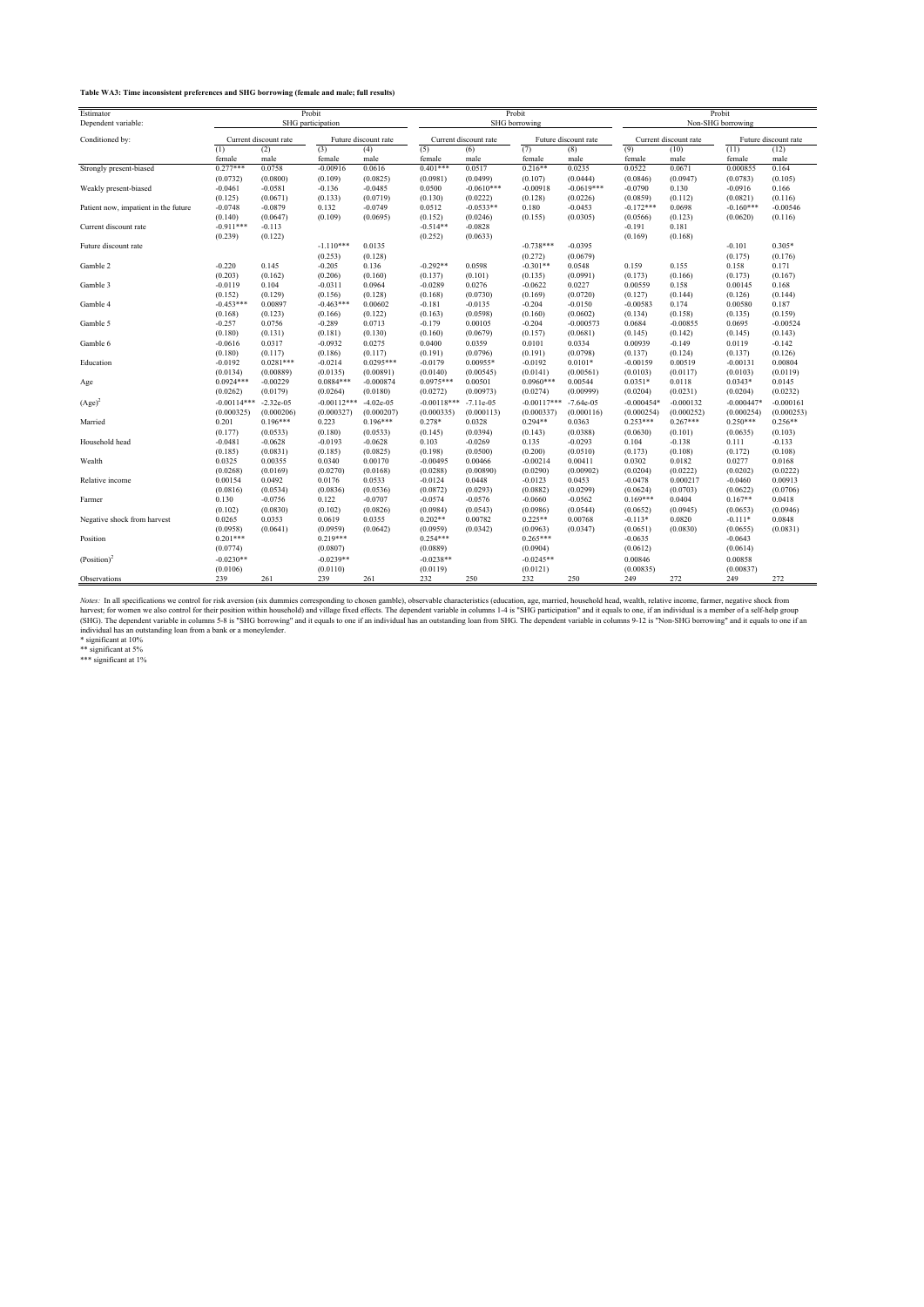#### **Table WA4: Time inconsistent preferences and borrowing (female and male; full results)**

| Estimator                            |               | Probit                |                            |                      | Probit        |                                       |                            |             |
|--------------------------------------|---------------|-----------------------|----------------------------|----------------------|---------------|---------------------------------------|----------------------------|-------------|
| Dependent variable:                  |               | SHG borrowing         |                            |                      |               | Delayed repayment of outstanding loan |                            |             |
| Conditioned by:                      |               | Current discount rate |                            | Future discount rate |               | Current discount rate                 | Future discount rate       |             |
|                                      | (5)<br>female | (6)<br>male           | $\overline{(7)}$<br>female | (8)<br>male          | (1)<br>female | (2)<br>male                           | $\overline{(3)}$<br>female | (4)<br>male |
| Strongly present-biased              | $0.318***$    | 0.0109                | $0.253***$                 | $-0.0403$            | 0.0600        | 0.0877                                | $-0.0636$                  | 0.111       |
|                                      | (0.0800)      | (0.0881)              | (0.0932)                   | (0.0838)             | (0.140)       | (0.116)                               | (0.150)                    | (0.125)     |
| Weakly present-biased                | 0.0138        | $-0.180***$           | $-0.0214$                  | $-0.184***$          | $-0.0482$     | 0.139                                 | $-0.0990$                  | 0.138       |
|                                      | (0.161)       | (0.0510)              | (0.167)                    | (0.0510)             | (0.190)       | (0.140)                               | (0.191)                    | (0.143)     |
| Patient now, impatient in the future | $0.225**$     | $-0.129**$            | $0.238***$                 | $-0.107$             | $0.257**$     | 0.0901                                | $0.275**$                  | 0.0621      |
|                                      | (0.0915)      | (0.0554)              | (0.0812)                   | (0.0738)             | (0.130)       | (0.169)                               | (0.119)                    | (0.177)     |
| Current discount rate                | $-0.303$      | $-0.190$              |                            |                      | $-0.424$      | 0.113                                 |                            |             |
|                                      | (0.328)       | (0.153)               |                            |                      | (0.338)       | (0.233)                               |                            |             |
| Future discount rate                 |               |                       | $-0.375$                   | $-0.146$             |               |                                       | $-0.380$                   | 0.0735      |
|                                      |               |                       | (0.366)                    | (0.165)              |               |                                       | (0.401)                    | (0.242)     |
| Gamble 2                             | $-0.0841$     | 0.164                 | $-0.121$                   | 0.146                | 0.0564        | 0.192                                 | 0.0634                     | 0.199       |
|                                      | (0.287)       | (0.222)               | (0.298)                    | (0.219)              | (0.214)       | (0.177)                               | (0.212)                    | (0.174)     |
| Gamble 3                             | $0.291*$      | 0.0905                | 0.275                      | 0.0751               | $0.386***$    | 0.196                                 | $0.374***$                 | 0.207       |
|                                      | (0.164)       | (0.168)               | (0.169)                    | (0.165)              | (0.129)       | (0.172)                               | (0.133)                    | (0.169)     |
| Gamble 4                             | 0.234         | 0.0500                | 0.220                      | 0.0483               | $0.445***$    | 0.0693                                | $0.449***$                 | 0.0774      |
|                                      | (0.150)       | (0.186)               | (0.159)                    | (0.188)              | (0.0636)      | (0.205)                               | (0.0632)                   | (0.203)     |
| Gamble 5                             | 0.189         | 0.152                 | 0.180                      | 0.151                | $0.244*$      | $-0.0148$                             | $0.244*$                   | $-0.00783$  |
|                                      | (0.154)       | (0.225)               | (0.159)                    | (0.226)              | (0.146)       | (0.201)                               | (0.146)                    | (0.200)     |
| Gamble 6                             | $0.244*$      | 0.358                 | 0.232                      | 0.341                | $0.433***$    | 0.129                                 | $0.431***$                 | 0.141       |
|                                      | (0.140)       | (0.252)               | (0.148)                    | (0.252)              | (0.0901)      | (0.189)                               | (0.0922)                   | (0.184)     |
| Education                            | $-0.00374$    | 0.0188                | $-0.00628$                 | 0.0200               | $-0.0245$     | 0.0160                                | $-0.0266$                  | 0.0152      |
|                                      | (0.0183)      | (0.0126)              | (0.0187)                   | (0.0128)             | (0.0221)      | (0.0168)                              | (0.0222)                   | (0.0168)    |
| Age                                  | $0.0772**$    | $-0.000982$           | 0.0799**                   | $-0.00189$           | 0.0353        | 0.0380                                | 0.0324                     | 0.0388      |
|                                      | (0.0346)      | (0.0225)              | (0.0348)                   | (0.0228)             | (0.0408)      | (0.0345)                              | (0.0408)                   | (0.0345)    |
| $(Age)^2$                            | $-0.000906**$ | 3.51e-05              | $-0.000940**$              | 4.40e-05             | $-0.000636$   | $-0.000471$                           | $-0.000609$                | $-0.000479$ |
|                                      |               |                       |                            |                      |               |                                       |                            |             |
| Married                              | (0.000422)    | (0.000246)            | (0.000424)                 | (0.000249)           | (0.000494)    | (0.000378)                            | (0.000495)                 | (0.000378)  |
|                                      | 0.190         | $-0.0260$             | 0.195                      | $-0.0129$            | $0.634***$    | $-0.0365$                             | $0.621***$                 | $-0.0416$   |
|                                      | (0.292)       | (0.139)               | (0.292)                    | (0.135)              | (0.202)       | (0.198)                               | (0.209)                    | (0.198)     |
| Household head                       | $-0.00497$    | $-0.0625$             | 0.0185                     | $-0.0627$            | $0.337***$    | $-0.0237$                             | $0.343***$                 | $-0.0256$   |
|                                      | (0.246)       | (0.120)               | (0.240)                    | (0.120)              | (0.116)       | (0.156)                               | (0.115)                    | (0.156)     |
| Wealth                               | $-0.00331$    | 0.00850               | $-0.00128$                 | 0.00814              | $0.120**$     | $-0.0291$                             | $0.116**$                  | $-0.0281$   |
|                                      | (0.0394)      | (0.0223)              | (0.0399)                   | (0.0226)             | (0.0500)      | (0.0326)                              | (0.0500)                   | (0.0324)    |
| Relative income                      | $-0.0953$     | 0.0724                | $-0.0902$                  | 0.0716               | $-0.0794$     | 0.155                                 | $-0.0707$                  | 0.152       |
|                                      | (0.107)       | (0.0696)              | (0.107)                    | (0.0712)             | (0.126)       | (0.0989)                              | (0.126)                    | (0.0995)    |
| Farmer                               | $-0.233**$    | $-0.258$              | $-0.237**$                 | $-0.252$             | $-0.129$      | 0.284*                                | $-0.141$                   | 0.279*      |
|                                      | (0.108)       | (0.180)               | (0.106)                    | (0.179)              | (0.145)       | (0.155)                               | (0.142)                    | (0.155)     |
| Negative shock from harvest          | $0.278***$    | 0.0150                | $0.283***$                 | 0.0102               | 0.109         | $-0.0405$                             | 0.126                      | $-0.0353$   |
|                                      | (0.104)       | (0.0913)              | (0.104)                    | (0.0921)             | (0.123)       | (0.123)                               | (0.120)                    | (0.122)     |
| Position                             | $0.252**$     |                       | $0.255**$                  |                      | $0.395**$     |                                       | 0.374**                    |             |
|                                      | (0.121)       |                       | (0.121)                    |                      | (0.161)       |                                       | (0.157)                    |             |
| (Position) <sup>2</sup>              | $-0.0222$     |                       | $-0.0226$                  |                      | $-0.0375*$    |                                       | $-0.0353*$                 |             |
|                                      | (0.0161)      |                       | (0.0161)                   |                      | (0.0202)      |                                       | (0.0198)                   |             |
| Observations                         | 139           | 140                   | 139                        | 140                  | 130           | 151                                   | 130                        | 151         |

*Notes:* In all specifications we control for risk aversion (six dummies corresponding to chosen gamble), observable characteristics (education, age, married, household head, wealth, relative income, farmer, negative shock from harvest; for women we also control for their position within household) and village fixed effects. The dependent variable in columns 1-4 is "SHG borrowing" "SHG borrowing" and it equals to one if an individual has an outstanding loan from SHG. The dependent variable in columns 5-8 is "Delayed repayment of outstanding loan" and it equals to one if an individual has been delayed on repayment of the outstanding loan for at least one installment.

\* significant at 10%

\*\* significant at 5%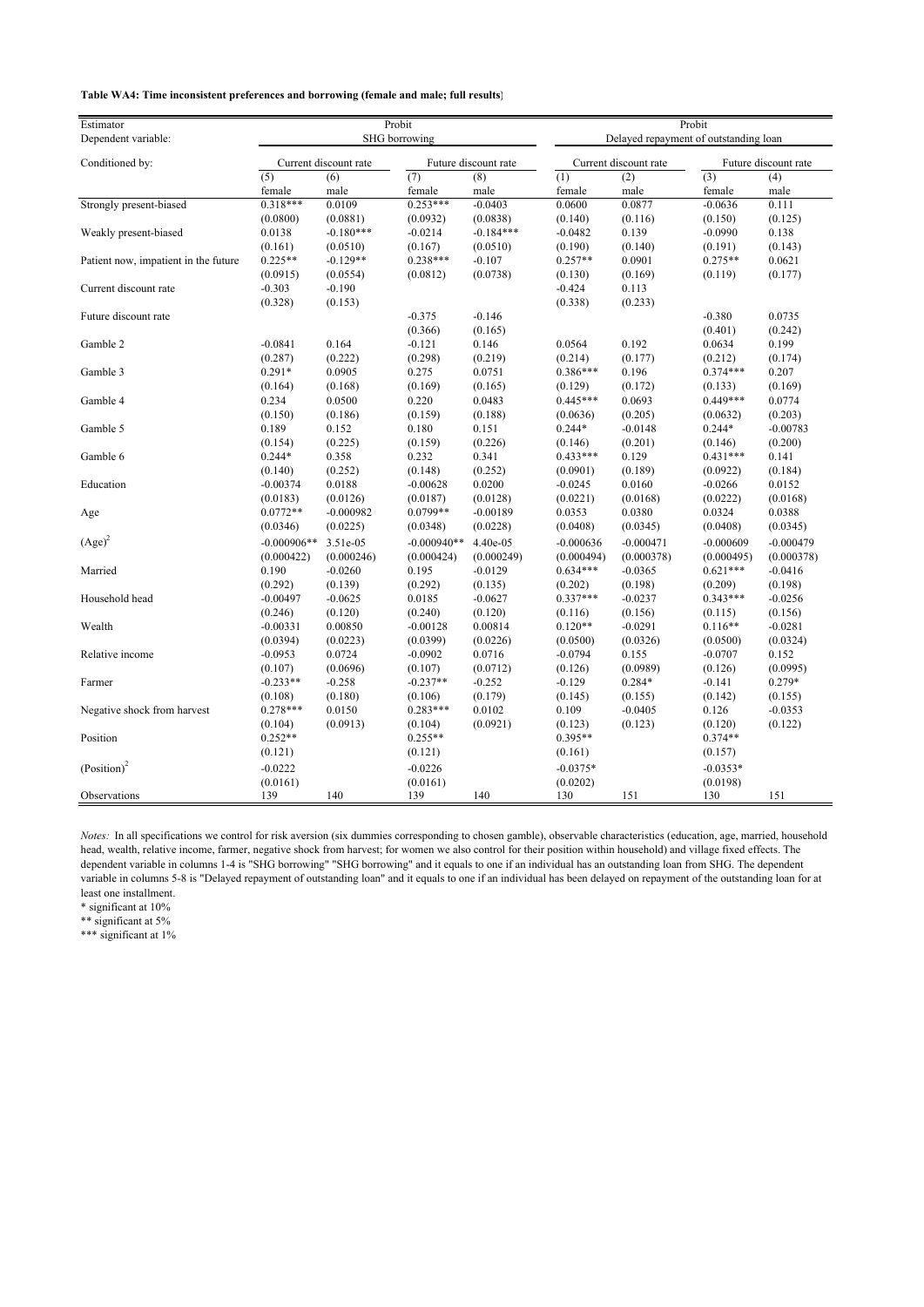**Table WA5: Time inconsistent preferences and saving (female and male; full results)**

| Estimator                            |              |                       | $OLS$                   |                      |                                    |                       | Tobit       |                      |
|--------------------------------------|--------------|-----------------------|-------------------------|----------------------|------------------------------------|-----------------------|-------------|----------------------|
| Dependent variable:                  |              |                       | Total savings (Rs. th.) |                      | Share of home savings <sup>a</sup> |                       |             |                      |
| Conditioned by:                      |              | Current discount rate |                         | Future discount rate |                                    | Current discount rate |             | Future discount rate |
|                                      | (1)          | (2)                   | (3)                     | (4)                  | (5)                                | (6)                   | (7)         | (8)                  |
|                                      | female       | male                  | female                  | male                 | female                             | male                  | female      | male                 |
| Strongly present-biased              | $-0.277$     | 0.641                 | $-0.839*$               | 0.0588               | $-0.179**$                         | $-0.132$              | 0.0155      | $-0.0345$            |
|                                      | (0.450)      | (1.123)               | (0.442)                 | (1.189)              | (0.0885)                           | (0.125)               | (0.0825)    | (0.126)              |
| Weakly present-biased                | $-0.202$     | $-0.634$              | $-0.363$                | $-1.003$             | 0.0373                             | $-0.0437$             | 0.0953      | $-0.00808$           |
|                                      | (0.535)      | (1.321)               | (0.535)                 | (1.351)              | (0.101)                            | (0.144)               | (0.101)     | (0.146)              |
| Patient now, impatient in the future | $-1.279**$   | $-0.257$              | $-0.892$                | 0.144                | $0.230**$                          | 0.102                 | 0.109       | 0.0165               |
|                                      | (0.605)      | (1.402)               | (0.611)                 | (1.377)              | (0.107)                            | (0.150)               | (0.111)     | (0.150)              |
| Current discount rate                | $-1.438$     | $-0.462$              |                         |                      | $0.603***$                         | 0.181                 |             |                      |
|                                      | (0.920)      | (2.041)               |                         |                      | (0.167)                            | (0.225)               |             |                      |
| Future discount rate                 |              |                       | $-2.032**$              | $-2.294$             |                                    |                       | $0.500***$  | 0.358                |
|                                      |              |                       | (0.952)                 | (2.109)              |                                    |                       | (0.176)     | (0.228)              |
| Gamble 2                             | 0.0628       | 3.765**               | 0.0818                  | 3.700**              | $0.245*$                           | $-0.146$              | $0.241*$    | $-0.121$             |
|                                      | (0.765)      | (1.874)               | (0.761)                 | (1.869)              | (0.142)                            | (0.213)               | (0.144)     | (0.213)              |
| Gamble 3                             | 0.663        | 1.113                 | 0.622                   | 1.092                | $0.203*$                           | $-0.119$              | $0.217*$    | $-0.105$             |
|                                      | (0.654)      | (1.664)               | (0.651)                 | (1.658)              | (0.122)                            | (0.191)               | (0.124)     | (0.190)              |
| Gamble 4                             | $-0.162$     | 0.459                 | $-0.175$                | 0.441                | $0.340**$                          | $-0.0300$             | $0.319**$   | $-0.0184$            |
|                                      | (0.715)      | (1.798)               | (0.707)                 | (1.792)              | (0.134)                            | (0.202)               | (0.136)     | (0.201)              |
| Gamble 5                             | 0.779        | 0.0189                | 0.726                   | 0.0303               | $0.317**$                          | $-0.0818$             | $0.331**$   | $-0.0723$            |
|                                      | (0.713)      | (1.705)               | (0.711)                 | (1.701)              | (0.133)                            | (0.192)               | (0.135)     | (0.191)              |
| Gamble 6                             | 1.123        | 1.416                 | 1.084                   | 1.378                | $0.302**$                          | $-0.0644$             | $0.296**$   | $-0.0502$            |
|                                      | (0.734)      | (1.670)               | (0.731)                 | (1.665)              | (0.132)                            | (0.192)               | (0.134)     | (0.191)              |
| Education                            | $-0.0702$    | $0.294**$             | $-0.0763$               | $0.260*$             | 0.0158                             | $-0.0291*$            | 0.0163      | $-0.0259*$           |
|                                      | (0.0575)     | (0.142)               | (0.0574)                | (0.144)              | (0.0102)                           | (0.0152)              | (0.0103)    | (0.0152)             |
| Age                                  | $0.256**$    | 0.403                 | $0.249**$               | 0.377                | $-0.0233$                          | 0.0286                | $-0.0233$   | 0.0318               |
|                                      | (0.106)      | (0.278)               | (0.105)                 | (0.278)              | (0.0192)                           | (0.0311)              | (0.0193)    | (0.0310)             |
| $(Age)^2$                            | $-0.00317**$ | $-0.00446$            | $-0.00313**$            | $-0.00419$           | 0.000241                           | $-0.000303$           | 0.000253    | $-0.000337$          |
|                                      | (0.00131)    | (0.00306)             | (0.00130)               | (0.00306)            | (0.000241)                         | (0.000349)            | (0.000243)  | (0.000348)           |
| Married                              | $-0.0234$    | 4.070**               | $-0.0131$               | 4.202**              | $0.382***$                         | $-0.586***$           | $0.380***$  | $-0.605***$          |
|                                      | (0.638)      | (1.716)               | (0.635)                 | (1.715)              | (0.116)                            | (0.184)               | (0.117)     | (0.183)              |
| Household head                       | 0.234        | $-5.714***$           | 0.273                   | $-5.782***$          | $0.427***$                         | 0.0512                | $0.402***$  | 0.0601               |
|                                      | (0.800)      | (1.293)               | (0.795)                 | (1.291)              | (0.143)                            | (0.138)               | (0.144)     | (0.137)              |
| Wealth                               | $0.416***$   | $1.129***$            | $0.415***$              | $1.145***$           | 0.0264                             | $-0.0757***$          | 0.0295      | $-0.0770***$         |
|                                      | (0.111)      | (0.268)               | (0.110)                 | (0.267)              | (0.0191)                           | (0.0291)              | (0.0193)    | (0.0289)             |
| Relative income                      | $-0.181$     | $-0.146$              | $-0.181$                | $-0.236$             | $0.154**$                          | 0.00658               | $0.154**$   | 0.0164               |
|                                      | (0.354)      | (0.864)               | (0.353)                 | (0.864)              | (0.0627)                           | (0.0937)              | (0.0634)    | (0.0933)             |
| Farmer                               | 0.0730       | $-0.350$              | 0.0623                  | $-0.405$             | $0.129*$                           | 0.185                 | $0.133*$    | 0.194                |
|                                      | (0.416)      | (1.124)               | (0.414)                 | (1.120)              | (0.0746)                           | (0.124)               | (0.0751)    | (0.124)              |
| Negative shock from harvest          | 0.0258       | $-1.307$              | 0.0693                  | $-1.300$             | $-0.197***$                        | $-0.0466$             | $-0.214***$ | $-0.0432$            |
|                                      | (0.391)      | (1.009)               | (0.389)                 | (1.006)              | (0.0718)                           | (0.114)               | (0.0726)    | (0.114)              |
| Position                             | 0.0239       |                       | 0.0317                  |                      | 0.0215                             |                       | 0.0144      |                      |
|                                      | (0.347)      |                       | (0.345)                 |                      | (0.0653)                           |                       | (0.0663)    |                      |
| (Position) <sup>2</sup>              | $-0.00732$   |                       | $-0.00664$              |                      | 0.00138                            |                       | 0.00188     |                      |
|                                      | (0.0466)     |                       | (0.0464)                |                      | (0.00851)                          |                       | (0.00863)   |                      |
| Observations                         | 249          | 272                   | 249                     | 272                  | 213                                | 227                   | 213         | 227                  |
| R-squared                            | 0.256        | 0.329                 | 0.263                   | 0.332                |                                    |                       |             |                      |

*Notes:* In all specifications we control for risk aversion (six dummies corresponding to chosen gamble), observable characteristics (education, age, married, household head, wealth, relative income, farmer, negative shock from harvest; for women we also control for their position within household) and village fixed effects. The dependent variable in columns 1-4 are Total savings (in thousands of Rs.)" and it is calculated as a sum of savings on a bank account, in a post office, contributions to SHGs and financial savings held at home. The dependent variable in columns 5-8 is "Share of home savings" and it is equal to financial home savings divided by "Total savings".

<sup>a</sup> The sample is restricted to only those who report having positive financial savings ("Total savings">0).

\* significant at 10%

\*\* significant at 5%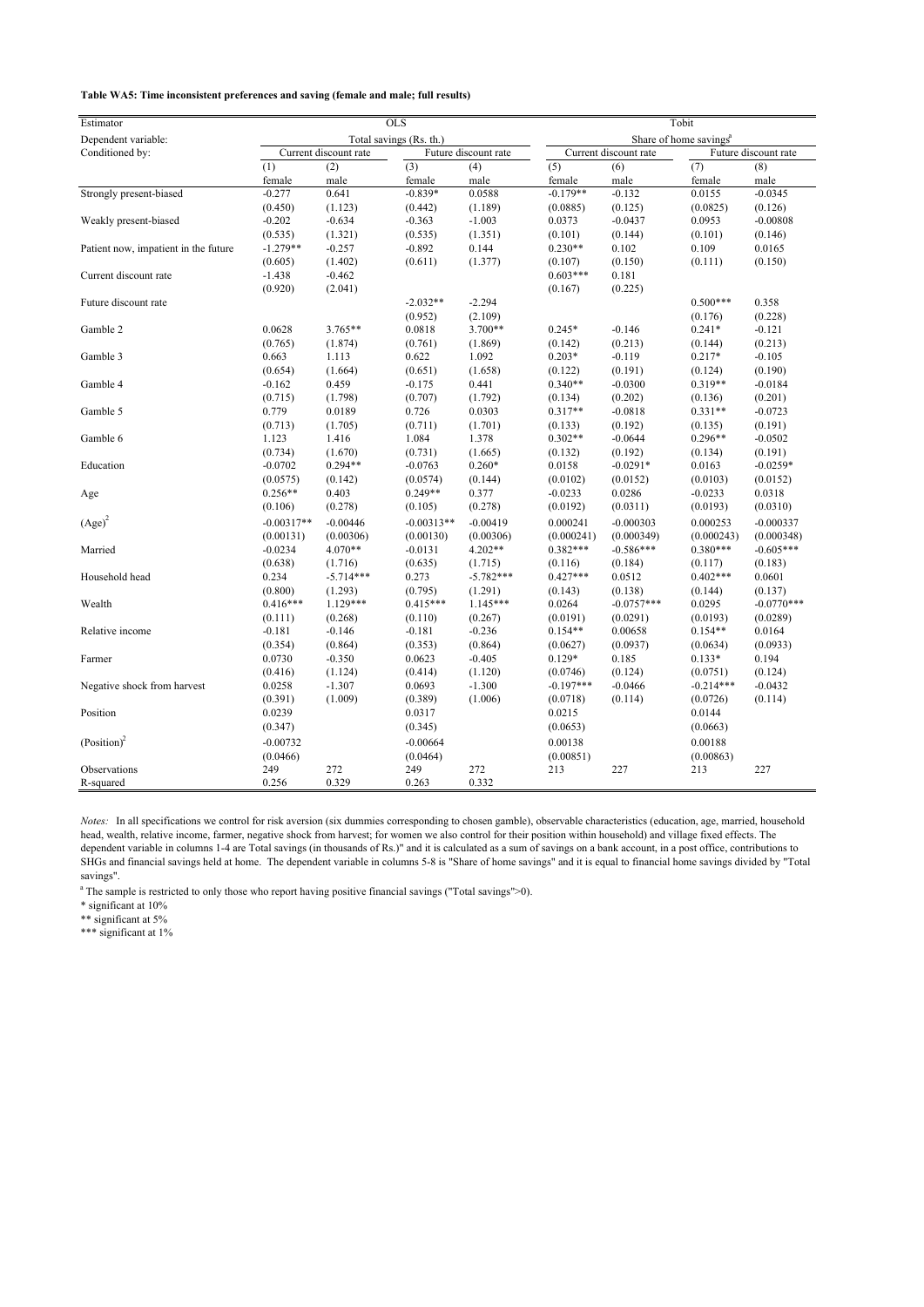### **Table WA6: Definition of variables (whole sample)**

|                                       |                                                                                                              |        | Std dev |
|---------------------------------------|--------------------------------------------------------------------------------------------------------------|--------|---------|
| <b>Variables</b>                      | <b>Definition</b>                                                                                            | Mean   |         |
| <b>Experimental choice s</b>          |                                                                                                              |        |         |
| Current discount rate                 | 6 values approximating 3-months discount rate in earlier time frame:                                         | 0.244  | 0.228   |
|                                       | $0.03 =$ if discount rate < 6%; 0.09= if 6% < discount rate < 12%; 0.16 if 12%                               |        |         |
|                                       | $\alpha$ discount rate $\alpha$ 20%; 0.26 = if 20% $\alpha$ discount rate $\alpha$ 32%, 0.14 if 32% $\alpha$ |        |         |
|                                       | discount rate < $50\%$ ; 0.6= if $50\%$ < discount rate                                                      |        |         |
| Future discount rate                  | 6 values approximating 3-months discount rate in delayed time frame:                                         | 0.193  | 0.221   |
|                                       | $0.03 =$ if discount rate < 6%; 0.09= if 6% < discount rate < 12%; 0.16 if 12%                               |        |         |
|                                       | < discount rate < 20%; 0.26 = if 20% < discount rate < 32%, 0.14 if 32% <                                    |        |         |
| Strongly present-biased               | discount rate $\leq 50\%$ ; 0.6= if 50% $\leq$ discount rate                                                 |        | 0.399   |
|                                       | dummy; $1$ = current discount rate $\gg$ future discount rate, the future income                             | 0.199  |         |
|                                       | option is chosen at least two rows later in the current time frame than in the<br>future time frame          |        |         |
| Weakly present-biased                 | dummy; $1 =$ current discount rate $>$ future discount rate, the future income                               | 0.132  | 0.339   |
|                                       | option is chosen one row later in the current time frame than in the future time                             |        |         |
|                                       | frame                                                                                                        |        |         |
| Patient now, impatient in the future  | dummy, $1$ = current discount rate < future discount rate                                                    | 0.096  | 0.294   |
| Attitude to risk                      | set of dummies, one for each of the following gambles: (250,250); (225,475);                                 | 3.844  | 1.538   |
|                                       | $(200,600)$ ; $(150,750)$ ; $(50,950)$ ; $(0,1000)$ . In this table the mean is for first                    |        |         |
|                                       | gamble=1, second gamble=2, , sixth gamble=6.                                                                 |        |         |
| <b>Financial behavior</b>             |                                                                                                              |        |         |
| SHG participation                     | Dummy; $1 = \text{being a member of a self-help group (SHG); } 0 = \text{not being a}$                       | 0.427  | 0.495   |
|                                       | member of a SHG                                                                                              |        |         |
| SHG borrowing                         | Dummy; $1 =$ has an outstanding loan from SHG; $0 =$ doesn't have an                                         | 0.281  | 0.450   |
|                                       | outstanding loan from SHG                                                                                    |        |         |
| Non-SHG borrowing                     | Dummy; $1 =$ has an outstanding loan from a bank or a moneylender; $0 =$                                     | 0.325  | 0.469   |
|                                       | doesn't have an outstanding loan from a bank or a moneylender                                                |        |         |
| Delayed repayment of outstanding loan | Dummy; $1 = \text{being delayed on repayment of the outstanding loan for at least}$                          | 0.628  | 0.484   |
|                                       | one installment; $0$ = never delayed on repayment                                                            |        |         |
| Total savings                         | Rs. th. (savings in bank + savings in post office + SHG monthly                                              | 2.569  | 5.454   |
|                                       | contribution*average length of participation + home savings)                                                 |        |         |
| Savings in bank                       | Rs. th.                                                                                                      | 1.127  | 3.808   |
| Savings in post office                | Rs. th.                                                                                                      | 0.441  | 2.523   |
| SHG savings                           | Rs. th. (SHG monthly contribution*average length of participation)                                           | 0.431  | 0.606   |
| Home savings                          | Rs. th.                                                                                                      | 0.570  | 1.606   |
| Share of home savings                 | Home savings /Total savings (%, only those who save)                                                         | 0.333  | 0.386   |
| Future oriented purpose of savings    | Dummy; $1 =$ if the major purpose of savings is future-oriented (agricultural                                | 0.546  | 0.498   |
|                                       | investment, business, education, doctor); $0 = if$ it focuses on current                                     |        |         |
|                                       | consumption (celebration, personal items, household equipment)                                               |        |         |
| Socioeconomic characteristics         |                                                                                                              |        |         |
| Female                                | Dummy; $1 = \text{female}$ ; $0 = \text{male}$                                                               | 0.496  | 0.500   |
| Age                                   | Age in years                                                                                                 | 36.822 | 11.756  |
| Education                             | Years of schooling completed                                                                                 | 4.256  | 4.442   |
| Married                               | Dummy; $1 =$ married; $0 =$ single or widow                                                                  | 0.786  | 0.410   |
| Household head                        | Dummy; $1 =$ household head; $0 =$ non household head                                                        | 0.397  | 0.490   |
| Wealth index                          | Wealth index calculated by principal component analyses from questions on                                    | 0.000  | 1.893   |
|                                       | type of house, electricity connection, land ownership and dummies for                                        |        |         |
|                                       | possesion of 14 types of household equipment                                                                 |        |         |
| Relative income                       | Dummy; $1 =$ if income in June < income in September; $0 =$ if income in June                                | 0.496  | 0.500   |
|                                       | $>=$ income in September                                                                                     |        |         |
| Farmer                                | Dummy; $1 = \text{farrner}$ ; $0 = \text{non farmer}$                                                        | 0.702  | 0.458   |
| Negative shock from harvest           | Dummy, $1 =$ bad harvest reported as the major negative shock in the past five                               | 0.423  | 0.494   |
|                                       | years                                                                                                        |        |         |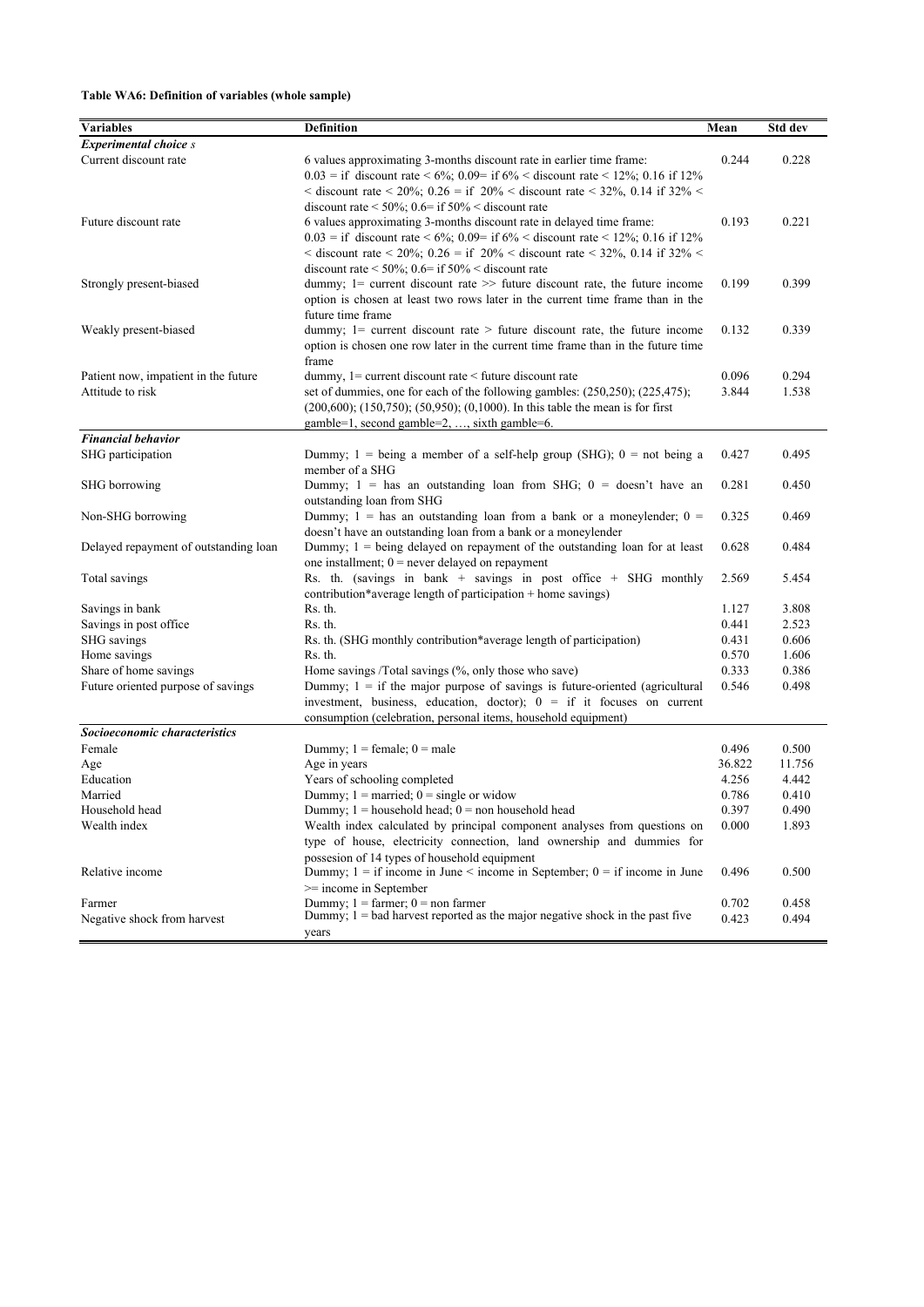**Table WA7: Correlations between experimental questions and gender, age, education and wealth (whole sample, female and male)**

|              |                  |                             |                   |                 | Patient now,     |
|--------------|------------------|-----------------------------|-------------------|-----------------|------------------|
|              | Current discount |                             | Strongly present- | Weakly present- | impatient in the |
|              | rate             | Future discount rate biased |                   | biased          | future           |
| Whole sample |                  |                             |                   |                 |                  |
| <b>Sex</b>   | $-0.114*$        | $-0.150*$                   | 0.022             | 0.025           | $-0.035$         |
|              | (0.008)          | (0.000)                     | (0.607)           | (0.567)         | (0.414)          |
| Education    | $-0.222*$        | $-0.224*$                   | $-0.043$          | 0.050           | $-0.023$         |
|              | (0.000)          | (0.000)                     | (0.315)           | (0.248)         | (0.593)          |
| Wealth       | $-0.122*$        | $-0.126*$                   | $-0.047$          | 0.065           | $-0.063$         |
|              | (0.004)          | (0.003)                     | (0.272)           | (0.130)         | (0.143)          |
| Female       |                  |                             |                   |                 |                  |
| Education    | $-0.127$         | $-0.121$                    | $-0.052$          | $-0.002$        | $-0.060$         |
|              | (0.037)          | (0.047)                     | (0.399)           | (0.971)         | (0.323)          |
| Wealth       | $-0.040$         | $-0.060$                    | $-0.047$          | 0.026           | $-0.126$         |
|              | (0.509)          | (0.325)                     | (0.446)           | (0.666)         | (0.040)          |
| Male         |                  |                             |                   |                 |                  |
| Education    | $-0.337*$        | $-0.349*$                   | $-0.030$          | 0.106           | $-0.005$         |
|              | (0.000)          | (0.000)                     | (0.618)           | (0.079)         | (0.930)          |
| Wealth       | $-0.199*$        | $-0.188*$                   | $-0.046$          | 0.105           | $-0.014$         |
|              | (0.001)          | (0.002)                     | (0.444)           | (0.083)         | (0.821)          |

\* significant at 1%

p-values in parentheses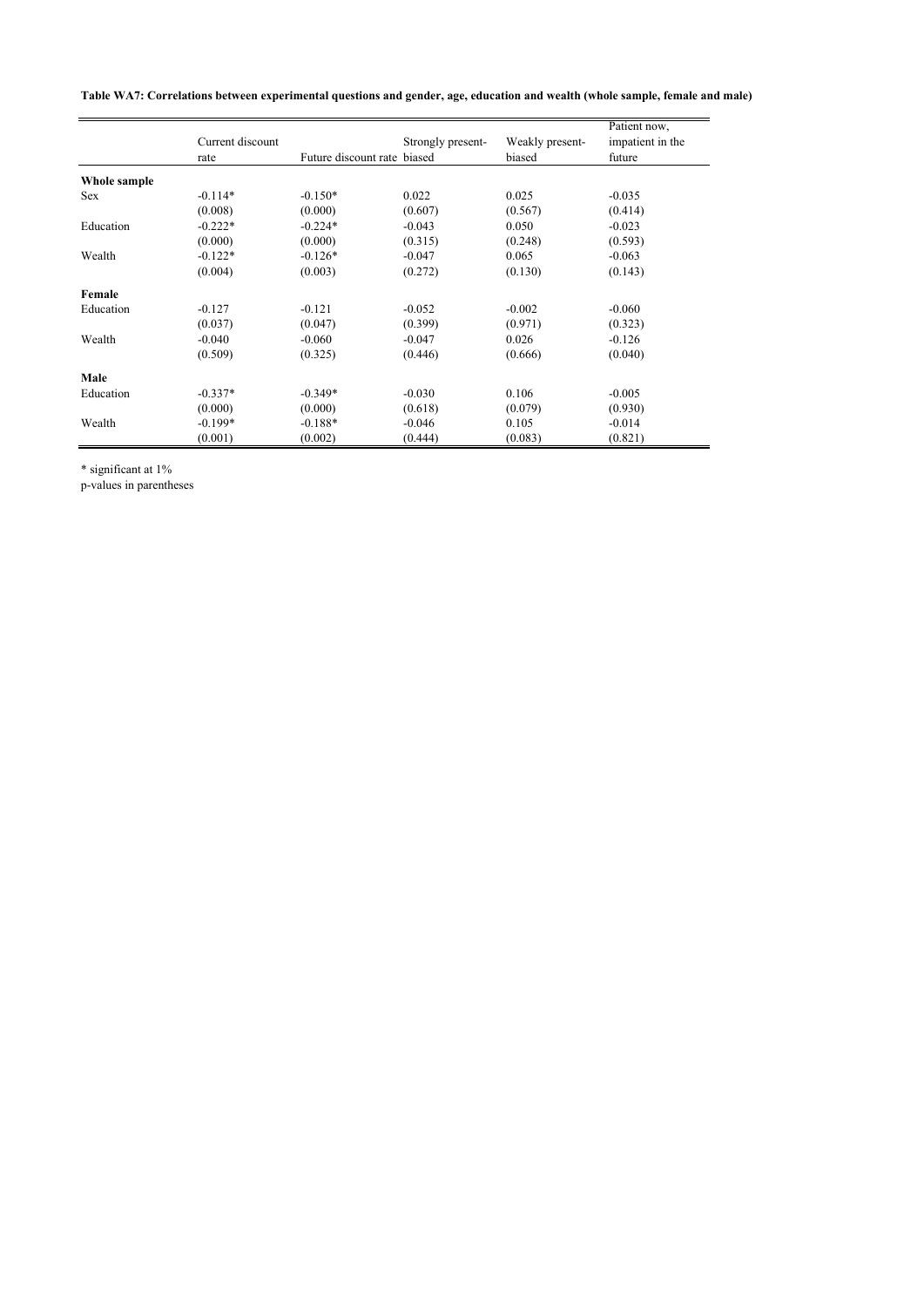# **Comparison of specifications in this paper and in Ashraf, Karlan and Yin (2006)** Ashfaf et al. use a related specification in their analysis of a commitment savings product—with a slightly different

interpretation. To see the difference, consider the case when there are only two values of each discount rate – high and low. There are then four types of individuals: patient and time consistent, impatient and time consistent, hyperbolic (current discount rate high, future discount rate low), and time inconsistent with a future bias (current discount rate low, future discount rate high).

Ashraf et al. (2006) apply the following specification:  $Y_i = \alpha_0 + \alpha_1 D_i^0 + \alpha_2 D_i^1 + \alpha_3 H_i + \alpha_6 X_i + \varepsilon_i$  (2) The coefficient α3 estimates the effect of being hyperbolic relative to time consistent or future biased individuals (here, it is not possible to also identify the coefficient on the dummy for being future-biased). A comparable version of our specification (1) can be written as  $Y_i = \beta_0 + \beta_1 D'_i + \beta_2 H_i + \beta_3 F_i + \beta_4 X_i + \varepsilon_i$  where  $t=0,1$ . The difference is that we include only one of the discount rates and add the dummy for future biased individuals. When we control for current patience, the coefficient β'3 indicates a difference in behavior between the hyperbolic group and the time consistent impatient group, and it can be shown that  $\beta'_{3} = \alpha_{3} - \alpha_{2}$ . In the second version, where we control for future patience, the behavior of hyperbolic group is contrasted to the time consistent patient group and  $β'_{3} = α_{3} - α_{2}$ . Our specification generalizes this simple set-up.  $Y_i = \beta_0^{\prime} + \beta_1^{\prime} D_i^{\prime} + \beta_3^{\prime} H_i^{} + \beta_4^{\prime} F_i^{} + \beta_6^{\prime} X_i^{} + \varepsilon_i^{}$ 

The next Tables WA8-WA10 show our results using the specification of Ashraf et al. (2006) In the paper we compare how the behavior of the hyperbolic individuals departs from that of time consistent individuals, conditional on their level of patience. Two natural benchmarks arise: the level of patience associated with current patience (current self) and the level associated with future patience (future self). In equation (1) our two coefficients for hyperbolic preferences directly capture these departures, whereas the coefficient in Ashraf et al (2006) compares hyperbolic individuals to the average behavior of the group of time consistent and future-biased individuals.

#### **Table WA8: Time inconsistent preferences and SHG borrowing (alternative specification)**

| Estimator                  | Probit        |                   | Probit        |               | Probit        |                            |  |
|----------------------------|---------------|-------------------|---------------|---------------|---------------|----------------------------|--|
| Dependent variable:        |               | SHG participation | SHG borrowing |               |               | SHG borrowing <sup>a</sup> |  |
|                            | (1)           | (2)               | (3)           | (4)           | (5)           | (6)                        |  |
|                            | female        | male              | female        | male          | female        | male                       |  |
| Strongly hyperbolic        | 0.209         | $-0.051$          | 0.323         | $-0.038$      | 0.378         | $-0.123$                   |  |
|                            | (0.109)       | (0.094)           | $(0.119)$ *** | (0.059)       | $(0.096)$ *** | (0.113)                    |  |
| Weakly hyperbolic          | $-0.036$      | $-0.119$          | 0.053         | $-0.074$      | 0.172         | $-0.179$                   |  |
|                            | (0.101)       | (0.070)           | (0.125)       | (0.042)       | (0.090)       | $(0.071)$ *                |  |
| Current discount rate==.09 | 0.027         | 0.047             | 0.044         | $-0.107$      | $-0.045$      | $-0.190$                   |  |
|                            | (0.101)       | (0.121)           | (0.147)       | $(0.033)$ **  | (0.177)       | $(0.075)$ **               |  |
| Current discount rate==.16 | $-0.075$      | 0.131             | $-0.051$      | 0.043         | $-0.285$      | 0.059                      |  |
|                            | (0.145)       | (0.140)           | (0.156)       | (0.091)       | $(0.157)*$    | (0.141)                    |  |
| Current discount rate==.26 | $-0.225$      | 0.315             | $-0.196$      | 0.140         | $-0.230$      | 0.183                      |  |
|                            | (0.161)       | $(0.176)$ **      | (0.150)       | (0.125)       | (0.230)       | (0.204)                    |  |
| Current discount rate==.41 | $-0.639$      |                   | $-0.333$      |               | $-0.659$      |                            |  |
|                            | $(0.131)$ *** |                   | $(0.082)$ **  |               | $(0.086)$ *** |                            |  |
| Current discount rate==.60 | $-0.074$      | 0.023             | 0.034         | 0.015         | $-0.255$      | 0.052                      |  |
|                            | (0.188)       | (0.139)           | (0.173)       | (0.100)       | (0.293)       | (0.198)                    |  |
| Future discount rate==.09  | $-0.226$      | $-0.129$          | $-0.114$      | $-0.012$      | $-0.132$      | $-0.035$                   |  |
|                            | $(0.112)$ **  | (0.072)           | (0.106)       | (0.055)       | (0.138)       | (0.111)                    |  |
| Future discount rate==.16  | $-0.173$      | $-0.184$          | $-0.101$      | $-0.121$      | 0.055         | $-0.217$                   |  |
|                            | $(0.107)*$    | $(0.044)$ ***     | (0.128)       | $(0.024)$ *** | (0.185)       | $(0.046)$ ***              |  |
| Future discount rate==.26  | 0.162         | $-0.061$          | 0.192         | $-0.043$      | 0.254         | $-0.026$                   |  |
|                            | (0.103)       | (0.087)           | (0.146)       | (0.062)       | $(0.096)*$    | (0.149)                    |  |
| Future discount rate==.41  | 0.119         |                   | 0.364         |               |               |                            |  |
|                            | (0.229)       |                   | (0.239)       |               |               |                            |  |
| Future discount rate==.60  | $-0.464$      | $-0.035$          | $-0.318$      | $-0.064$      | $-0.050$      | $-0.139$                   |  |
|                            | $(0.161)$ *** | (0.113)           | $(0.105)$ **  | (0.062)       | (0.281)       | (0.139)                    |  |
| Conditional on borrowing?  | no            | no                | no            | no            | yes           | yes                        |  |
| Pseudo R-squared           | 0.28          | 0.14              | 0.25          | 0.11          | 0.19          | 0.15                       |  |
| Observations               | 249           | 260               | 249           | 261           | 157           | 148                        |  |

*Notes:* Table reports the coefficients after controlling for dummies for each level of current discount rate, dummies for each level of future discount rate (as in Ashraf et al. 2006). Standard errors corrected for clustering at the village level. In all columns we control for risk aversion (six dummies corresponding to chosen gamble), observable characteristics (education, age, married, household head, wealth, relative income, farmer, negative shock from harvest; for women we also control for their position within household). The dependent variable in columns 1-4 is "SHG participation" and it equals to one, if an individual is a member of a self-help group (SHG). The dependent variable in columns 5-12 is "SHG borrowing" and it equals to one if if an individual has an outstanding loan from SHG.

<sup>a</sup> The sample is restricted to only those who have any outstanding loan ("Loan"=1)

\* significant at 10%

\*\* significant at 5%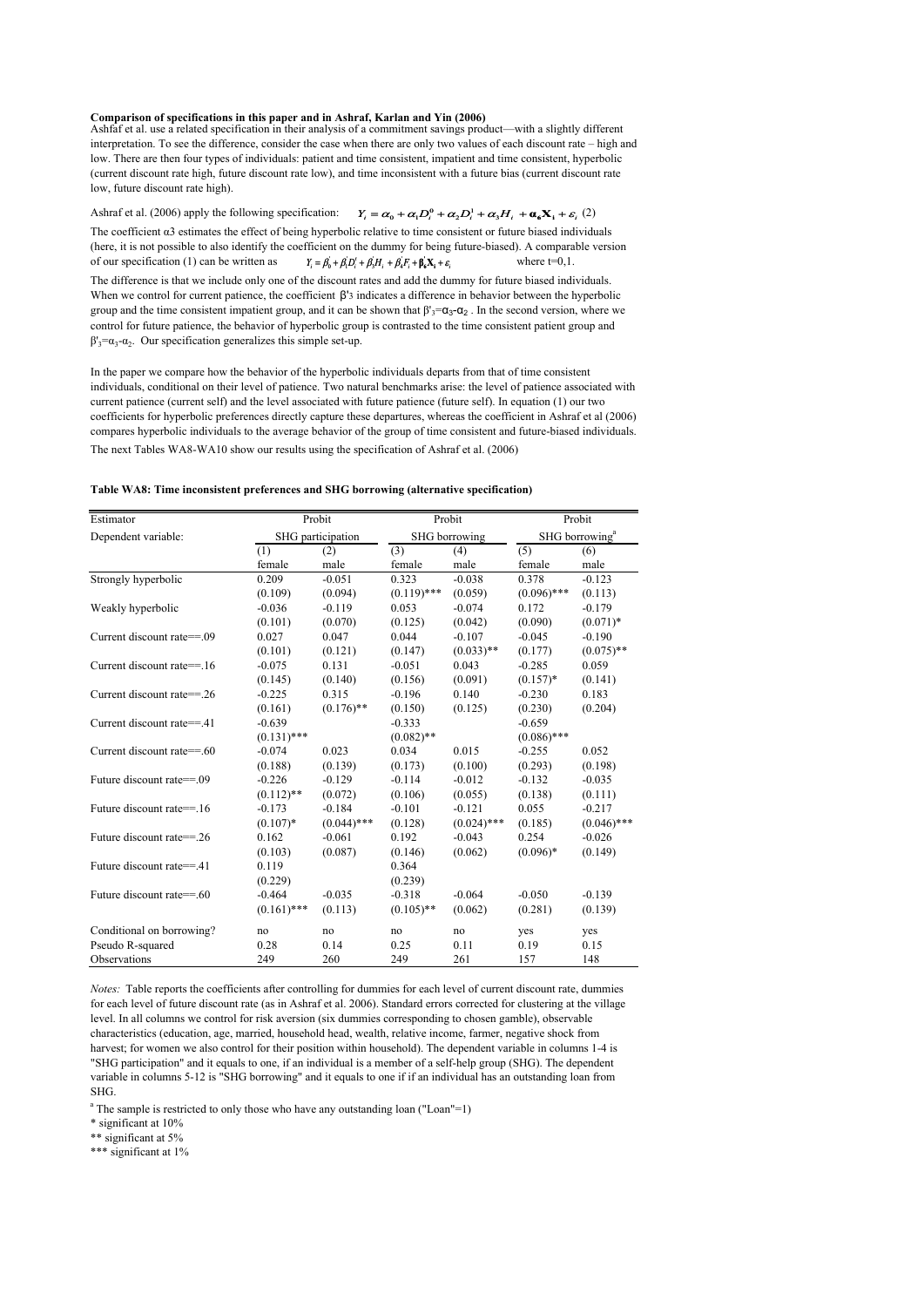| Estimator                  |              | Probit     |             | Probit                        |
|----------------------------|--------------|------------|-------------|-------------------------------|
|                            |              |            |             | Delayed repayment of          |
| Dependent variable:        |              | Loan       |             | outstanding loan <sup>a</sup> |
|                            | (1)          | (2)        | (3)         | (4)                           |
|                            | female       | male       | female      | male                          |
| Strongly hyperbolic        | 0.077        | 0.238      | 0.014       | 0.272                         |
|                            | (0.126)      | (0.133)    | (0.187)     | $(0.130)*$                    |
| Weakly hyperbolic          | $-0.070$     | 0.153      | $-0.039$    | 0.247                         |
|                            | (0.129)      | $(0.085)*$ | (0.217)     | (0.157)                       |
| Current discount rate==.09 | 0.070        | $-0.125$   | $-0.309$    | $-0.267$                      |
|                            | (0.135)      | (0.099)    | $(0.169)*$  | (0.183)                       |
| Current discount rate==.16 | 0.091        | $-0.074$   | 0.089       | $-0.305$                      |
|                            | (0.121)      | (0.160)    | (0.188)     | (0.186)                       |
| Current discount rate==.26 | $-0.144$     | $-0.018$   | $-0.362$    | $-0.337$                      |
|                            | (0.224)      | (0.160)    | $(0.197)$ * | (0.204)                       |
| Current discount rate==.41 | $-0.222$     | $-0.296$   | $-0.169$    | $-0.203$                      |
|                            | (0.217)      | (0.272)    | (0.440)     | (0.325)                       |
| Current discount rate==.60 | 0.211        | $-0.155$   | $-0.134$    | $-0.256$                      |
|                            | (0.134)      | (0.191)    | (0.285)     | (0.277)                       |
| Future discount rate==.09  | $-0.034$     | 0.015      | 0.045       | 0.156                         |
|                            | (0.139)      | (0.107)    | (0.125)     | (0.122)                       |
| Future discount rate==.16  | $-0.167$     | $-0.129$   | $-0.204$    | 0.123                         |
|                            | (0.147)      | (0.142)    | (0.163)     | (0.156)                       |
| Future discount rate==.26  | 0.022        | $-0.030$   | 0.153       | 0.245                         |
|                            | (0.099)      | (0.128)    | (0.149)     | $(0.116)$ **                  |
| Future discount rate==.41  | $-0.013$     | $-0.287$   |             |                               |
|                            | (0.269)      | (0.292)    |             |                               |
| Future discount rate==.60  | $-0.495$     | 0.195      | 0.137       | 0.200                         |
|                            | $(0.195)$ ** | (0.169)    | (0.148)     | (0.174)                       |
| Pseudo R-squared           | 0.24         | 0.14       | 0.21        | 0.09                          |
| Number of observations     | 249          | 272        | 153         | 150                           |

**Table WA9: Time inconsistent preferences and borrowing (alternative specification)**

*Notes:* Table reports the coefficients after controlling for dummies for each level of current discount rate, dummies for each level of future discount rate (as in Ashraf et al. 2006). Standard errors corrected for clustering at the village level. In all columns we control for risk aversion (six dummies corresponding to chosen gamble), observable characteristics (education, age, married, household head, wealth, relative income, farmer, negative shock from harvest; for women we also control for their position within household). The dependent variable in columns 1-4 is "Loan" and it equals to one, if an individual has an outstanding loan from a bank, a self-help group (SHG), NGO or moneylender. The dependent variable in columns 5-8 is "Delay on outstanding loan" and it equals to one if the respondent reports being delayed on repayment of the outstanding loan for at least one installment.

<sup>a</sup> The sample is restricted to only those who have any outstanding loan ("Loan"=1)

\* significant at 10%

\*\* significant at 5%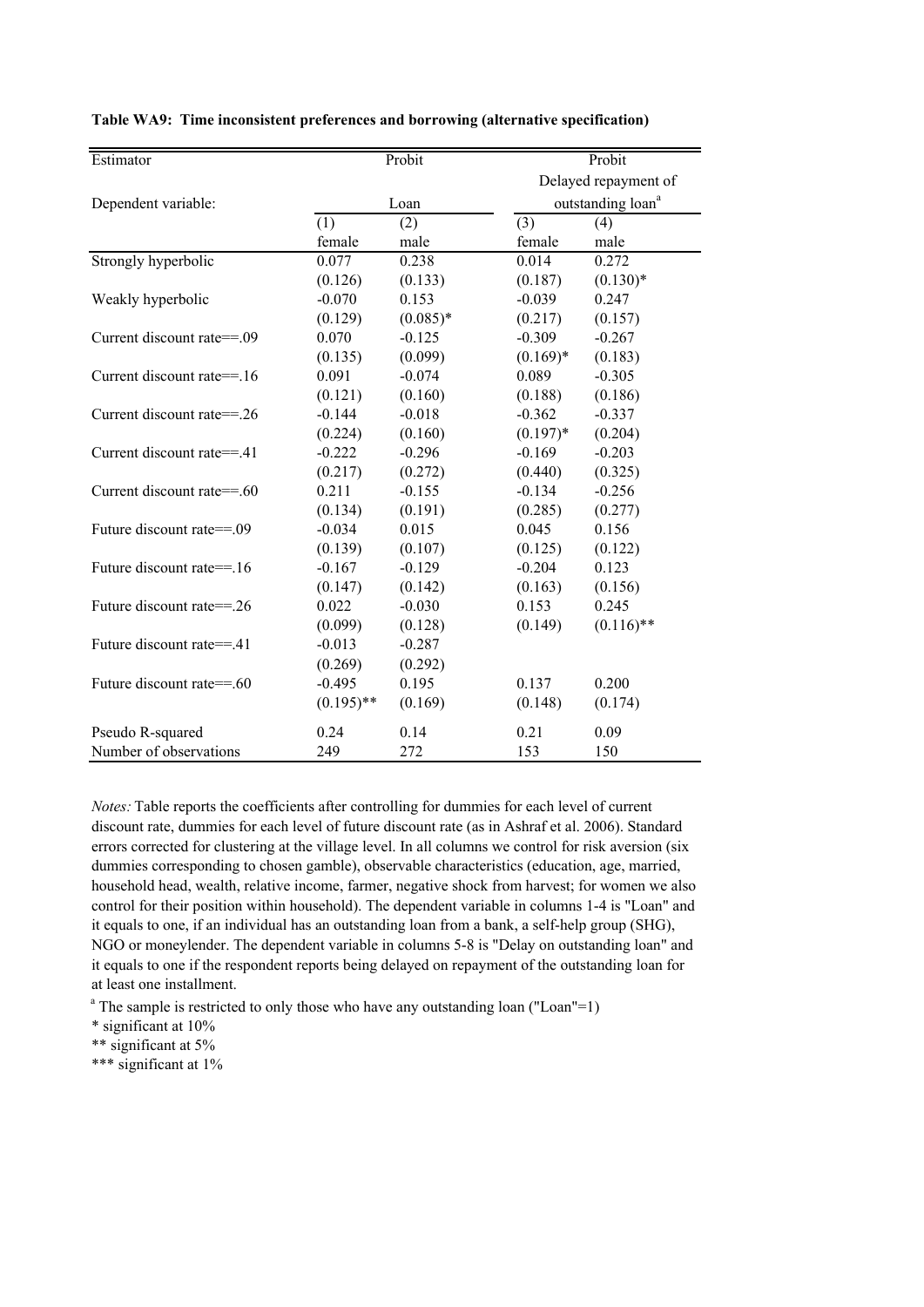|  | Table WA10: Time inconsistent preferences and saving (alternative specification) |  |  |  |  |
|--|----------------------------------------------------------------------------------|--|--|--|--|
|--|----------------------------------------------------------------------------------|--|--|--|--|

| Estimator                  |               | <b>OLS</b>              | Probit             |              |                                    | Tobit         |
|----------------------------|---------------|-------------------------|--------------------|--------------|------------------------------------|---------------|
|                            |               |                         | Future-oriented    |              |                                    |               |
| Dependent variable:        |               | Total savings (Rs. th.) | purpose of savings |              | Share of home savings <sup>a</sup> |               |
|                            | (1)           | (2)                     | (3)                | (4)          | (5)                                | (6)           |
|                            | female        | male                    | female             | male         | female                             | male          |
| Strongly hyperbolic        | $-1.463$      | $-1.645$                | 0.069              | $-0.028$     | $-0.204$                           | 0.150         |
|                            | $(0.630)$ **  | (1.369)                 | (0.208)            | (0.157)      | (0.166)                            | (0.151)       |
| Weakly hyperbolic          | $-1.068$      | $-2.265$                | $-0.013$           | $-0.041$     | 0.037                              | 0.265         |
|                            | (0.940)       | (1.782)                 | (0.128)            | (0.119)      | (0.097)                            | $(0.152)^*$   |
| Current discount rate==.09 | 0.954         | 2.220                   | 0.066              | $-0.029$     | $-0.221$                           | $-0.338$      |
|                            | (0.622)       | (1.837)                 | (0.126)            | (0.135)      | $(0.105)$ **                       | $(0.120)$ *** |
| Current discount rate==.16 | 0.280         | 1.342                   | $-0.081$           | $-0.098$     | $-0.125$                           | $-0.220$      |
|                            | (0.703)       | (1.864)                 | (0.185)            | (0.175)      | (0.164)                            | (0.182)       |
| Current discount rate==.26 | 1.438         | 1.795                   | $-0.105$           | 0.049        | 0.127                              | $-0.461$      |
|                            | (1.019)       | (2.239)                 | (0.264)            | (0.149)      | (0.181)                            | (0.289)       |
| Current discount rate==.41 | 0.421         | 1.232                   | 0.078              | $-0.278$     | 0.153                              | $-0.096$      |
|                            | (1.013)       | (2.535)                 | (0.320)            | (0.234)      | (0.333)                            | (0.195)       |
| Current discount rate==.60 | 1.254         | 2.933                   | $-0.261$           | $-0.339$     | 0.138                              | $-0.281$      |
|                            | (0.748)       | $(1.431)^*$             | (0.190)            | $(0.134)$ ** | (0.236)                            | (0.203)       |
| Future discount rate==.09  | $-0.287$      | $-2.295$                | $-0.065$           | 0.073        | 0.259                              | 0.088         |
|                            | (0.381)       | (1.624)                 | (0.125)            | (0.102)      | $(0.114)$ **                       | (0.187)       |
| Future discount rate==.16  | $-0.295$      | 0.524                   | $-0.167$           | 0.137        | $-0.068$                           | 0.065         |
|                            | (0.687)       | (1.034)                 | (0.143)            | (0.190)      | (0.133)                            | (0.172)       |
| Future discount rate==.26  | $-0.667$      | $-1.645$                | $-0.313$           | $-0.150$     | $-0.146$                           | $-0.032$      |
|                            | (0.992)       | (2.025)                 | $(0.169)^*$        | (0.141)      | (0.225)                            | (0.358)       |
| Future discount rate==.41  | $-2.227$      | $-2.086$                | $-0.084$           | 0.285        | $-0.021$                           | $-0.401$      |
|                            | $(0.767)$ *** | (2.101)                 | (0.454)            | (0.201)      | (0.613)                            | $(0.182)$ **  |
| Future discount rate==.60  | $-2.153$      | $-3.226$                | $-0.094$           | 0.093        | 0.284                              | 0.426         |
|                            | $(0.927)$ **  | $(1.516)$ **            | (0.201)            | (0.140)      | (0.233)                            | $(0.215)$ **  |
| (Pseudo) R-squared         | 0.22          | 0.28                    | 0.20               | 0.15         | 018                                | 0.14          |
| Number of observations     | 249           | 272                     | 248                | 271          | 213                                | 227           |

*Notes:* Table reports the coefficients after controlling for dummies for each level of current discount rate, dummies for each level of future discount rate (as in Ashraf et al. 2006). Standard errors corrected for clustering at the village level. In all columns we control for risk aversion (six dummies corresponding to chosen gamble), observable characteristics (education, age, married, household head, wealth, relative income, farmer, negative shock from harvest; for women we also control for their position within household). The dependent variable in columns 1-4 are Total savings (in thousands of Rs.)" and it is calculated as a sum of savings on a bank account, in a post office, contributions to SHGs and financial savings held at home. The dependent variable in columns 5-8 is "Share of home savings" and it is equal to financial home savings divided by "Total savings".

The dependent variable in columns 9-12 "Future-oriented purpose of savings" is equal to one, if the major self-reported purpose of savings is future-oriented (agricultural investment, business, education, doctor), and equal to zero, if it focuses on current consumption (celebration, personal items, household equipment).

<sup>a</sup> The sample is restricted to only those who report having positive financial savings ("Total savings">0).

\* significant at 10%

\*\* significant at 5%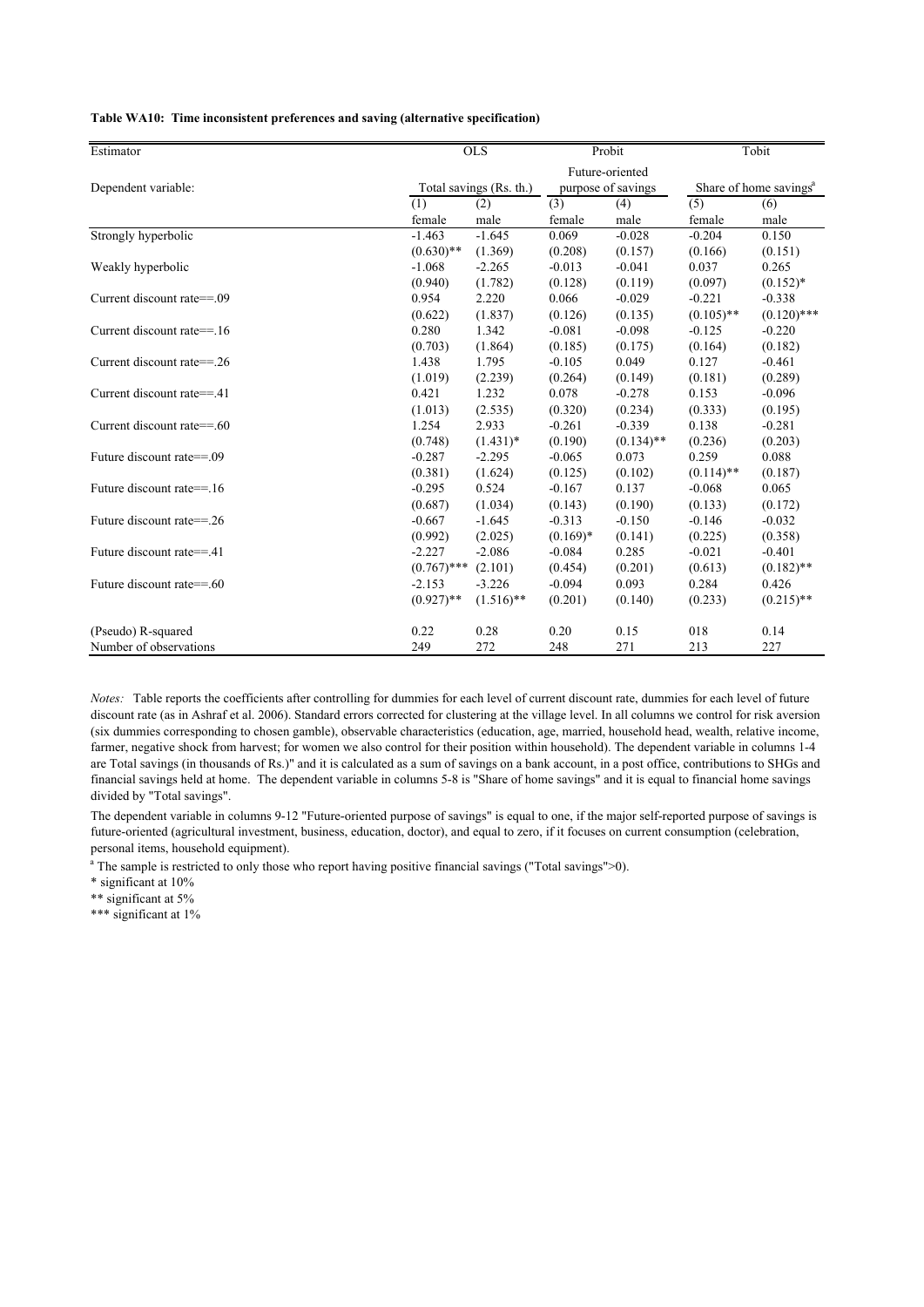### **Table WA11: Time inconsistent preferences and home savings (robustness checks)**

|                                  |                         |                       | Tobit                              |                      |                                    |                       | Tobit        |                      |  |  |
|----------------------------------|-------------------------|-----------------------|------------------------------------|----------------------|------------------------------------|-----------------------|--------------|----------------------|--|--|
| Dependent variable:              |                         |                       | Share of home savings <sup>a</sup> |                      | Share of home savings <sup>b</sup> |                       |              |                      |  |  |
| Conditioned by:                  |                         | Current discount rate |                                    | Future discount rate |                                    | Current discount rate |              | Future discount rate |  |  |
|                                  | (1)                     | (2)                   | (3)                                | (4)                  | (5)                                | (6)                   | (7)          | (8)                  |  |  |
|                                  | female                  | male                  | female                             | male                 | female                             | male                  | female       | male                 |  |  |
| Strongly hyperbolic              | $-0.232$                | $-0.077$              | $-0.036$                           | $-0.029$             | $-0.280$                           | $-0.177$              | $-0.067$     | $-0.040$             |  |  |
|                                  | $(0.088)$ ***           | (0.144)               | (0.085)                            | (0.150)              | $(0.133)$ **                       | (0.139)               | (0.127)      | (0.143)              |  |  |
| Weakly hyperbolic                | 0.003                   | $-0.173$              | 0.054                              | $-0.153$             | 0.276                              | 0.010                 | 0.325        | 0.065                |  |  |
|                                  | (0.104)                 | (0.166)               | (0.106)                            | (0.169)              | $(0.154)^*$                        | (0.159)               | $(0.155)$ ** | (0.161)              |  |  |
| Current discount rate            | 0.652                   | 0.082                 |                                    |                      | 0.608                              | 0.238                 |              |                      |  |  |
|                                  | $(0.174)$ ***           | (0.262)               |                                    |                      | $(0.265)$ **                       | (0.256)               |              |                      |  |  |
| Future discount rate             |                         |                       | 0.472                              | 0.171                |                                    |                       | 0.617        | 0.501                |  |  |
|                                  |                         |                       | $(0.181)$ ***                      | (0.270)              |                                    |                       | $(0.270)$ ** | $(0.263)*$           |  |  |
| Patient now, impatient in future | 0.229                   | 0.063                 | 0.109                              | 0.024                | 0.351                              | 0.103                 | 0.218        | $-0.010$             |  |  |
|                                  | $(0.111)$ <sup>**</sup> | (0.176)               | (0.115)                            | (0.174)              | $(0.171)$ **                       | (0.170)               | (0.173)      | (0.168)              |  |  |
| Pseudo R-squared                 | 0.30                    | 0.08                  | 0.28                               | 0.08                 | 0.20                               | 0.15                  | 0.20         | 0.16                 |  |  |
| <b>Observations</b>              | 249                     | 272                   | 249                                | 272                  | 249                                | 272                   | 249          | 272                  |  |  |

*Notes:* In all specifications we control for risk aversion (six dummies corresponding to chosen gamble), observable characteristics (education, age, married, household head, wealth, relative income, farmer, negative shock from harvest; for women we also control for their position within household) and village fixed effects. The dependent variable is "Share of home savings" and it is equal to financial home savings divided by "Total savings".

<sup>a</sup> Individuals with "Total savings"=0 are assumed to have "Share of home savings"=0.

 $<sup>b</sup>$  Individuals with "Total savings"=0 are assumed to have "Share of home savings"=1.</sup>

\* significant at 10%

\*\* significant at 5%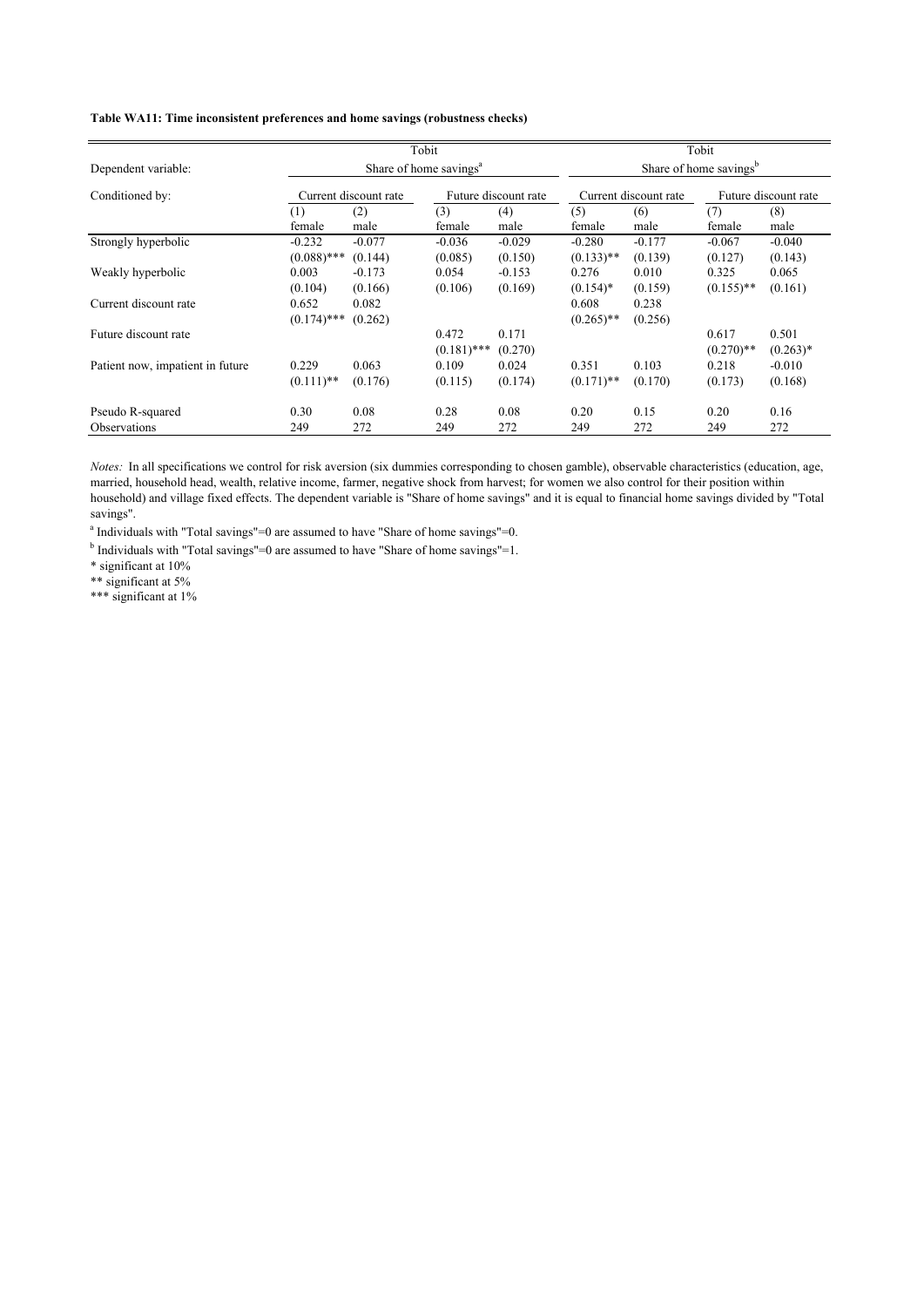#### **Table WA12: Time inconsistent preferences and SHG borrowing (non-linear discount rate)**

| Estimator                        |               |                       | Probit            |                      |               |                       | Probit        |                      | Probit        |                       |                            |                      |
|----------------------------------|---------------|-----------------------|-------------------|----------------------|---------------|-----------------------|---------------|----------------------|---------------|-----------------------|----------------------------|----------------------|
| Dependent variable:              |               |                       | SHG participation |                      |               |                       | SHG borrowing |                      |               |                       | SHG borrowing <sup>a</sup> |                      |
| Conditioned by:                  |               | Current discount rate |                   | Future discount rate |               | Current discount rate |               | Future discount rate |               | Current discount rate |                            | Future discount rate |
|                                  | (1)           | (2)                   | (3)               | (4)                  | (5)           | (6)                   | (7)           | (8)                  | (9)           | (10)                  | (11)                       | (12)                 |
|                                  | female        | male                  | female            | male                 | female        | male                  | female        | male                 | female        | male                  | female                     | male                 |
| Strongly hyperbolic              | 0.334         | 0.051                 | $-0.032$          | 0.048                | 0.460         | 0.056                 | 0.217         | 0.015                | 0.319         | 0.046                 | 0.205                      | $-0.056$             |
|                                  | $(0.067)$ *** | (0.085)               | (0.115)           | (0.082)              | $(0.099)$ *** | (0.054)               | $(0.109)*$    | (0.042)              | $(0.084)$ *** | (0.109)               | $(0.105)$ *                | (0.072)              |
| Weakly hyperbolic                | 0.023         | $-0.086$              | $-0.142$          | $-0.052$             | 0.055         | $-0.040$              | $-0.081$      | $-0.064$             | 0.077         | $-0.136$              | $-0.135$                   | $-0.175$             |
|                                  | (0.136)       | (0.072)               | (0.140)           | (0.074)              | (0.150)       | (0.035)               | (0.130)       | $(0.022)*$           | (0.161)       | (0.074)               | (0.210)                    | $(0.050)$ ***        |
| Current discount rate==.09       | $-0.011$      | 0.018                 |                   |                      | 0.096         | $-0.061$              |               |                      | $-0.024$      | $-0.158$              |                            |                      |
|                                  | (0.140)       | (0.105)               |                   |                      | (0.150)       | (0.026)               |               |                      | (0.196)       | (0.062)               |                            |                      |
| Current discount rate==.16       | $-0.293$      | $-0.002$              |                   |                      | $-0.112$      | $-0.036$              |               |                      | $-0.096$      | $-0.106$              |                            |                      |
|                                  | $(0.144)$ **  | (0.091)               |                   |                      | (0.132)       | (0.031)               |               |                      | (0.202)       | (0.080)               |                            |                      |
| Current discount rate==26        | $-0.136$      | 0.167                 |                   |                      | $-0.156$      | $-0.000$              |               |                      | 0.187         | $-0.073$              |                            |                      |
|                                  | (0.210)       | (0.153)               |                   |                      | (0.161)       | (0.055)               |               |                      | (0.133)       | (0.096)               |                            |                      |
| Current discount rate==.41       | $-0.684$      |                       |                   |                      | $-0.361$      |                       |               |                      | $-0.428$      |                       |                            |                      |
|                                  | $(0.080)$ *** |                       |                   |                      | $(0.105)$ *** |                       |               |                      | (0.357)       |                       |                            |                      |
| Current discount rate==.60       | $-0.515$      | $-0.057$              |                   |                      | $-0.224$      | $-0.052$              |               |                      | $-0.218$      | $-0.136$              |                            |                      |
|                                  | $(0.135)$ *** | (0.069)               |                   |                      | (0.130)       | (0.030)               |               |                      | (0.244)       | (0.078)               |                            |                      |
| Future discount rate==.09        |               |                       | $-0.346$          | $-0.060$             |               |                       | $-0.080$      | $-0.019$             |               |                       | $-0.105$                   | $-0.051$             |
|                                  |               |                       | $(0.125)$ ***     | (0.081)              |               |                       | (0.115)       | (0.043)              |               |                       | (0.162)                    | (0.092)              |
| Future discount rate==.16        |               |                       | $-0.299$          | $-0.108$             |               |                       | $-0.273$      | $-0.066$             |               |                       | $-0.266$                   | $-0.156$             |
|                                  |               |                       | $(0.135)$ **      | (0.061)              |               |                       | $(0.100)$ **  | $(0.022)*$           |               |                       | (0.214)                    | $(0.047)$ **         |
| Future discount rate==.26        |               |                       | $-0.205$          | 0.018                |               |                       | 0.022         | $-0.006$             |               |                       | 0.077                      | 0.016                |
|                                  |               |                       | (0.247)           | (0.128)              |               |                       | (0.199)       | (0.055)              |               |                       | (0.222)                    | (0.146)              |
| Future discount rate==.41        |               |                       | $-0.147$          |                      |               |                       |               |                      |               |                       |                            |                      |
|                                  |               |                       | (0.478)           |                      |               |                       |               |                      |               |                       |                            |                      |
| Future discount rate==.60        |               |                       | $-0.718$          | 0.005                |               |                       | $-0.412$      | $-0.020$             |               |                       | $-0.523$                   | $-0.079$             |
|                                  |               |                       | $(0.087)$ ***     | (0.076)              |               |                       | $(0.082)$ *** | (0.034)              |               |                       | $(0.267)$ *                | (0.071)              |
| Patient now, impatient in future | $-0.056$      | $-0.092$              | 0.165             | $-0.069$             | 0.068         | $-0.053$              | 0.175         | $-0.045$             | 0.222         | $-0.136$              | 0.244                      | $-0.098$             |
|                                  | (0.141)       | (0.066)               | (0.101)           | (0.078)              | (0.157)       | (0.024)               | (0.168)       | (0.031)              | (0.086)       | (0.053)               | (0.079)                    | (0.066)              |
| Conditional on borrowing?        | no            | no                    | no                | no                   | no            | no                    | no            | no                   | yes           | yes                   | yes                        | yes                  |
| Pseudo R-squared                 | 0.38          | 0.21                  | 0.40              | 0.21                 | 0.29          | 0.21                  | 0.31          | 0.20                 | 0.4           | 0.28                  | 0.34                       | 0.30                 |
| Observations                     | 239           | 255                   | 239               | 255                  | 232           | 245                   | 230           | 244                  | 139           | 139                   | 137                        | 139                  |

*Notes:* In all specifications we control for risk aversion (six dummies corresponding to chosen gamble), observable characteristics (education, age, married, household head, wealth, relative income, farmer, negative shock from harvest; for women we also control for their position within household) and village fixed effects. The dependent variable in columns 1-4 is "SHG participation" and it equals to one, if an individual is a member of a self-help group (SHG). The dependent variable in columns 5-12 is "SHG borrowing" and it equals to one if if an individual has an outstanding loan from SHG. Omitted dummy variable for current (future) discount rates is "Current (Future) discount rate==0.03"

<sup>a</sup> The sample is restricted to only those who have any outstanding loan ("Loan"=1)

\* significant at 10%

\*\* significant at 5%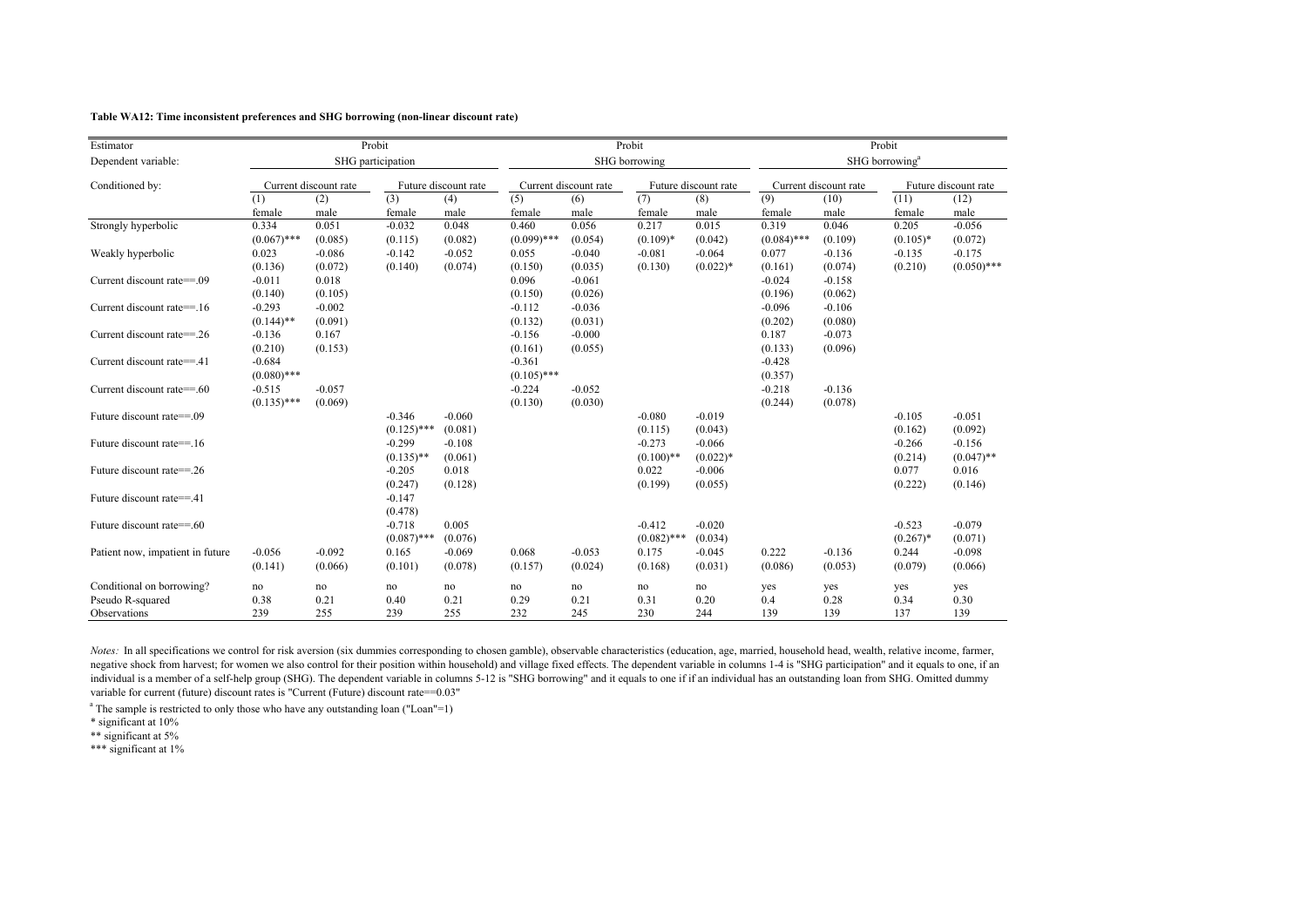| Estimator                        |               |                       | Probit        |                      | Probit   |                                                    |          |                      |  |  |  |
|----------------------------------|---------------|-----------------------|---------------|----------------------|----------|----------------------------------------------------|----------|----------------------|--|--|--|
| Dependent variable:              |               |                       | Loan          |                      |          | Delayed repayment of outstanding loan <sup>a</sup> |          |                      |  |  |  |
| Conditioned by:                  |               | Current discount rate |               | Future discount rate |          | Current discount rate                              |          | Future discount rate |  |  |  |
|                                  | (1)           | (2)                   | (3)           | (4)                  | (5)      | (6)                                                | (7)      | (8)                  |  |  |  |
|                                  | female        | male                  | female        | male                 | female   | male                                               | female   | male                 |  |  |  |
| Strongly hyperbolic              | 0.301         | 0.189                 | 0.124         | 0.221                | $-0.028$ | 0.079                                              | $-0.086$ | 0.107                |  |  |  |
|                                  | $(0.079)$ *** | $(0.094)$ **          | (0.099)       | $(0.093)$ **         | (0.176)  | (0.137)                                            | (0.157)  | (0.127)              |  |  |  |
| Weakly hyperbolic                | 0.014         | 0.164                 | $-0.084$      | 0.150                | $-0.174$ | 0.148                                              | 0.079    | 0.152                |  |  |  |
|                                  | (0.137)       | (0.126)               | (0.129)       | (0.105)              | (0.229)  | (0.161)                                            | (0.185)  | (0.141)              |  |  |  |
| Current discount rate==.09       | 0.100         | $-0.110$              |               |                      | 0.038    | $-0.036$                                           |          |                      |  |  |  |
|                                  | (0.121)       | (0.138)               |               |                      | (0.214)  | (0.183)                                            |          |                      |  |  |  |
| Current discount rate==.16       | $-0.097$      | $-0.079$              |               |                      | 0.266    | $-0.001$                                           |          |                      |  |  |  |
|                                  | (0.136)       | (0.125)               |               |                      | (0.150)  | (0.180)                                            |          |                      |  |  |  |
| Current discount rate==.26       | $-0.316$      | 0.032                 |               |                      | $-0.071$ | 0.062                                              |          |                      |  |  |  |
|                                  | $(0.166)*$    | (0.161)               |               |                      | (0.294)  | (0.203)                                            |          |                      |  |  |  |
| Current discount rate==.41       | $-0.451$      | $-0.318$              |               |                      | $-0.158$ | 0.157                                              |          |                      |  |  |  |
|                                  | $(0.191)$ *   | (0.219)               |               |                      | (0.442)  | (0.290)                                            |          |                      |  |  |  |
| Current discount rate==.60       | $-0.182$      | 0.005                 |               |                      | $-0.108$ | 0.049                                              |          |                      |  |  |  |
|                                  | (0.141)       | (0.108)               |               |                      | (0.225)  | (0.140)                                            |          |                      |  |  |  |
| Future discount rate==.09        |               |                       | $-0.004$      | $-0.116$             |          |                                                    | $-0.020$ | 0.066                |  |  |  |
|                                  |               |                       | (0.114)       | (0.136)              |          |                                                    | (0.175)  | (0.164)              |  |  |  |
| Future discount rate==.16        |               |                       | $-0.246$      | $-0.129$             |          |                                                    | $-0.249$ | 0.054                |  |  |  |
|                                  |               |                       | $(0.132)*$    | (0.124)              |          |                                                    | (0.206)  | (0.168)              |  |  |  |
| Future discount rate==.26        |               |                       | 0.008         | $-0.100$             |          |                                                    | 0.051    | 0.166                |  |  |  |
|                                  |               |                       | (0.180)       | (0.186)              |          |                                                    | (0.293)  | (0.210)              |  |  |  |
| Future discount rate==.41        |               |                       | 0.030         | $-0.198$             |          |                                                    |          |                      |  |  |  |
|                                  |               |                       | (0.360)       | (0.276)              |          |                                                    |          |                      |  |  |  |
| Future discount rate==.60        |               |                       | $-0.375$      | 0.133                |          |                                                    | $-0.006$ | 0.047                |  |  |  |
|                                  |               |                       | $(0.130)$ *** | (0.103)              |          |                                                    | (0.253)  | (0.137)              |  |  |  |
| Patient now, impatient in future | $-0.177$      | $-0.003$              | $-0.114$      | $-0.007$             | 0.255    | 0.087                                              | 0.280    | 0.129                |  |  |  |
|                                  | (0.140)       | (0.126)               | (0.145)       | (0.130)              | (0.128)  | (0.173)                                            | (0.112)  | (0.177)              |  |  |  |
| Pseudo R-squared                 | 0.32          | 0.25                  | 0.32          | 0.25                 | 0.36     | 0.18                                               | 0.38     | 0.19                 |  |  |  |
| Number of observations           | 241           | 272                   | 241           | 272                  | 130      | 151                                                | 128      | 150                  |  |  |  |

*Notes:* In all specifications we control for risk aversion (six dummies corresponding to chosen gamble), observable characteristics (education, age, married, household head, wealth, relative income, farmer, negative shock from harvest; for women we also control for their position within household)and village fixed effects. The dependent variable in columns 1-4 is "Loan" and it equals to one, if an individual has an outstanding loan from a bank, SHG, NGO or moneylender. The dependent variable in columns 5-8 is "Delay on outstanding loan" and it equals to one if the respondent reports being delayed on repayment of the outstanding loan for at least one installment. Omitted dummy variable for current (future) discount rates is "Current (Future) discount rate==0.03"

<sup>a</sup> The sample is restricted to only those who have any outstanding loan ("Loan"=1)

\* significant at 10%

\*\* significant at 5%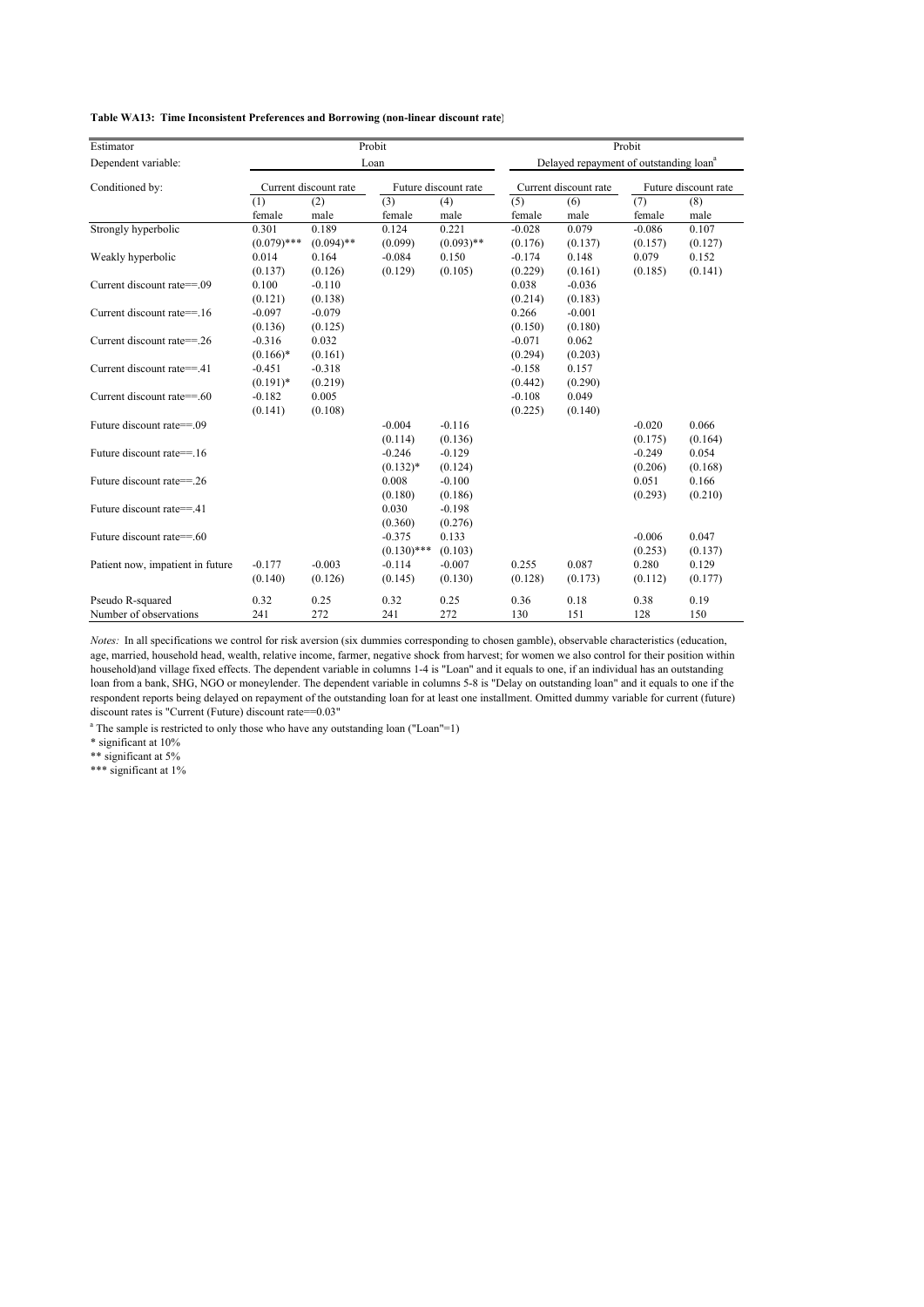#### **Table WA14: Time inconsistent preferences and saving (non-linear discount rate)**

| Estimator                        |              | <b>OLS</b>              |             |                      |              |                                    | Probit        |                      | Tobit         |                       |                                    |                      |
|----------------------------------|--------------|-------------------------|-------------|----------------------|--------------|------------------------------------|---------------|----------------------|---------------|-----------------------|------------------------------------|----------------------|
| Dependent variable:              |              | Total savings (Rs. th.) |             |                      |              | Future-oriented purpose of savings |               |                      |               |                       | Share of home savings <sup>a</sup> |                      |
| Conditioned by:                  |              | Current discount rate   |             | Future discount rate |              | Current discount rate              |               | Future discount rate |               | Current discount rate |                                    | Future discount rate |
|                                  | (1)          | (2)                     | (3)         | (4)                  | (5)          | (6)                                | (7)           | (8)                  | (9)           | (10)                  | (11)                               | (12)                 |
|                                  | female       | male                    | female      | male                 | female       | male                               | female        | male                 | female        | male                  | female                             | male                 |
| Strongly hyperbolic              | $-0.161$     | 0.387                   | $-0.845$    | 0.211                | 0.171        | $-0.056$                           | $-0.032$      | $-0.183$             | $-0.166$      | $-0.104$              | 0.051                              | $-0.025$             |
|                                  | (0.486)      | (1.185)                 | $(0.447)^*$ | (1.198)              | (0.097)      | (0.109)                            | (0.105)       | $(0.103)*$           | $(0.095)*$    | (0.132)               | (0.082)                            | (0.127)              |
| Weakly hyperbolic                | $-0.331$     | $-1.299$                | $-0.363$    | $-0.990$             | 0.042        | 0.095                              | $-0.010$      | 0.070                | 0.080         | 0.064                 | 0.095                              | $-0.019$             |
|                                  | (0.607)      | (1.599)                 | (0.554)     | (1.349)              | (0.140)      | (0.139)                            | (0.137)       | (0.121)              | (0.115)       | (0.171)               | (0.103)                            | (0.145)              |
| Current discount rate==.09       | 0.646        | 1.072                   |             |                      | $-0.017$     | $-0.079$                           |               |                      | $-0.041$      | $-0.142$              |                                    |                      |
|                                  | (0.603)      | (1.536)                 |             |                      | (0.147)      | (0.134)                            |               |                      | (0.105)       | (0.159)               |                                    |                      |
| Current discount rate==.16       | $-0.475$     | 1.243                   |             |                      | $-0.281$     | $-0.016$                           |               |                      | $-0.005$      | $-0.040$              |                                    |                      |
|                                  | (0.550)      | (1.396)                 |             |                      | $(0.133)$ ** | (0.127)                            |               |                      | (0.106)       | (0.152)               |                                    |                      |
| Current discount rate==.26       | 0.440        | 0.821                   |             |                      | $-0.354$     | 0.106                              |               |                      | 0.097         | $-0.231$              |                                    |                      |
|                                  | (0.705)      | (1.865)                 |             |                      | $(0.166)$ ** | (0.165)                            |               |                      | (0.120)       | (0.206)               |                                    |                      |
| Current discount rate==.41       | $-1.299$     | $-0.095$                |             |                      | $-0.139$     | $-0.276$                           |               |                      | 0.212         | 0.205                 |                                    |                      |
|                                  | (0.985)      | (2.745)                 |             |                      | (0.255)      | (0.181)                            |               |                      | (0.174)       | (0.315)               |                                    |                      |
| Current discount rate==.60       | $-0.611$     | 0.117                   |             |                      | $-0.317$     | $-0.280$                           |               |                      | 0.314         | 0.062                 |                                    |                      |
|                                  | (0.561)      | (1.233)                 |             |                      | $(0.128)$ ** | $(0.102)$ ***                      |               |                      | $(0.100)$ *** | (0.133)               |                                    |                      |
| Future discount rate==.09        |              |                         | 0.181       | $-0.605$             |              |                                    | $-0.168$      | $-0.029$             |               |                       | 0.201                              | $-0.032$             |
|                                  |              |                         | (0.485)     | (1.446)              |              |                                    | (0.119)       | (0.127)              |               |                       | $(0.088)$ **                       | (0.151)              |
| Future discount rate==.16        |              |                         | 0.211       | 2.446                |              |                                    | $-0.329$      | 0.049                |               |                       | $-0.054$                           | $-0.017$             |
|                                  |              |                         | (0.531)     | $(1.402)*$           |              |                                    | $(0.117)$ *** | (0.129)              |               |                       | (0.099)                            | (0.152)              |
| Future discount rate==.26        |              |                         | $-0.411$    | 0.292                |              |                                    | $-0.391$      | $-0.229$             |               |                       | 0.179                              | $-0.208$             |
|                                  |              |                         | (0.834)     | (2.100)              |              |                                    | $(0.169)$ **  | (0.160)              |               |                       | (0.141)                            | (0.247)              |
| Future discount rate==.41        |              |                         | $-1.407$    | 1.408                |              |                                    | $-0.206$      | $-0.144$             |               |                       | $-0.091$                           | $-0.221$             |
|                                  |              |                         | (1.536)     | (3.054)              |              |                                    | (0.374)       | (0.251)              |               |                       | (0.279)                            | (0.423)              |
| Future discount rate==.60        |              |                         | $-1.028$    | $-1.392$             |              |                                    | $-0.293$      | $-0.260$             |               |                       | 0.318                              | 0.213                |
|                                  |              |                         | $(0.564)$ * | (1.217)              |              |                                    | $(0.130)$ **  | $(0.102)$ **         |               |                       | $(0.101)$ ***                      | (0.132)              |
| Patient now, impatient in future | $-1.274$     | $-0.318$                | $-0.956$    | $-0.239$             | $-0.031$     | 0.139                              | 0.125         | 0.265                | 0.244         | 0.112                 | 0.099                              | 0.052                |
|                                  | $(0.607)$ ** | (1.416)                 | (0.634)     | (1.418)              | (0.141)      | (0.132)                            | (0.124)       | $(0.115)$ **         | $(0.110)$ **  | (0.151)               | (0.113)                            | (0.153)              |
| (Pseudo) R-squared               | 0.28         | 0.33                    | 0.27        | 0.35                 | 0.30         | 0.27                               | 0.31          | 0.26                 | 0.36          | 0.16                  | 0.37                               | 0.16                 |
| Number of observations           | 249          | 272                     | 249         | 272                  | 248          | 271                                | 248           | 271                  | 213           | 227                   | 213                                | 227                  |

*Notes:* In all specifications we control for risk aversion (six dummies corresponding to chosen gamble), observable characteristics (education, age, married, household head, wealth, relative income, farmer, negative shock from harvest; for women we also control for their position within household) and village fixed effects. The dependent variable in columns 1-4 are Total savings (in thousands of Rs.)" and it is calculated as a sum of savings on a bank account, in a post office, contributions to SHGs and financial savings held at home. The dependent variable in columns 5-8 is "Share of home savings" and it is equal to financial home savings divided by "Total savings". The dependent variable in columns 9-12 "Future-oriented purpose of savings" is equal to one, if the major selfreported purpose of savings is future-oriented (agricultural investment, business, education, doctor), and equal to zero, if it focuses on current consumption (celebration, personal items, household equipment). Omitted dummy variable for current (future) discount rates is "Current (Future) discount rate==0.03"

<sup>a</sup> The sample is restricted to only those who report having positive financial savings ("Total savings">0).

\* significant at 10%

\*\* significant at 5%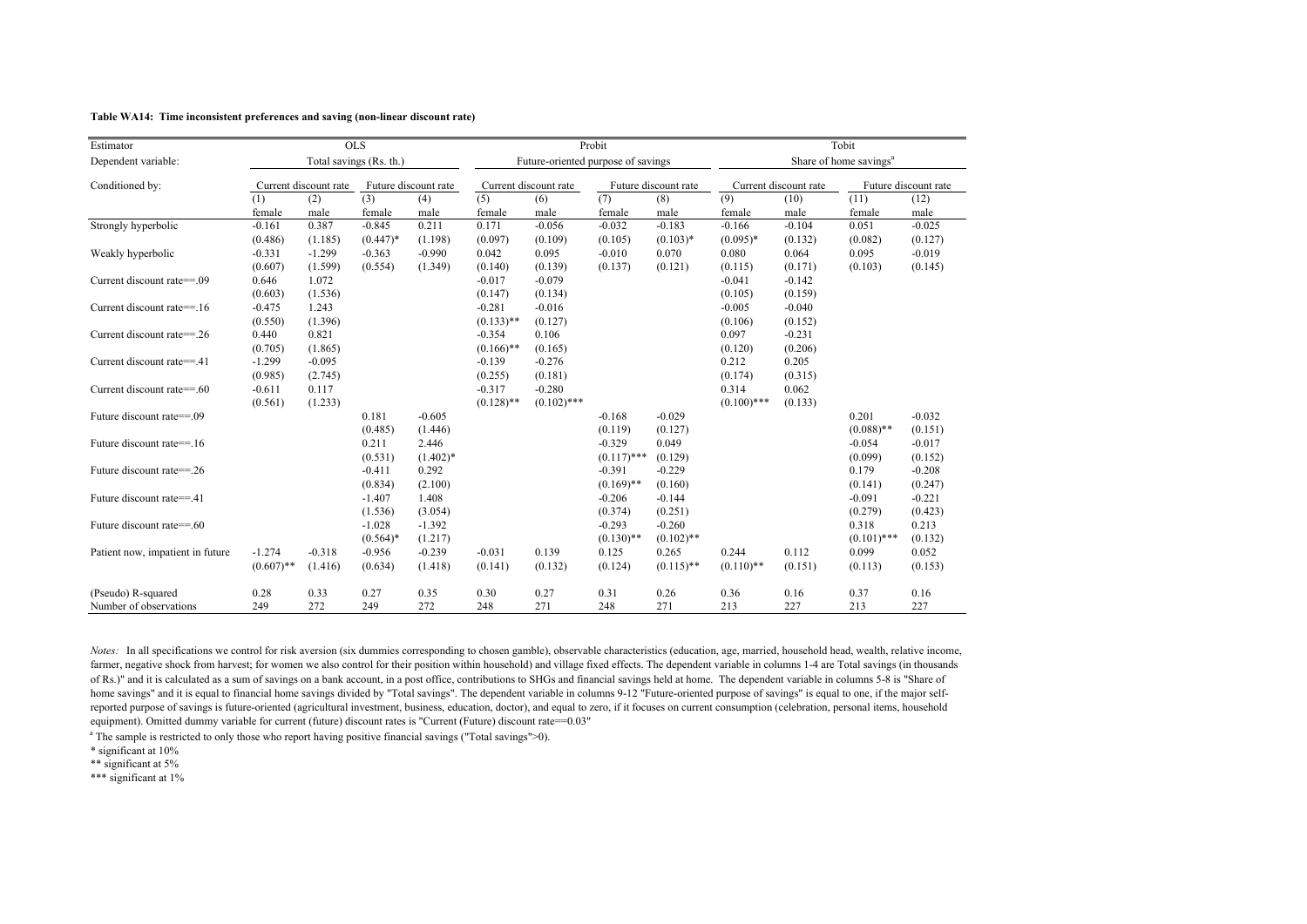#### **Table WA15: Time inconsistent preferences and financial behavior (female; sub-sample analysis across levels of discount rates)**

| Conditioned by                         |             |              |            | Current discount rate |            |                              |             |             |            | Future discount rate |            |            |
|----------------------------------------|-------------|--------------|------------|-----------------------|------------|------------------------------|-------------|-------------|------------|----------------------|------------|------------|
| Level of patience                      | $CDR=0.03$  | $CDR=0.09$   | $CDR=0.16$ | $CDR=0.26$            | $CDR=0.41$ | $CDR=0.60$                   | $FDR=0.03$  | $FDR=0.09$  | $FDR=0.16$ | $FDR=0.26$           | $FDR=0.41$ | $FDR=0.60$ |
|                                        | (1)         | (2)          | (3)        | (4)                   | (5)        | (6)                          | (7)         | (8)         | (9)        | (10)                 | (11)       | (12)       |
|                                        |             |              |            |                       |            |                              |             |             |            |                      |            |            |
| Panel A: Estimator, dependent variable |             |              |            |                       |            | Probit, SHG borrowing        |             |             |            |                      |            |            |
| Strongly hyperbolic                    |             |              | $0.480***$ | $-0.0381$             |            | $0.419**$                    | $0.230**$   | 0.0445      | $0.449***$ |                      |            |            |
|                                        |             |              | (0.137)    | (0.223)               |            | (0.167)                      | (0.100)     | (0.157)     | (0.155)    |                      |            |            |
| Weakly hyperbolic                      |             | $\mathbf{0}$ | 0.183      | $\Omega$              |            |                              | $-0.00868$  | 0.0167      | 0.264      | $\mathbf{0}$         |            |            |
|                                        |             | (0.143)      | (0.154)    | (0.210)               |            |                              | (0.104)     | (0.132)     | (0.162)    | (0.428)              |            |            |
| Patient now, impatient in future       | $-0.0448$   | 0.267        | 0.261      | $-0.246$              |            |                              |             | $\Omega$    | 0.264      |                      |            |            |
|                                        | (0.135)     | (0.292)      | (0.326)    | (0.216)               |            |                              |             | (0.238)     | (0.220)    |                      |            |            |
| Observations                           | 82          | 43           | 51         | 29                    | 10         | 53                           | 122         | 51          | 40         | 10                   |            |            |
|                                        |             |              |            |                       |            |                              |             |             |            |                      |            |            |
| Panel B: Estimator, dependent variable |             |              |            |                       |            | OLS, Total savings (Rs. Th.) |             |             |            |                      |            |            |
| Strongly hyperbolic                    |             |              | $-0.334$   | $-2.283$              | $-0.0360$  | $1.251**$                    | $-0.354$    | $-3.108***$ | $-0.580$   | $-2.512$             |            |            |
|                                        |             |              | (0.679)    | (1.608)               | (0.292)    | (0.554)                      | (0.552)     | (0.821)     | (0.737)    | (1.715)              |            |            |
| Weakly hyperbolic                      |             | $-3.121***$  | $-0.406$   | 0.645                 | 5.155*     | $-0.0598$                    | $-1.418***$ | $-2.835***$ | 2.496      | 2.643                |            |            |
|                                        |             | (0.508)      | (0.630)    | (3.125)               | (2.615)    | (0.254)                      | (0.461)     | (0.544)     | (2.929)    | (2.710)              |            |            |
| Patient now, impatient in future       | $-1.682***$ | $-1.810$     | $-0.721$   | $-2.507$              | $-0.935$   |                              |             | $-3.303***$ | $-0.511$   | $-2.642$             | $-0.560**$ | 0.133      |
|                                        | (0.450)     | (1.183)      | (0.644)    | (1.562)               |            |                              |             | (0.826)     | (0.593)    | (1.719)              | (0.141)    | (0.446)    |
| Observations                           | 82          | 43           | 51         | 29                    | 11         | 54                           | 122         | 51          | 40         | 15                   |            | 38         |
|                                        |             |              |            |                       |            |                              |             |             |            |                      |            |            |
| Panel C: Estimator, dependent variable |             |              |            |                       |            | Tobit, Share of home savings |             |             |            |                      |            |            |
| Strongly hyperbolic                    |             |              | $-0.309$   | 0.0670                |            | $-0.212$                     | $-0.140$    | 0.0591      | 0.0537     |                      |            |            |
|                                        |             |              | (0.210)    | (0.285)               |            | (0.222)                      | (0.108)     | (0.217)     | (0.114)    |                      |            |            |
| Weakly hyperbolic                      |             | $-0.262*$    | $0.336*$   | 0.0223                |            | $-4.537$                     | $-0.290*$   | 0.0829      | 0.148      | $-0.0985$            |            |            |
|                                        |             | (0.150)      | (0.176)    | (0.328)               |            | (0)                          | (0.159)     | (0.196)     | (0.132)    | (0.152)              |            |            |
| Patient now, impatient in future       | $-0.111$    | 0.398        | 0.290      | 0.298                 |            |                              |             | 0.135       | $-0.107$   | $-0.106$             |            |            |
|                                        | (0.172)     | (0.247)      | (0.249)    | (0.366)               |            |                              |             | (0.273)     | (0.182)    | (0.152)              |            |            |
| Observations                           | 82          | 43           | 51         | 29                    |            | 54                           | 122         | 51          | 40         | 15                   |            |            |

Notes: In order not to loose degrees of freedom due to low numbers of observations for some of the groups, we donot control for risk aversion, observable characteristics and village fixed effects. The dependent variable in restricted to sub-sample of women who chose the future option in all binary choices in the earlier time frame, in Column 2 it is restricted to women who switched to the future option in the second binary choices in the ear frame, etc. In Columns 7-12 the sample is restricted based on choices in the future time frame.

<sup>a</sup> The sample is restricted to only those who report having positive financial savings ("Total savings">0).

\* significant at 10%

\*\* significant at 5% \*\*\* significant at 1%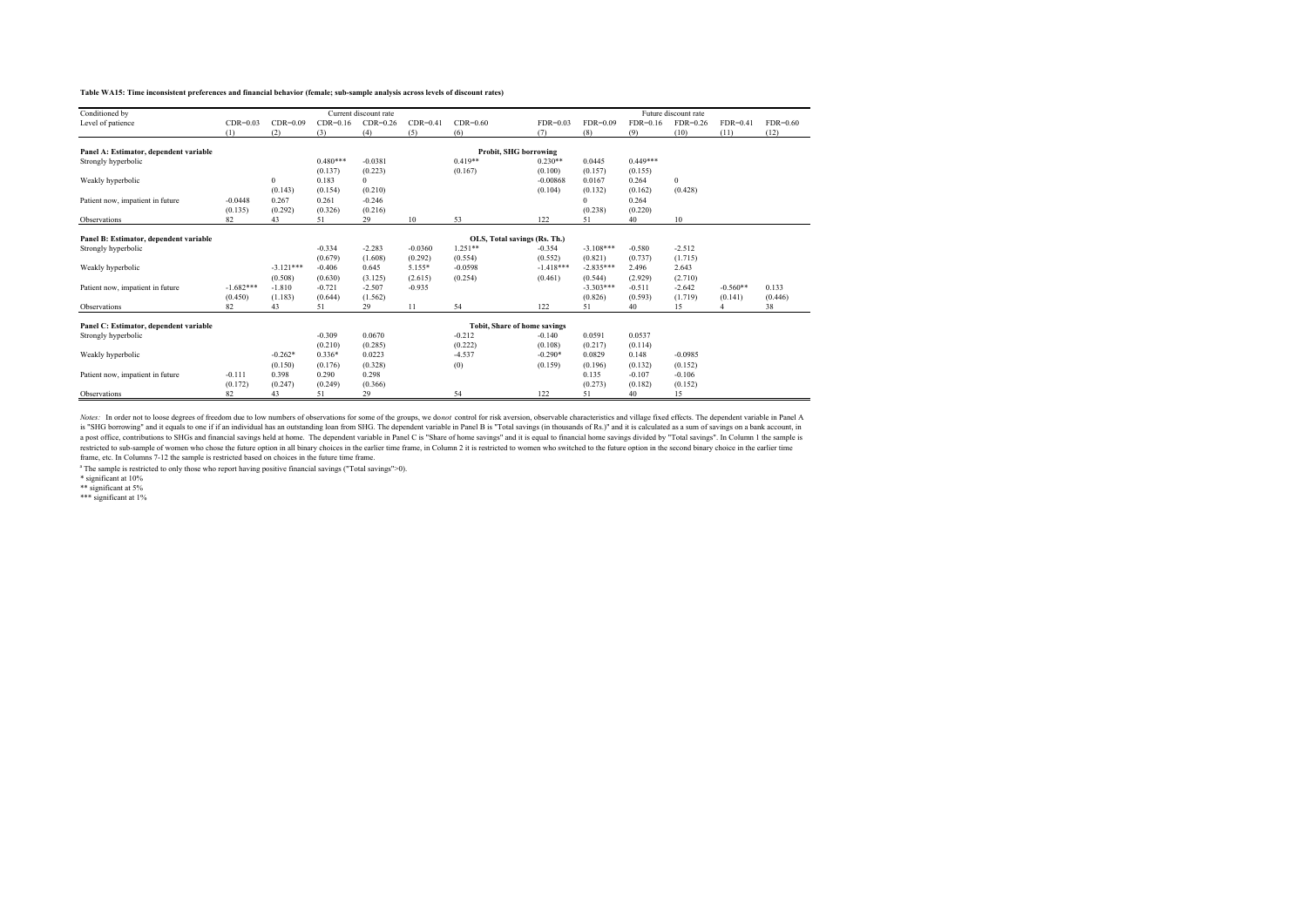| Estimator                        |                           |                                                                        | Probit                    |                      |                        |                       | Probit                    |                      |                            |                     | Probit                          |                        |
|----------------------------------|---------------------------|------------------------------------------------------------------------|---------------------------|----------------------|------------------------|-----------------------|---------------------------|----------------------|----------------------------|---------------------|---------------------------------|------------------------|
| Dependent variable:              |                           |                                                                        | SHG participation         |                      | SHG borrowing          |                       |                           |                      | SHG borrowing <sup>a</sup> |                     |                                 |                        |
| Conditioned by:                  |                           | Future discount rate<br>Current discount rate<br>Current discount rate |                           | Future discount rate |                        | Current discount rate |                           | Future discount rate |                            |                     |                                 |                        |
|                                  | female                    | (2)<br>male                                                            | (3)<br>female             | (4)<br>male          | (5)<br>female          | (6)<br>male           | (7)<br>female             | (8)<br>male          | (9)<br>female              | (10)<br>male        | (11)<br>female                  | (12)<br>male           |
| Hyperbolic                       | 0.156<br>$(0.080)*$       | 0.016<br>(0.057)                                                       | $-0.062$<br>(0.090)       | 0.013<br>(0.063)     | 0.259<br>$(0.091)$ *** | $-0.008$<br>(0.032)   | 0.128<br>(0.092)          | $-0.020$<br>(0.033)  | 0.255<br>$(0.096)$ **      | $-0.103$<br>(0.073) | 0.172<br>(0.102)                | $-0.136$<br>$(0.077)*$ |
| Current discount rate            | $-0.745$<br>$(0.222)$ *** | $-0.069$<br>(0.117)                                                    |                           |                      | $-0.354$<br>(0.238)    | $-0.039$<br>(0.067)   |                           |                      | $-0.240$<br>(0.327)        | $-0.092$<br>(0.154) |                                 |                        |
| Future discount rate             |                           |                                                                        | $-1.140$<br>$(0.252)$ *** | $-0.000$<br>(0.128)  |                        |                       | $-0.798$<br>$(0.270)$ *** | $-0.051$<br>(0.073)  |                            |                     | $-0.539$<br>(0.369)             | $-0.167$<br>(0.172)    |
| Patient now, impatient in future | $-0.065$<br>(0.138)       | $-0.084$<br>(0.067)                                                    | 0.134<br>(0.109)          | $-0.075$<br>(0.070)  | 0.063<br>(0.151)       | $-0.056$<br>(0.031)   | 0.188<br>(0.155)          | $-0.049$<br>(0.034)  | 0.238<br>(0.092)           | $-0.136$<br>(0.063) | 0.251<br>$(0.081)$ <sup>*</sup> | $-0.114$<br>(0.079)    |
| Conditional on borrowing?        | no                        | no                                                                     | no                        | no                   | no                     | no                    | no                        | no                   | yes                        | yes                 | yes                             | yes                    |
| Pseudo R-squared                 | 0.33                      | 0.20                                                                   | 0.37                      | 0.20                 | 0.26                   | 0.17                  | 0.28                      | 0.17                 | 0.30                       | 0.23                | 0.31                            | 0.23                   |
| <i><b>Observations</b></i>       | 239                       | 261                                                                    | 239                       | 261                  | 232                    | 250                   | 232                       | 250                  | 139                        | 140                 | 139                             | 140                    |

**Table WA16: Time inconsistent preferences and SHG borrowing (strongly and weakly hyperbolic pooled)**

*Notes*: In all specifications we control for risk aversion (six dummies corresponding to chosen gamble), observable characteristics (education, age, married, household head, wealth, relative income, farmer, negative shock from harvest; for women we also control for their position within household) and village fixed effects. The dependent variable in columns 1-4 is "SHG participation" and it equals to one, if an individual is a member of a self-help group (SHG). The dependent variable in columns 5-12 is "SHG borrowing" and it equals to one if an individual has an outstanding loan from SHG.

<sup>a</sup> The sample is restricted to only those who have any outstanding loan ("Loan"=1)

\* significant at 10%

\*\* significant at 5%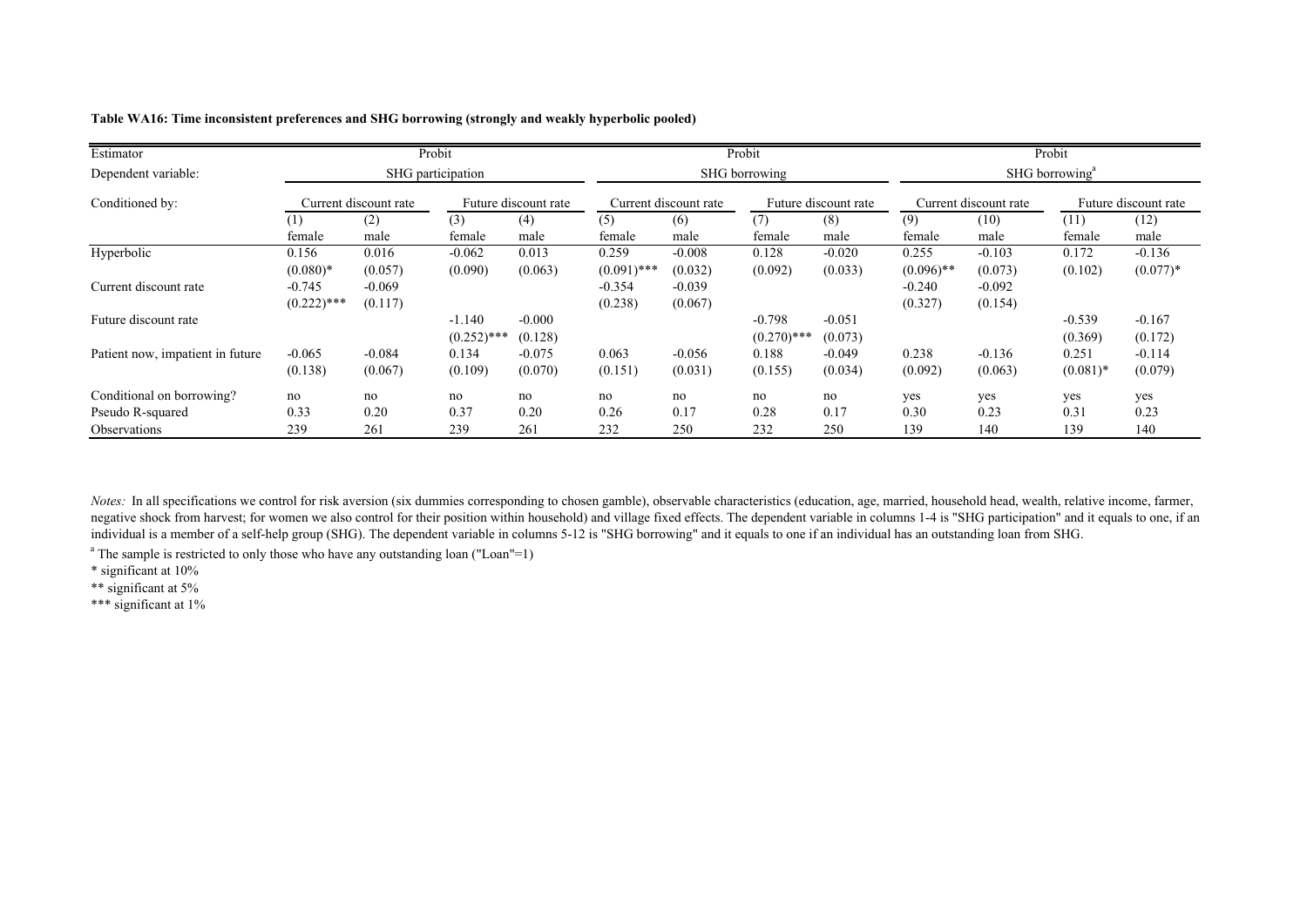| Estimator                                  |                     |                       | Probit                    |                       |                     |                                                    | Probit               |                  |
|--------------------------------------------|---------------------|-----------------------|---------------------------|-----------------------|---------------------|----------------------------------------------------|----------------------|------------------|
| Dependent variable:                        |                     |                       | Loan                      |                       |                     | Delayed repayment of outstanding loan <sup>a</sup> |                      |                  |
| Conditioned by:                            |                     | Current discount rate |                           | Future discount rate  |                     | Current discount rate                              | Future discount rate |                  |
|                                            | $^{(1)}$<br>female  | (2)<br>male           | (3)<br>female             | (4)<br>male           | (5)<br>female       | (6)<br>male                                        | (7)<br>female        | (8)<br>male      |
| Hyperbolic                                 | 0.134<br>(0.082)    | 0.155<br>$(0.076)$ ** | 0.038<br>(0.085)          | 0.202<br>$(0.082)$ ** | 0.023<br>(0.129)    | 0.107<br>(0.103)                                   | $-0.075$<br>(0.126)  | 0.123<br>(0.113) |
| Current discount rate                      | $-0.312$<br>(0.211) | 0.058<br>(0.171)      |                           |                       | $-0.404$<br>(0.337) | 0.096<br>(0.227)                                   |                      |                  |
| Future discount rate                       |                     |                       | $-0.615$<br>$(0.221)$ *** | 0.235<br>(0.187)      |                     |                                                    | $-0.396$<br>(0.388)  | 0.078<br>(0.241) |
| Patient now, impatient in future           | $-0.203$<br>(0.136) | $-0.016$<br>(0.125)   | $-0.095$<br>(0.138)       | $-0.060$<br>(0.126)   | 0.263<br>(0.127)    | 0.092<br>(0.168)                                   | 0.277<br>(0.117)     | 0.064<br>(0.177) |
| Pseudo R-squared<br>Number of observations | 0.29<br>241         | 0.24<br>272           | 0.31<br>241               | 0.24<br>272           | 0.33<br>130         | 0.18<br>151                                        | 0.33<br>130          | 0.18<br>151      |

*Notes:* In all specifications we control for risk aversion (six dummies corresponding to chosen gamble), observable characteristics (education, age, married, household head, wealth, relative income, farmer, negative shock from harvest; for women we also control for their position within household) and village fixed effects. The dependent variable in columns 1-4 is "Loan" and it equals to one, if an individual has an outstanding loan from a bank, SHG, NGO or moneylender. The dependent variable in columns 5-8 is "Delay on outstanding loan" and it equals to one if the respondent reports being delayed on repayment of the outstanding loan for at least one installment.

<sup>a</sup> The sample is restricted to only those who have any outstanding loan ("Loan"=1)

\* significant at 10%

\*\* significant at 5%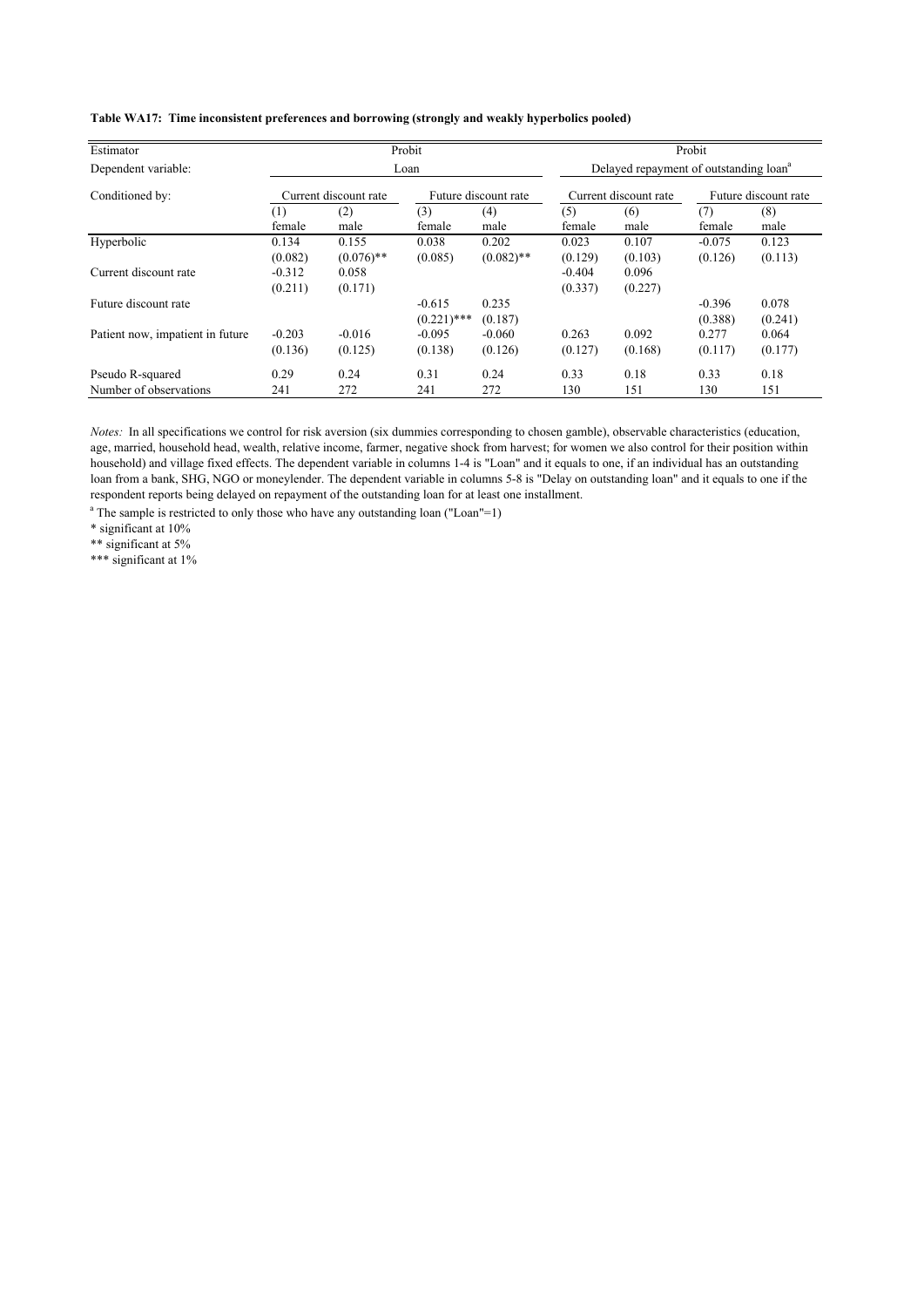| Estimator                                    |                          |                         | <b>OLS</b>               |                      |                          |                                    | Probit                   |                                  |                        |                                               | Tobit                              |                     |
|----------------------------------------------|--------------------------|-------------------------|--------------------------|----------------------|--------------------------|------------------------------------|--------------------------|----------------------------------|------------------------|-----------------------------------------------|------------------------------------|---------------------|
| Dependent variable:                          |                          | Total savings (Rs. th.) |                          |                      |                          | Future-oriented purpose of savings |                          |                                  |                        |                                               | Share of home savings <sup>a</sup> |                     |
| Conditioned by:                              |                          | Current discount rate   |                          | Future discount rate |                          | Current discount rate              |                          | Future discount rate             |                        | Current discount rate<br>Future discount rate |                                    |                     |
|                                              | $^{(1)}$<br>female       | (2)<br>male             | (3)<br>female            | (4)<br>male          | (5)<br>female            | (6)<br>male                        | (7)<br>female            | (8)<br>male                      | (9)<br>female          | (10)<br>male                                  | (11)<br>female                     | (12)<br>male        |
| Hyperbolic                                   | $-0.247$<br>(0.369)      | 0.121<br>(0.908)        | $-0.656$<br>$(0.369)*$   | $-0.379$<br>(1.008)  | 0.082<br>(0.085)         | 0.029<br>(0.082)                   | $-0.030$<br>(0.089)      | $-0.085$<br>(0.090)              | $-0.090$<br>(0.072)    | $-0.095$<br>(0.101)                           | 0.046<br>(0.067)                   | $-0.024$<br>(0.107) |
| Current discount rate                        | $-1.462$<br>(0.894)      | 0.066<br>(1.926)        |                          |                      | $-0.427$<br>$(0.199)$ ** | $-0.570$<br>$(0.177)$ ***          |                          |                                  | 0.550<br>$(0.164)$ *** | 0.145<br>(0.213)                              |                                    |                     |
| Future discount rate                         |                          |                         | $-1.937$<br>$(0.943)$ ** | $-2.376$<br>(2.104)  |                          |                                    | $-0.457$<br>$(0.215)$ ** | $-0.459$<br>$(0.194)$ **         |                        |                                               | 0.518<br>$(0.174)$ ***             | 0.360<br>(0.228)    |
| Patient now, impatient in future             | $-1.279$<br>$(0.604)$ ** | $-0.204$<br>(1.400)     | $-0.891$<br>(0.611)      | 0.113<br>(1.375)     | $-0.025$<br>(0.138)      | 0.120<br>(0.131)                   | 0.072<br>(0.130)         | 0.274<br>$(0.111)$ <sup>**</sup> | 0.230<br>$(0.108)$ **  | 0.099<br>(0.150)                              | 0.107<br>(0.111)                   | 0.017<br>(0.150)    |
| (Pseudo) R-squared<br>Number of observations | 0.26<br>249              | 0.33<br>272             | 0.26<br>249              | 0.33<br>272          | 029<br>248               | 0.26<br>271                        | 0.29<br>248              | 0.24<br>271                      | 0.34<br>213            | 0.16<br>227                                   | 0.34<br>213                        | 0.16<br>227         |

### **Table WA18: Time inconsistent preferences and saving (pooled strongly and weakly hyperbolics)**

*Notes:* In all specifications we control for risk aversion (six dummies corresponding to chosen gamble), observable characteristics (education, age, married, household head, wealth, relative income, farmer, negative shock from harvest; for women we also control for their position within household) and village fixed effects. The dependent variable in columns 1-4 are Total savings (in thousands of Rs.)" and it is calculated as a sum of savings on a bank account, in a post office, contributions to SHGs and financial savings held at home. The dependent variable in columns 5-8 is "Share of home savings" and it is equal to financial home savings divided by "Total savings". The dependent variable in columns 9-12 "Future-oriented purpose of savings" is equal to one, if the major self-reported purpose of savings is future-oriented (agricultural investment, business, education, doctor), and equal to zero, if it focuses on current consumption (celebration, personal items, household equipment).

<sup>a</sup> The sample is restricted to only those who report having positive financial savings ("Total savings">0).

\* significant at 10%

\*\* significant at 5%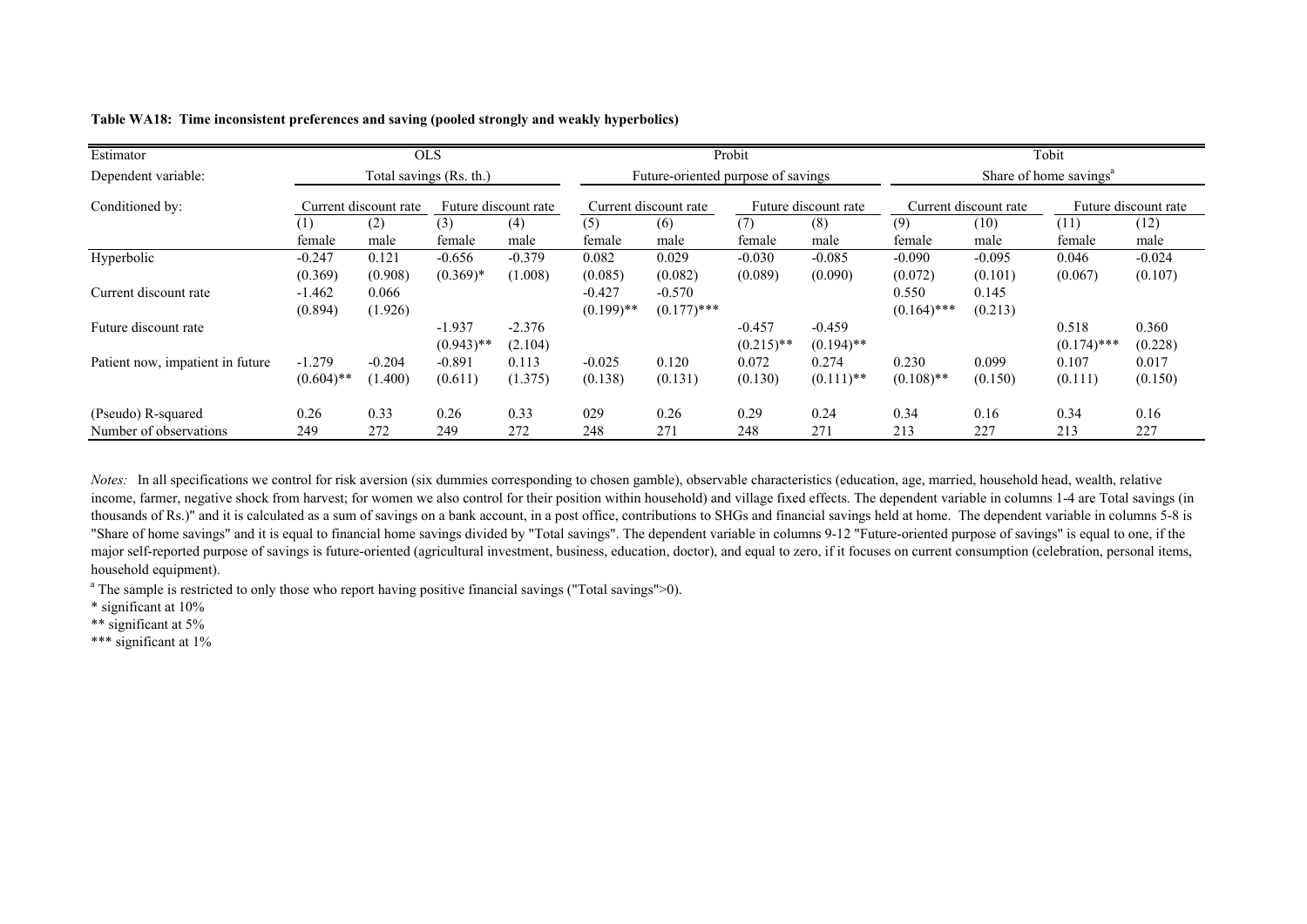| Estimator                        |            | <b>OLS</b>                                  |                      |          |  |
|----------------------------------|------------|---------------------------------------------|----------------------|----------|--|
| Dependent variable:              |            | Total savings without SHG savings (Rs. th.) |                      |          |  |
| Conditioned by:                  |            | Current discount rate                       | Future discount rate |          |  |
|                                  | (1)        | (2)                                         | (3)                  | (4)      |  |
|                                  | female     | male                                        | female               | male     |  |
| Strongly hyperbolic              | $-0.604$   | 0.478                                       | $-0.955$             | $-0.063$ |  |
|                                  | (0.440)    | (1.119)                                     | $(0.432)$ **         | (1.184)  |  |
| Weakly hyperbolic                | $-0.148$   | $-0.605$                                    | $-0.253$             | $-0.988$ |  |
|                                  | (0.523)    | (1.316)                                     | (0.524)              | (1.345)  |  |
| Current discount rate            | $-0.810$   | $-0.263$                                    |                      |          |  |
|                                  | (0.899)    | (2.032)                                     |                      |          |  |
| Future discount rate             |            |                                             | $-1.372$             | $-2.231$ |  |
|                                  |            |                                             | (0.932)              | (2.100)  |  |
| Patient now, impatient in future | $-1.101$   | $-0.237$                                    | $-0.852$             | 0.119    |  |
|                                  | $(0.592)*$ | (1.396)                                     | (0.599)              | (1.371)  |  |
|                                  |            |                                             |                      |          |  |
| R-squared                        | 0.25       | 0.32                                        | 0.25                 | 0.32     |  |
| Number of observations           | 249        | 272                                         | 249                  | 272      |  |

|  | Table WA19: Time inconsistent preferences and total savings without SHG savings |  |  |
|--|---------------------------------------------------------------------------------|--|--|
|--|---------------------------------------------------------------------------------|--|--|

*Notes:* In all specifications we control for risk aversion (six dummies corresponding to chosen gamble), observable characteristics (education, age, married, household head, wealth, relative income, farmer, negative shock from harvest; for women we also control for their position within household) and village fixed effects. The dependent variable are Total savings without SHG savings (in thousands of Rs.)" and it is calculated as a sum of savings on a bank account, in a post office, and financial savings held at home.

\* significant at 10%

\*\* significant at 5%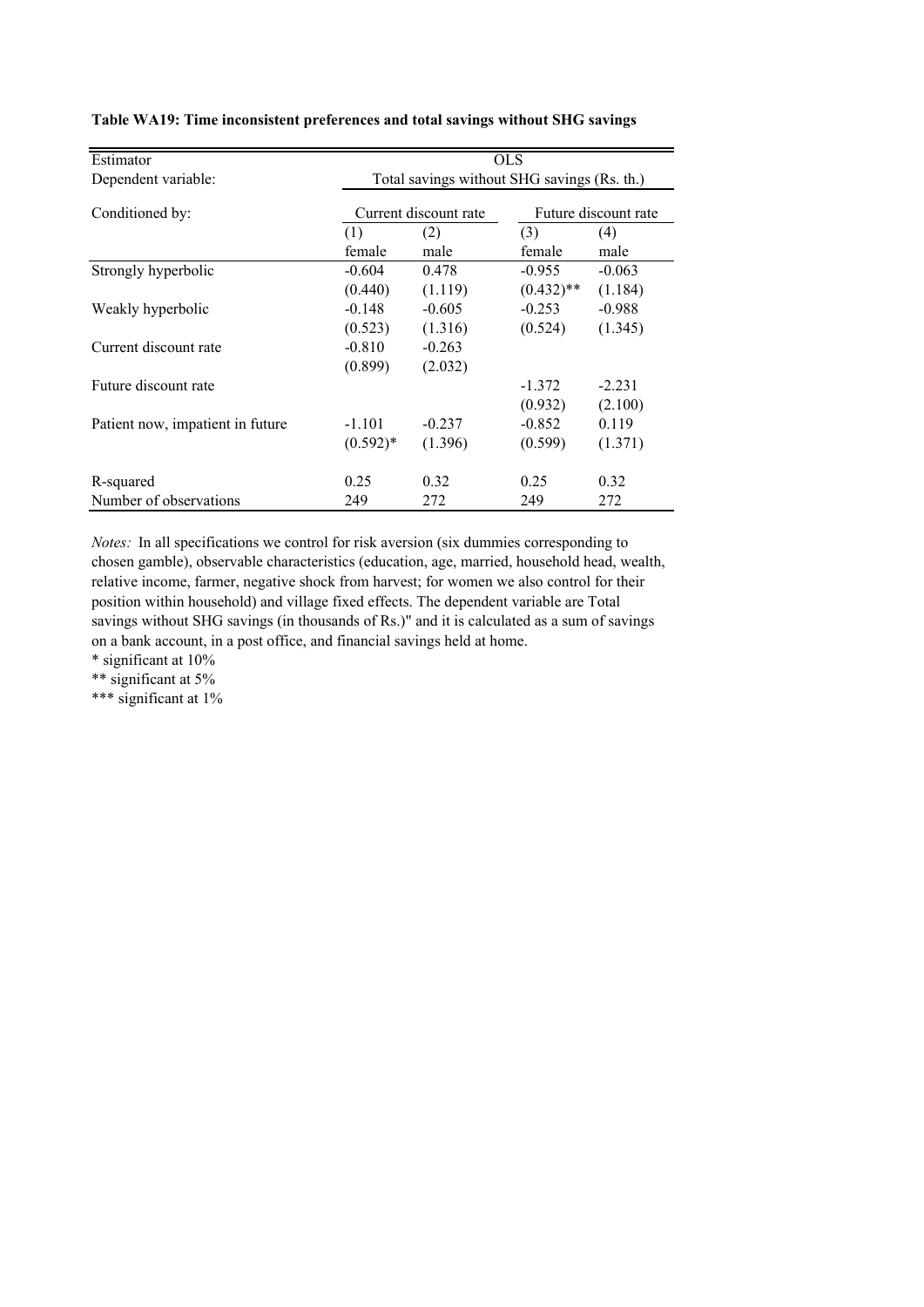| Estimator                        |                          | <b>OLS</b>                                    |              |            |  |  |  |  |
|----------------------------------|--------------------------|-----------------------------------------------|--------------|------------|--|--|--|--|
| Dependent variable:              | SHG savings $(Rs. th.)a$ |                                               |              |            |  |  |  |  |
| Conditioned by:                  |                          | Current discount rate<br>Future discount rate |              |            |  |  |  |  |
|                                  | (1)                      | (2)                                           | (3)          | (4)        |  |  |  |  |
|                                  | female                   | male                                          | female       | male       |  |  |  |  |
| Strongly hyperbolic              | 0.124                    | 0.447                                         | 0.081        | 0.091      |  |  |  |  |
|                                  | (0.109)                  | (0.287)                                       | (0.103)      | (0.317)    |  |  |  |  |
| Weakly hyperbolic                | $-0.035$                 | $-0.107$                                      | $-0.064$     | $-0.358$   |  |  |  |  |
|                                  | (0.138)                  | (0.493)                                       | (0.135)      | (0.497)    |  |  |  |  |
| Current discount rate            | $-0.225$                 | $-0.529$                                      |              |            |  |  |  |  |
|                                  | (0.271)                  | (0.721)                                       |              |            |  |  |  |  |
| Future discount rate             |                          |                                               | 0.017        | $-1.183$   |  |  |  |  |
|                                  |                          |                                               | (0.309)      | (0.697)    |  |  |  |  |
| Patient now, impatient in future | $-0.320$                 | 0.395                                         | $-0.319$     | 0.799      |  |  |  |  |
|                                  | $(0.149)$ **             | (0.413)                                       | $(0.158)$ ** | $(0.427)*$ |  |  |  |  |
| R-squared                        | 0.34                     | 0.64                                          | 0.34         | 0.68       |  |  |  |  |
| Number of observations           | 163                      | 56                                            | 163          | 56         |  |  |  |  |

## **Table WA20: Time inconsistent preferences and SHG savings**

*Notes:* In all specifications we control for risk aversion (six dummies corresponding to chosen gamble), observable characteristics (education, age, married, household head, wealth, relative income, farmer, negative shock from harvest; for women we also control for her position within household) and village fixed effects. The dependent variable are self-help group (SHG) savings (in thousands of Rs.).

<sup>a</sup> The sample is restricted to only those who participate in a self-help group ("SHG participation"=1)

\* significant at 10%

\*\* significant at 5%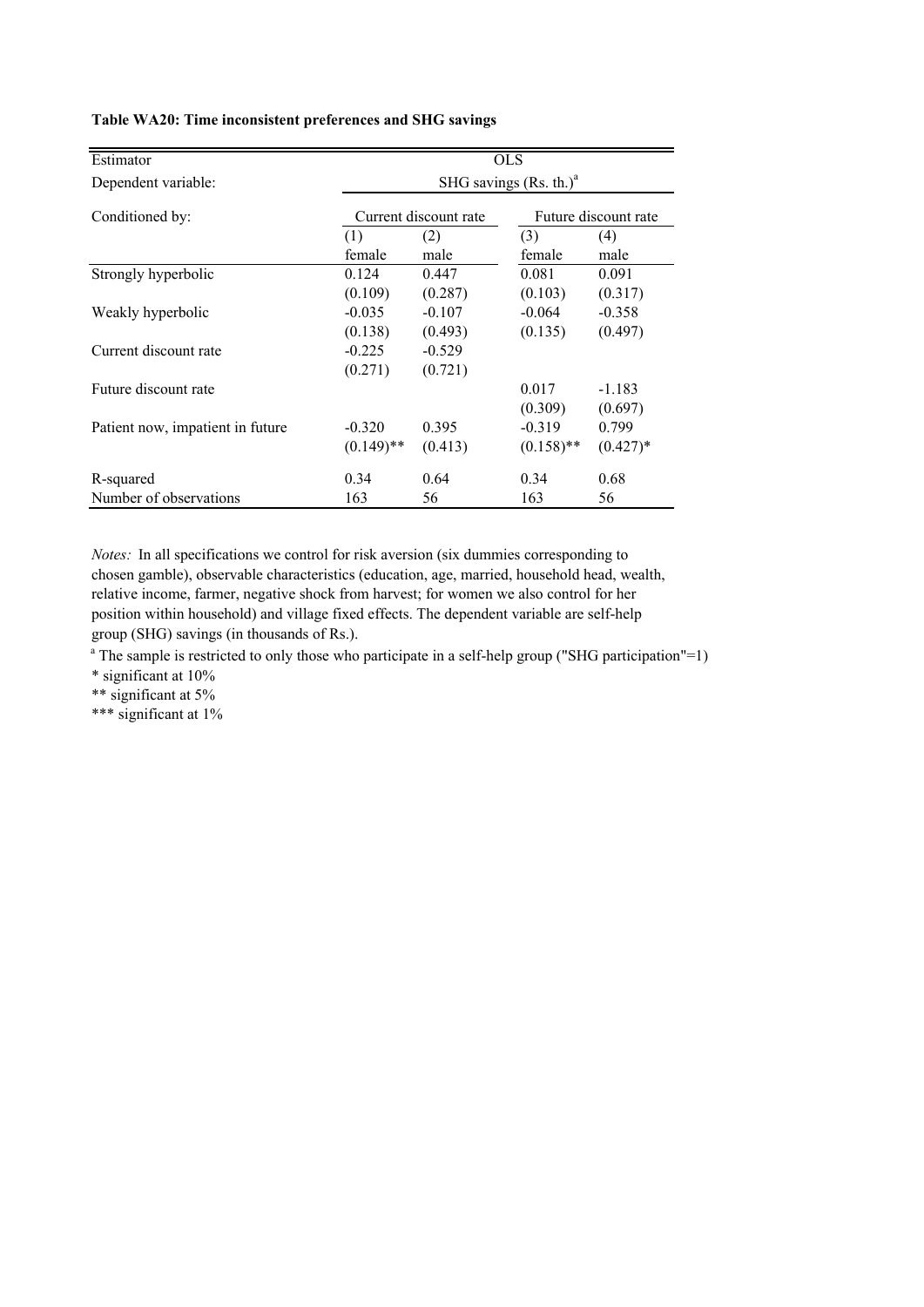|  |  |  |  | Table WA21: Time inconsistent preferences and financial behavior (female, farmers excluded) |  |  |  |  |  |  |  |
|--|--|--|--|---------------------------------------------------------------------------------------------|--|--|--|--|--|--|--|
|--|--|--|--|---------------------------------------------------------------------------------------------|--|--|--|--|--|--|--|

| Estimator                        | <b>OLS</b>    |                         | Tobit                              |          |               | Probit       | Probit                     |               |
|----------------------------------|---------------|-------------------------|------------------------------------|----------|---------------|--------------|----------------------------|---------------|
| Dependent variable:              |               | Total savings (Rs. th.) | Share of home savings <sup>a</sup> |          | SHG borrowing |              | SHG borrowing <sup>b</sup> |               |
|                                  |               |                         | Current                            | Future   | Current       | Future       | Current                    | Future        |
|                                  | Current       | Future                  | discount                           | discount | discount      | discount     | discount                   | discount      |
| Conditioned by:                  | discount rate | discount rate           | rate                               | rate     | rate          | rate         | rate                       | rate          |
|                                  | (1)           | (2)                     | (3)                                | (4)      | (5)           | (6)          | (7)                        | (8)           |
|                                  | female        | female                  | female                             | female   | female        | female       | female                     | female        |
| Strongly hyperbolic              | $-0.496$      | $-0.863$                | $-0.114$                           | $-0.055$ | 0.399         | 0.182        | 0.229                      | 0.219         |
|                                  | (0.742)       | (0.685)                 | (0.181)                            | (0.123)  | $(0.168)$ **  | (0.180)      | $(0.078)$ **               | $(0.133)*$    |
| Weakly hyperbolic                | 0.671         | 0.555                   | $-0.051$                           | $-0.040$ | 0.266         | 0.216        | 0.270                      | 0.265         |
|                                  | (1.140)       | (1.120)                 | (0.115)                            | (0.112)  | (0.177)       | (0.185)      | $(0.103)$ ***              | $(0.144)$ *** |
| Current discount rate            | $-1.132$      |                         | 0.232                              |          | $-0.810$      |              | $-0.122$                   |               |
|                                  | (1.923)       |                         | (0.282)                            |          | $(0.272)$ *** |              | (0.435)                    |               |
| Future discount rate             |               | $-1.513$                |                                    | 0.143    |               | $-0.633$     |                            | 0.057         |
|                                  |               | (2.012)                 |                                    | (0.256)  |               | $(0.360)*$   |                            | (0.452)       |
| Patient now, impatient in future | $-1.344$      | $-1.057$                | 0.271                              | 0.235    | 0.248         | 0.381        | 0.223                      | 0.216         |
|                                  | $(0.609)$ **  | (0.743)                 | $(0.150)*$                         | (0.153)  | (0.192)       | $(0.171)$ ** | (0.103)                    | (0.131)       |
| (Pseudo) R-squared               | 0.32          | 0.32                    | 0.25                               | 0.24     | 0.29          | 0.28         | 0.29                       | 0.29          |
| <b>Observations</b>              | 83            | 83                      | 74                                 | 74       | 83            | 83           | 42                         | 42            |

*Notes:* Farmers are exluded from the sample. Standard errors corrected for clustering at the village level. In all specifications we control for risk aversion (six dummies corresponding to chosen gamble), observable characteristics (education, age, married, household head, wealth, relative income, farmer, negative shock from harvest; for women we also control for their position within household). The dependent variable in columns 1-2 are Total savings (in thousands of Rs.)" and it is calculated as a sum of savings on a bank account, in a post office, contributions to SHGs and financial savings held at home. The dependent variable in columns 3-4 is "Share of home savings" and it is equal to financial home savings divided by "Total savings". The dependent variable in columns 5-8 is "SHG borrowing" and it equals to one if an individual has an outstanding loan from SHG. In columns 7-8 only those who borrow are included.

<sup>a</sup> The sample is restricted to only those who report having positive financial savings ("Total savings">0).

 $b$  The sample is restricted to only those who have any outstanding loan ("Loan"=1)

\* significant at 10%

\*\* significant at 5%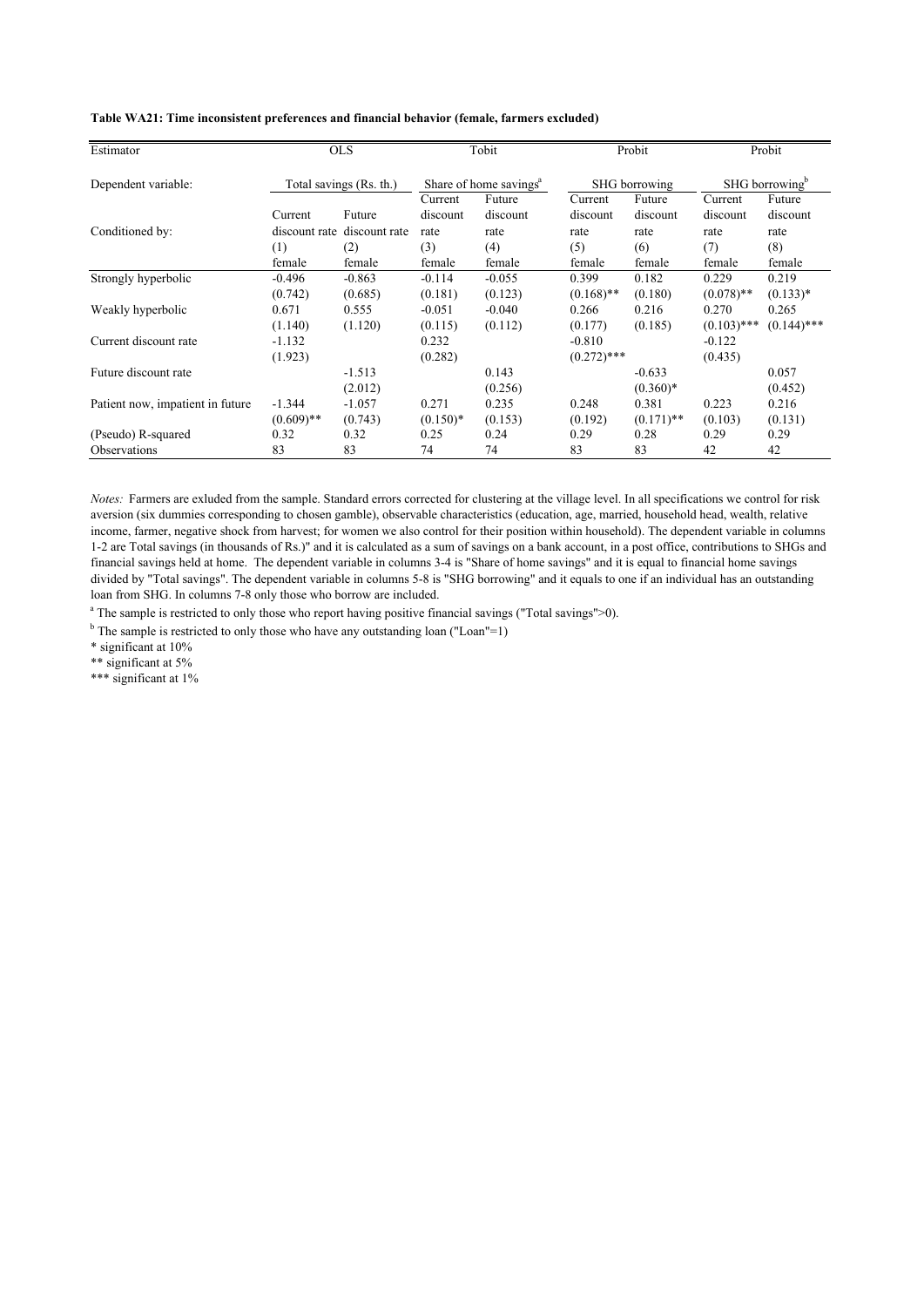#### **Table WA22: Determinants of time inconsistent preferences (farmers not controlled for)**

| Dependent variable          | Strongly hyperbolic |              | Weakly hyperbolic |          | Patient now, impatient in the<br>future |          |  |
|-----------------------------|---------------------|--------------|-------------------|----------|-----------------------------------------|----------|--|
|                             | (1)                 | (2)          | (3)               | (4)      | (5)                                     | (6)      |  |
|                             | female              | male         | female            | male     | female                                  | male     |  |
| Gamble 2                    | 0.075               | 0.334        | $-0.074$          | $-0.034$ | $-0.020$                                | $-0.034$ |  |
|                             | (0.171)             | $(0.155)$ ** | (0.068)           | (0.088)  | (0.085)                                 | (0.069)  |  |
| Gamble 3                    | $-0.015$            | 0.261        | $-0.146$          | 0.000    | $-0.013$                                | 0.025    |  |
|                             | (0.104)             | $(0.168)$ *  | (0.076)           | (0.093)  | (0.083)                                 | (0.090)  |  |
| Gamble 4                    | 0.010               | 0.212        | $-0.097$          | 0.086    | 0.040                                   | $-0.008$ |  |
|                             | (0.116)             | (0.216)      | (0.055)           | (0.121)  | (0.108)                                 | (0.078)  |  |
| Gamble 5                    | $-0.035$            | 0.280        | $-0.083$          | 0.037    | $-0.016$                                | 0.077    |  |
|                             | (0.133)             | $(0.189)*$   | (0.068)           | (0.082)  | (0.079)                                 | (0.075)  |  |
| Gamble 6                    | $-0.062$            | 0.256        | $-0.028$          | 0.064    | $-0.100$                                | 0.043    |  |
|                             | (0.109)             | (0.180)      | (0.096)           | (0.123)  | (0.041)                                 | (0.108)  |  |
| Education                   | $-0.002$            | 0.002        | 0.000             | 0.006    | 0.003                                   | $-0.004$ |  |
|                             | (0.011)             | (0.008)      | (0.005)           | (0.005)  | (0.009)                                 | (0.005)  |  |
| Age                         | $-0.020$            | $-0.001$     | 0.016             | 0.006    | $-0.000$                                | 0.009    |  |
|                             | (0.012)             | (0.013)      | (0.018)           | (0.012)  | (0.012)                                 | (0.010)  |  |
| $(Age)^2$                   | 0.000               | 0.000        | $-0.000$          | $-0.000$ | $-0.000$                                | $-0.000$ |  |
|                             | (0.000)             | (0.000)      | (0.000)           | (0.000)  | (0.000)                                 | (0.000)  |  |
| Married                     | 0.134               | $-0.024$     | $-0.126$          | $-0.028$ |                                         | $-0.113$ |  |
|                             | $(0.056)$ **        | (0.110)      | (0.111)           | (0.072)  |                                         | (0.097)  |  |
| Household head              | 0.272               | 0.039        | $-0.056$          | $-0.005$ |                                         | 0.042    |  |
|                             | $(0.163)*$          | (0.084)      | (0.051)           | (0.094)  |                                         | (0.049)  |  |
| Wealth                      | 0.001               | $-0.009$     | $-0.004$          | 0.006    | $-0.029$                                | $-0.001$ |  |
|                             | (0.017)             | (0.019)      | (0.012)           | (0.010)  | $(0.009)$ ***                           | (0.010)  |  |
| Relative income             | 0.061               | $-0.046$     | $-0.005$          | 0.043    | 0.008                                   | $-0.050$ |  |
|                             | $(0.034)*$          | (0.050)      | (0.052)           | (0.050)  | (0.045)                                 | (0.037)  |  |
| Negative shock from harvest | $-0.033$            | $-0.027$     | 0.009             | 0.008    | $-0.040$                                | $-0.001$ |  |
|                             | (0.059)             | (0.059)      | (0.052)           | (0.038)  | (0.028)                                 | (0.036)  |  |
| Farmer                      |                     |              |                   |          |                                         |          |  |
| Pseudo R-squared            | 0.04                | 0.04         | 0.06              | 0.05     | 0.08                                    | 0.06     |  |
| Observations                | 268                 | 274          | 268               | 274      | 204                                     | 274      |  |

*Note:* In all columns we do not control for being a farmer. Standard errors corrected for clustering at the village level. Probit, marginal effects reported. In column 1-2 the dependent variable "strongly hyperbolic preferences" equals to one if the respondent chose the more delayed reward two or more binary choices later in the current time frame than in the future time frame. In columns 3-4 the dependent variable "weakly hyperbolic preferences" equals to one if the respondent chose the more delayed reward one binary choice later in the current time frame than in the future time frame. In columns 5-6 the dependent variable "Patient now, impatient in the future" equals to one if the respondent chose more delayed reward earlier in the current time frame than in the future time frame.

\* significant at 10%

\*\* significant at 5%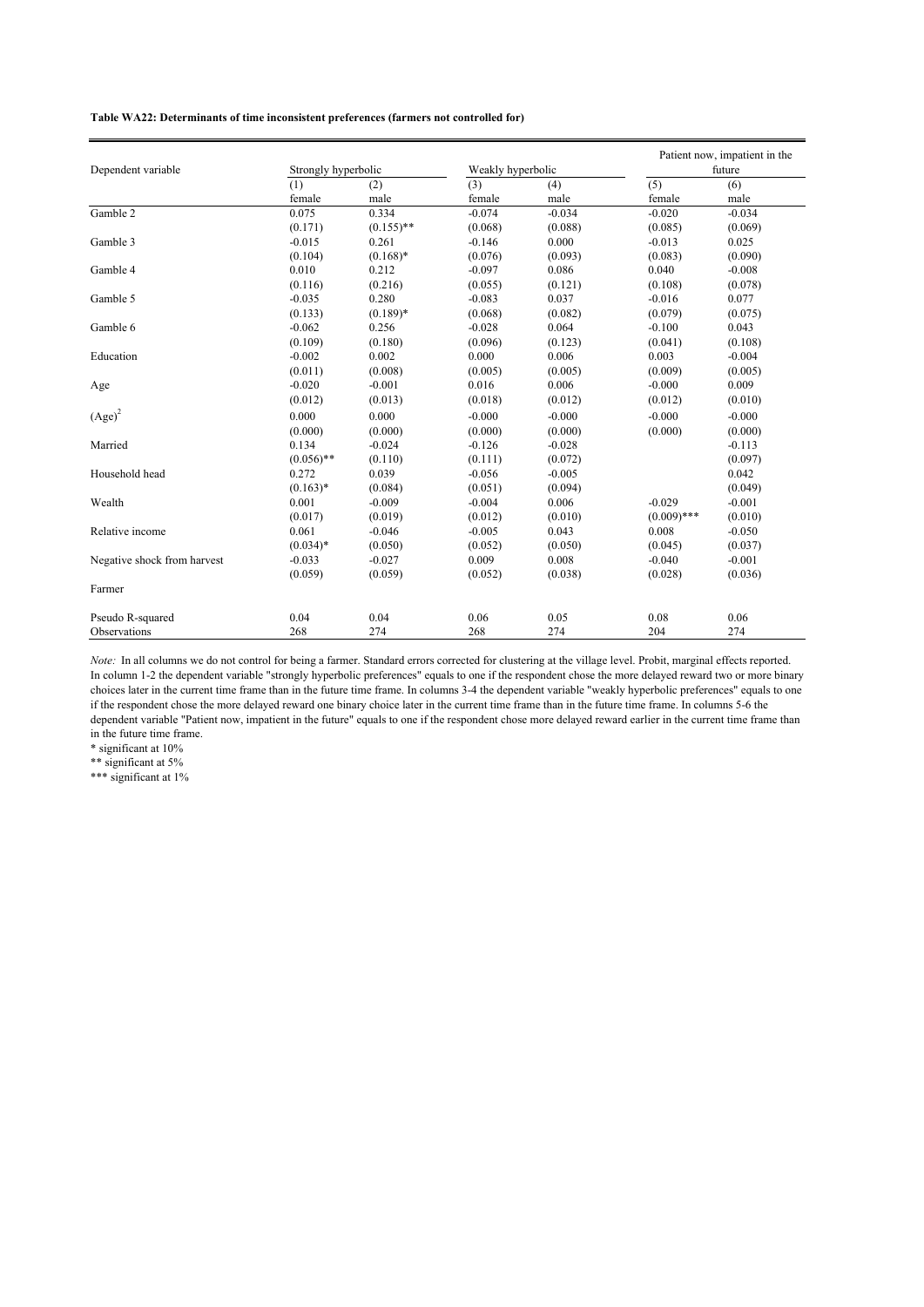**Table WA23: Determinants of time inconsistent preferences (negative shock from harvest not controlled for)**

| Dependent variable          | Strongly hyperbolic |              | Weakly hyperbolic |          | Patient now, impatient in the<br>future |          |  |
|-----------------------------|---------------------|--------------|-------------------|----------|-----------------------------------------|----------|--|
|                             | (1)                 | (2)          | (3)               | (4)      | (5)                                     | (6)      |  |
|                             | female              | male         | female            | male     | female                                  | male     |  |
| Gamble 2                    | 0.067               | 0.360        | $-0.069$          | $-0.037$ | $-0.009$                                | $-0.034$ |  |
|                             | (0.170)             | $(0.158)$ ** | (0.069)           | (0.085)  | (0.089)                                 | (0.068)  |  |
| Gamble 3                    | $-0.038$            | 0.269        | $-0.135$          | 0.002    | 0.008                                   | 0.025    |  |
|                             | (0.108)             | $(0.167)^*$  | (0.074)           | (0.093)  | (0.083)                                 | (0.091)  |  |
| Gamble 4                    | $-0.003$            | 0.211        | $-0.090$          | 0.091    | 0.067                                   | $-0.008$ |  |
|                             | (0.124)             | (0.216)      | (0.057)           | (0.122)  | (0.113)                                 | (0.079)  |  |
| Gamble 5                    | $-0.038$            | 0.285        | $-0.079$          | 0.044    | 0.001                                   | 0.077    |  |
|                             | (0.136)             | $(0.190)*$   | (0.067)           | (0.082)  | (0.082)                                 | (0.076)  |  |
| Gamble 6                    | $-0.062$            | 0.268        | $-0.023$          | 0.054    | $-0.094$                                | 0.044    |  |
|                             | (0.111)             | (0.184)      | (0.094)           | (0.124)  | (0.042)                                 | (0.111)  |  |
| Education                   | $-0.001$            | 0.003        | $-0.000$          | 0.004    | 0.002                                   | $-0.004$ |  |
|                             | (0.010)             | (0.008)      | (0.005)           | (0.005)  | (0.009)                                 | (0.005)  |  |
| Age                         | $-0.018$            | $-0.002$     | 0.017             | 0.007    | 0.001                                   | 0.009    |  |
|                             | (0.014)             | (0.014)      | (0.017)           | (0.012)  | (0.014)                                 | (0.010)  |  |
| (Age)2                      | 0.000               | 0.000        | $-0.000$          | $-0.000$ | $-0.000$                                | $-0.000$ |  |
|                             | (0.000)             | (0.000)      | (0.000)           | (0.000)  | (0.000)                                 | (0.000)  |  |
| Married                     | 0.124               | $-0.028$     | $-0.137$          | $-0.031$ |                                         | $-0.114$ |  |
|                             | $(0.056)*$          | (0.119)      | $(0.105)*$        | (0.074)  |                                         | (0.097)  |  |
| Household head              | 0.285               | 0.043        | $-0.068$          | $-0.014$ |                                         | 0.042    |  |
|                             | $(0.155)$ **        | (0.080)      | (0.047)           | (0.091)  |                                         | (0.050)  |  |
| Wealth                      | $-0.001$            | $-0.012$     | $-0.004$          | 0.007    | $-0.028$                                | $-0.001$ |  |
|                             | (0.017)             | (0.019)      | (0.011)           | (0.011)  | $(0.009)$ ***                           | (0.010)  |  |
| Relative income             | 0.048               | $-0.037$     | $-0.002$          | 0.034    | 0.018                                   | $-0.050$ |  |
|                             | (0.035)             | (0.052)      | (0.055)           | (0.048)  | (0.045)                                 | (0.037)  |  |
| Negative shock from harvest |                     |              |                   |          |                                         |          |  |
| Farmer                      | 0.057               | 0.032        | $-0.036$          | $-0.040$ | $-0.059$                                | $-0.000$ |  |
|                             | (0.067)             | (0.052)      | (0.034)           | (0.035)  | (0.037)                                 | (0.043)  |  |
| Pseudo R-squared            | 0.04                | 0.04         | 0.06              | 0.04     | 0.08                                    | 0.06     |  |
| Observations                | 266                 | 272          | 266               | 272      | 203                                     | 272      |  |

*Note:* In all columns we do not control for a negative shock from harvest. Standard errors corrected for clustering at the village level. Probit, marginal effects reported. In column 1-2 the dependent variable "strongly hyperbolic preferences" equals to one if the respondent chose the more delayed reward two or more binary choices later in the current time frame than in the future time frame. In columns 3-4 the dependent variable "weakly hyperbolic preferences" equals to one if the respondent chose the more delayed reward one binary choice later in the current time frame than in the future time frame. In columns 5-6 the dependent variable "Patient now, impatient in the future" equals to one if the respondent chose more delayed reward earlier in the current time frame than in the future time frame.

\* significant at 10%

\*\* significant at 5%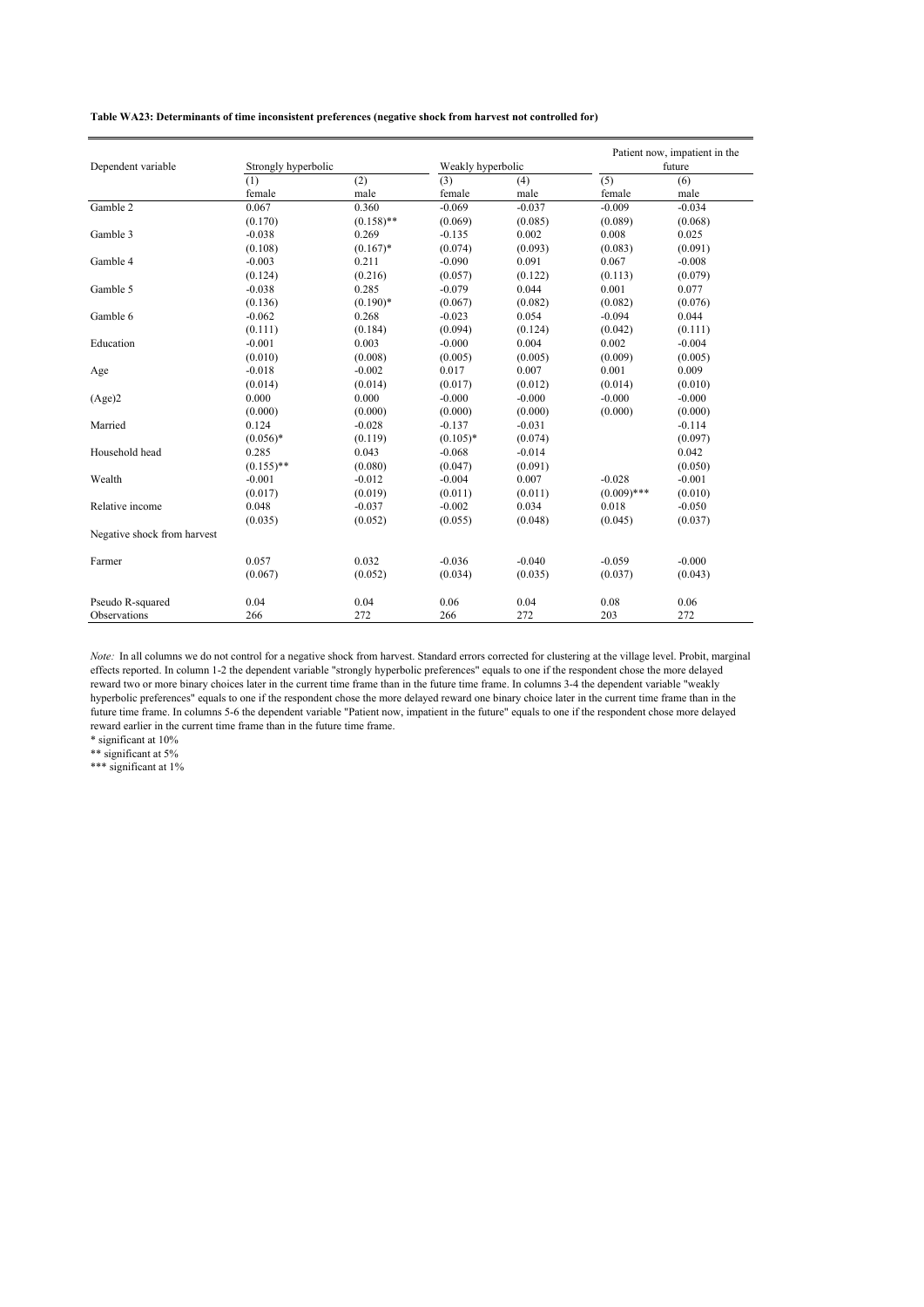| Estimator:                  | Level of discounting<br>Ordered probit |             |                      |               |  |  |  |
|-----------------------------|----------------------------------------|-------------|----------------------|---------------|--|--|--|
| Dependent variable:         | Current discount rate                  |             | Future discount rate |               |  |  |  |
|                             | (1)                                    | (2)         | (3)<br>(4)           |               |  |  |  |
|                             | female                                 | male        | female               | male          |  |  |  |
| Gamble 2                    | $-0.124$                               | 0.267       | 0.038                | $-0.292$      |  |  |  |
|                             | (0.336)                                | (0.331)     | (0.340)              | (0.338)       |  |  |  |
| Gamble 3                    | $-0.326$                               | 0.279       | 0.010                | $-0.065$      |  |  |  |
|                             | (0.285)                                | (0.291)     | (0.291)              | (0.296)       |  |  |  |
| Gamble 4                    | $-0.872$                               | 0.242       | $-0.517$             | $-0.172$      |  |  |  |
|                             | $(0.308)$ ***                          | (0.317)     | (0.317)              | (0.321)       |  |  |  |
| Gamble 5                    | $-0.518$                               | 0.167       | $-0.230$             | $-0.146$      |  |  |  |
|                             | $(0.310)*$                             | (0.296)     | (0.319)              | (0.301)       |  |  |  |
| Gamble 6                    | $-0.594$                               | 0.188       | $-0.362$             | $-0.250$      |  |  |  |
|                             | $(0.317)*$                             | (0.293)     | (0.330)              | (0.299)       |  |  |  |
| Education                   | $-0.032$                               | $-0.044$    | $-0.044$             | $-0.081$      |  |  |  |
|                             | (0.025)                                | $(0.024)$ * | $(0.026)$ *          | $(0.025)$ *** |  |  |  |
| Age                         | $-0.006$                               | $-0.041$    | $-0.008$             | $-0.078$      |  |  |  |
|                             | (0.046)                                | (0.051)     | (0.048)              | (0.052)       |  |  |  |
| (Age)2                      | 0.000                                  | 0.001       | 0.000                | 0.001         |  |  |  |
|                             | (0.001)                                | (0.001)     | (0.001)              | (0.001)       |  |  |  |
| Married                     | 0.172                                  | 0.109       | 0.056                | 0.595         |  |  |  |
|                             | (0.262)                                | (0.307)     | (0.277)              | $(0.314)*$    |  |  |  |
| Household head              | 0.059                                  | $-0.039$    | $-0.344$             | $-0.108$      |  |  |  |
|                             | (0.327)                                | (0.229)     | (0.353)              | (0.237)       |  |  |  |
| Wealth                      | 0.044                                  | 0.020       | 0.032                | 0.053         |  |  |  |
|                             | (0.046)                                | (0.046)     | (0.048)              | (0.048)       |  |  |  |
| Relative income             | 0.014                                  | $-0.199$    | $-0.177$             | $-0.316$      |  |  |  |
|                             | (0.158)                                | (0.151)     | (0.160)              | $(0.156)$ **  |  |  |  |
| Farmer                      | 0.148                                  | $-0.135$    | $-0.009$             | $-0.249$      |  |  |  |
|                             | (0.176)                                | (0.192)     | (0.185)              | (0.199)       |  |  |  |
| Negative shock from harvest | $-0.165$                               | $-0.033$    | 0.063                | 0.117         |  |  |  |
|                             | (0.029)                                | (0.035)     | (0.029)              | (0.036)       |  |  |  |
| Observations                | 266                                    | 272         | 266                  | 272           |  |  |  |
| Pseudo R-squared            | 0.09                                   | 0.07        | 0.08                 | 0.05          |  |  |  |

*Notes:* All specifications include village fixed effects. Ordered probit. In columns 1-2 the dependent variable is the "Current discount rate" calculated from the binary choices between amount next day and amount after three months. It has six values calculated as arithmetic means of inferred ranges of discount rate. In columns 3-4 the dependent variable is the "Future discount rate" calculated from the binary choices between amount after one year or

amount after one year and three months.

\* significant at 10%

\*\* significant at 5%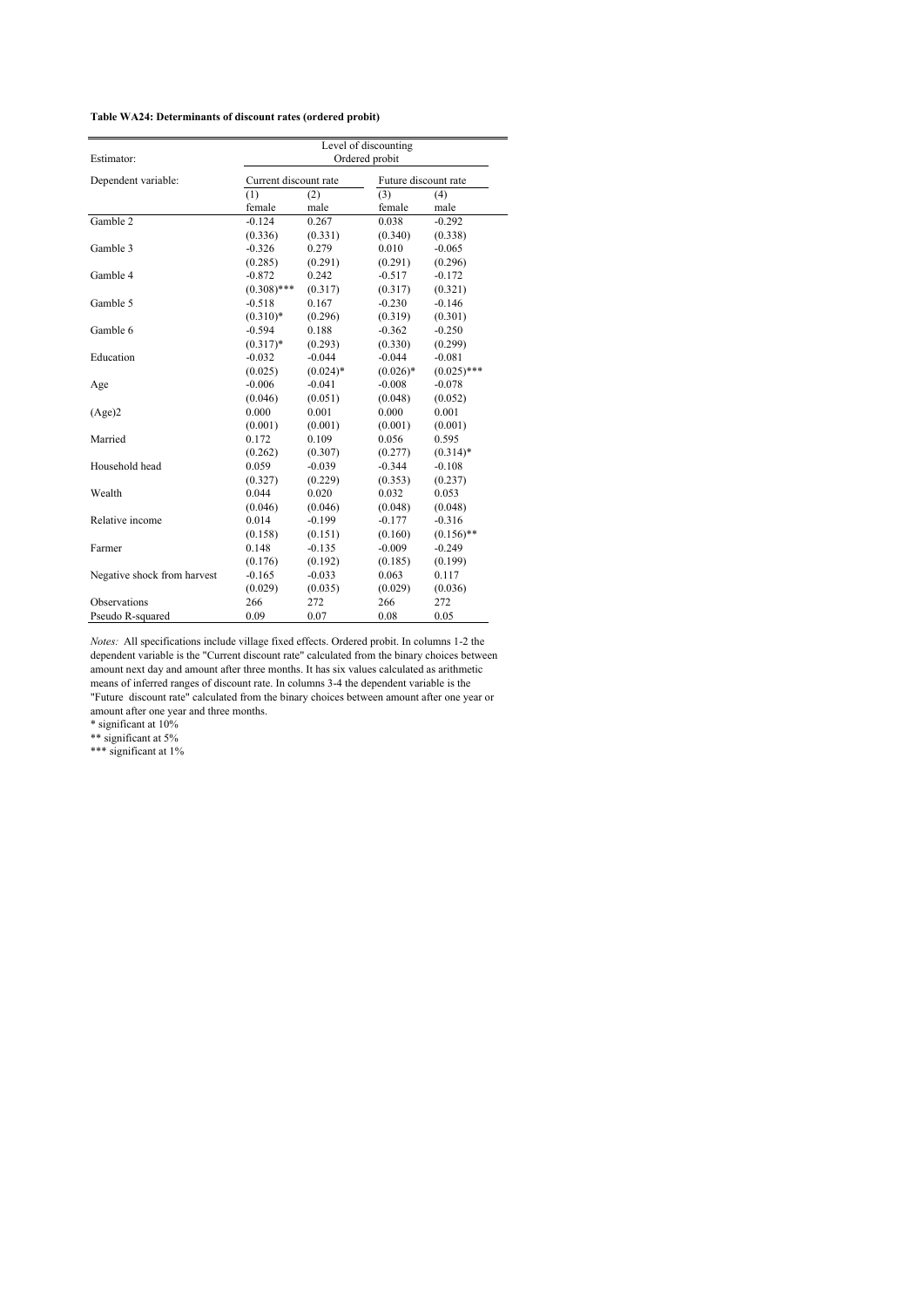|  |  |  |  |  |  | Table WA25: Time inconsistent preferences and SHG borrowing (controlling for total savings) |
|--|--|--|--|--|--|---------------------------------------------------------------------------------------------|
|--|--|--|--|--|--|---------------------------------------------------------------------------------------------|

| Estimator                        |                           |                       | Probit                    |                      |                        |                        | Probit                   |                        |                        |                           | Probit                     |                           |
|----------------------------------|---------------------------|-----------------------|---------------------------|----------------------|------------------------|------------------------|--------------------------|------------------------|------------------------|---------------------------|----------------------------|---------------------------|
| Dependent variable:              |                           |                       | SHG participation         |                      |                        |                        | SHG borrowing            |                        |                        |                           | SHG borrowing <sup>a</sup> |                           |
| Conditioned by:                  |                           | Current discount rate |                           | Future discount rate |                        | Current discount rate  |                          | Future discount rate   |                        | Current discount rate     | Future discount rate       |                           |
|                                  | (1)<br>female             | (2)<br>male           | (3)<br>female             | (4)<br>male          | (5)<br>female          | (6)<br>male            | (7)<br>female            | (8)<br>male            | (9)<br>female          | (10)<br>male              | (11)<br>female             | (12)<br>male              |
| Strongly hyperbolic              | 0.267<br>$(0.072)$ ***    | 0.069<br>(0.080)      | 0.036<br>(0.106)          | 0.058<br>(0.082)     | 0.403<br>$(0.098)$ *** | 0.052<br>(0.050)       | 0.237<br>$(0.108)$ **    | 0.024<br>(0.044)       | 0.317<br>$(0.076)$ *** | $-0.016$<br>(0.083)       | 0.296<br>$(0.085)$ **      | $-0.070$<br>(0.077)       |
| Weakly hyperbolic                | $-0.043$<br>(0.126)       | $-0.056$<br>(0.068)   | $-0.123$<br>(0.134)       | $-0.045$<br>(0.073)  | 0.045<br>(0.131)       | $-0.061$<br>$(0.022)*$ | $-0.007$<br>(0.129)      | $-0.062$<br>$(0.023)*$ | 0.050<br>(0.145)       | $-0.182$<br>$(0.046)$ *** | 0.037<br>(0.149)           | $-0.184$<br>$(0.046)$ *** |
| Current discount rate            | $-0.782$<br>$(0.239)$ *** | $-0.112$<br>(0.122)   |                           |                      | $-0.462$<br>$(0.257)*$ | $-0.083$<br>(0.063)    |                          |                        | $-0.125$<br>(0.343)    | $-0.243$<br>(0.156)       |                            |                           |
| Future discount rate             |                           |                       | $-0.950$<br>$(0.251)$ *** | 0.023<br>(0.129)     |                        |                        | $-0.669$<br>$(0.277)$ ** | $-0.040$<br>(0.068)    |                        |                           | $-0.131$<br>(0.384)        | $-0.168$<br>(0.163)       |
| Patient now, impatient in future | $-0.015$<br>(0.132)       | $-0.086$<br>(0.066)   | 0.148<br>(0.099)          | $-0.074$<br>(0.070)  | 0.102<br>(0.156)       | $-0.053$<br>(0.024)    | 0.212<br>(0.155)         | $-0.045$<br>(0.030)    | 0.241<br>$(0.067)^*$   | $-0.127$<br>(0.053)       | 0.244<br>$(0.065)*$        | $-0.100$<br>(0.074)       |
| Total savings (Rs. th.)          | 0.067<br>$(0.022)$ ***    | 0.004<br>(0.005)      | 0.062<br>$(0.022)$ ***    | 0.004<br>(0.005)     | 0.027<br>(0.017)       | $-0.000$<br>(0.002)    | 0.023<br>(0.017)         | $-0.000$<br>(0.002)    | 0.045<br>$(0.026)^*$   | 0.015<br>$(0.007)$ **     | 0.045<br>(0.027)           | 0.013<br>$(0.007)$ **     |
| Pseudo R-sqaured                 |                           |                       |                           |                      |                        |                        |                          |                        |                        |                           |                            |                           |
| Observations                     | 239                       | 261                   | 239                       | 261                  | 232                    | 250                    | 232                      | 250                    | 139                    | 140                       | 139                        | 140                       |

*Notes*: In all specifications we control for total savings, risk aversion (six dummies corresponding to chosen gamble), observable characteristics (education, age, married, household head, wealth, relative income, farmer, negative shock from harvest; for women we also control for their position within household) and village fixed effects. The dependent variable in columns 1-4 is "SHG participation" and it equals to one, if an individual is a member of a self-help group (SHG). The dependent variable in columns 5-12 is "SHG borrowing" and it equals to one if if an individual has an outstanding loan from a self-help group (SHG). In columns 9-12 only those who borrow are included.

<sup>a</sup> The sample is restricted to only those who have any outstanding loans ("Loan"=1)

\* significant at 10%

\*\* significant at 5%